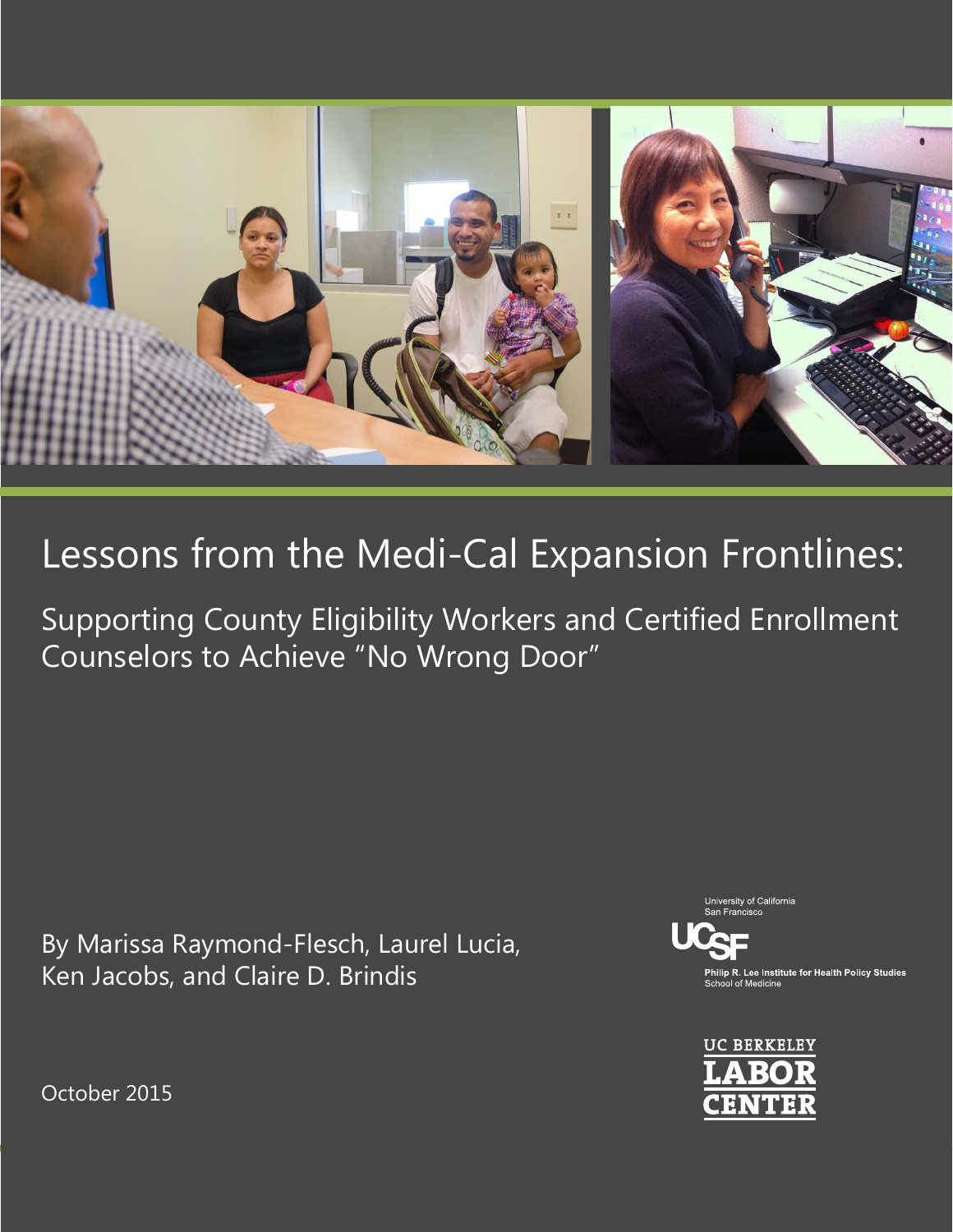# **About the Authors**

Marissa Raymond-Flesch, MD, MPH, is a fellow in the Division of Adolescent and Young Adult Medicine and the Philip R. Lee Institute for Health Policy Studies at the University of California, San Francisco. Laurel Lucia, MPP, is manager of the health care program at the University of California, Berkeley Center for Labor Research and Education. Ken Jacobs is the chair of the University of California, Berkeley Center for Labor Research and Education. Claire D. Brindis, DrPH, Professor of Pediatrics and Health Policy, is the director of the Philip R. Lee Institute for Health Policy Studies at the University of California, San Francisco.

# **Acknowledgments**

We would like to thank Blue Shield of California Foundation (BSCF) for its leadership and generous funding support for this study at a critical juncture in the changing landscape of health care. We greatly appreciate the many contributions of the statewide advisory board for this study: Jackie Bender, Crispin Delgado, Betzabel Estudillo, Richard Figueroa, Alvaro Fuentes, Elizabeth Landsberg, Gabrielle Lessard, Beth Malinowski, Tia Orr, Brian Pickering, Cary Sanders, Cathy Senderling-McDonald, and Anthony Wright. Their contributions to the study included valuable input into the study design, instruments, and analyses, and providing feedback on this report. We are indebted to the 101 county Eligibility Workers and Certified Enrollment Counselors who generously shared their Medi-Cal enrollment experience and expertise in the focus groups and the supervisors at each site who offered their insights from a management perspective. We also thank the members of the statewide Service Employees International Union (SEIU) Eligibility Worker Industry Council who provided feedback on the study findings. We appreciate the County Welfare Directors Association of California, the California Primary Care Association, and the SEIU for their roles in helping us to set up the focus groups in certain counties. We are grateful for the significant contributions of the county human services departments and regional clinic consortia and the health centers they represent for helping to recruit focus group participants and for serving as host sites. We appreciate the key informants from 26 organizations who shared their expertise during interviews. We thank Beth Capell, Assmaa Elayyat, Richard Figueroa, Alvaro Fuentes, Elizabeth Landsberg, Beth Malinowski, Tia Orr and staff at SEIU Locals 221, 521, 721 and 1021, Cathy Senderling-McDonald, and Christiana Smith for their helpful comments on the report. We thank Jenifer MacGillvary for her help in preparing this report.

Cover Photos: [USDA photo by Lance Cheung](https://www.flickr.com/photos/usdagov/6764060005) [\(CC BY 2.0\)](https://creativecommons.org/licenses/by/2.0/) *(left)* photo by [Fairfax County](https://www.flickr.com/photos/fairfaxcounty/6377111985) [\(CC BY-ND 2.0\)](https://creativecommons.org/licenses/by-nd/2.0/) *(right)*

Cite as:

Raymond-Flesch M, Lucia L, Jacobs K, and Brindis CD. *Lessons from the Medi-Cal Expansion Frontlines: Supporting County Eligibility Workers and Certified Enrollment Counselors to Achieve "No Wrong Door."* UCSF Philip R. Lee Institute for Health Policy Studies and UC Berkeley Center for Labor Research and Education. October 2015. [http://laborcenter.berkeley.edu/medi-cal-frontlines.pdf](http://laborcenter.berkeley.edu/medi-cal-frontlines.pdf
)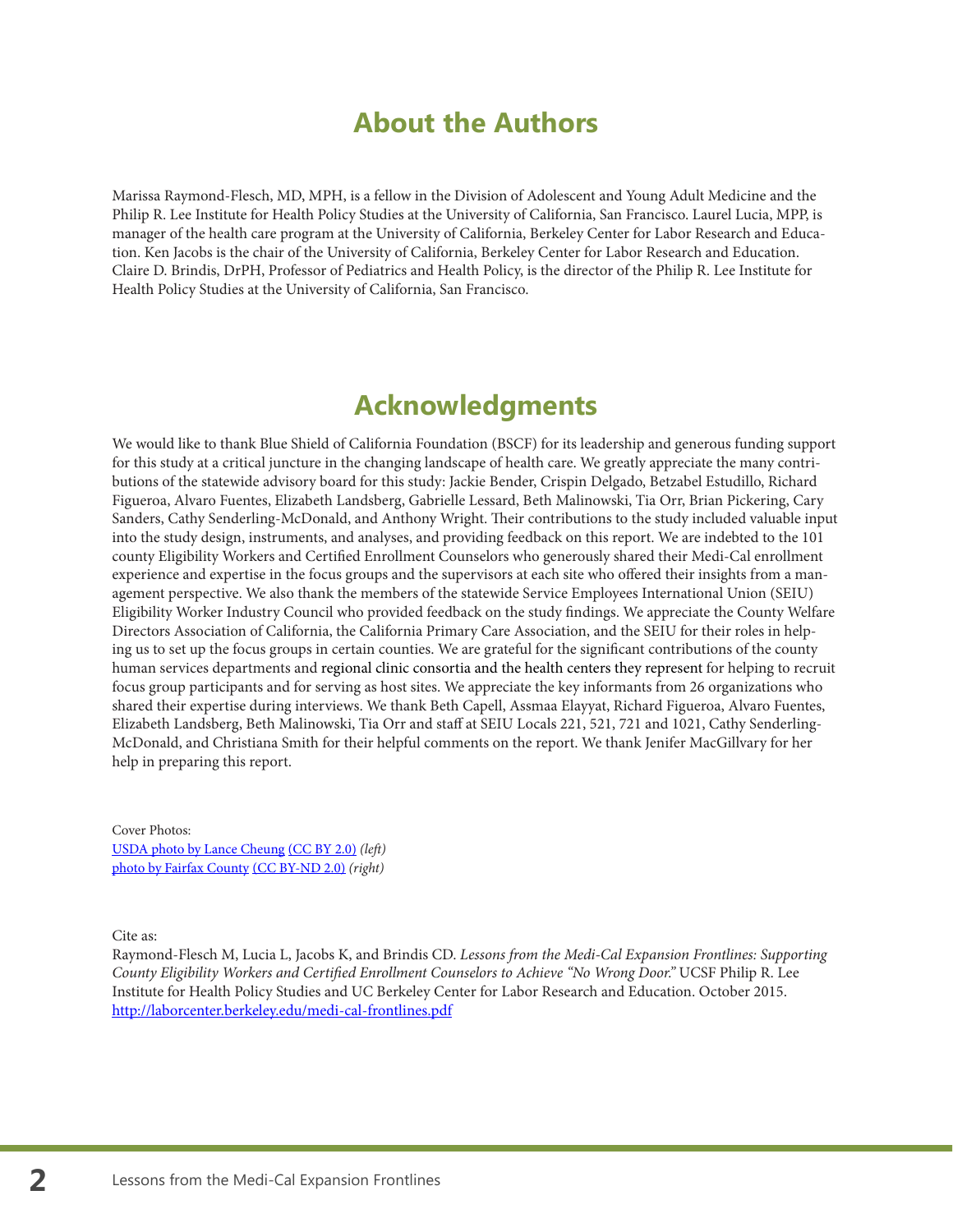# **Table of Contents**

|                                                                                                      | $\overline{4}$ |
|------------------------------------------------------------------------------------------------------|----------------|
|                                                                                                      | 5              |
|                                                                                                      | 6              |
|                                                                                                      | $\overline{9}$ |
|                                                                                                      | 12             |
|                                                                                                      | 13             |
|                                                                                                      | 13             |
|                                                                                                      | 14             |
|                                                                                                      |                |
|                                                                                                      | 15             |
|                                                                                                      | 16             |
| Supporting Workers: Assistance in Trouble-Shooting Challenging Applications                          | 17             |
|                                                                                                      | 17             |
|                                                                                                      | 19             |
| Building Understanding: Increasing Communication between Frontline Workers                           | 20             |
|                                                                                                      | 20             |
|                                                                                                      | 20             |
|                                                                                                      | 21             |
|                                                                                                      | 21             |
| Clarifying Roles: CECs and EWs are Often Unsure about the Limits of their Roles and Responsibilities | 23             |
| Supporting Workers: Aligning Applicant Communications to Reinforce Frontline Workers' Counseling     | 25             |
|                                                                                                      | 25             |
| Making Notification of Eligibility Determination Timely, Clear, and Consistent                       | 25             |
|                                                                                                      | 27             |
|                                                                                                      | 28             |
|                                                                                                      | 33             |
|                                                                                                      | 34             |
|                                                                                                      | 35             |
|                                                                                                      | 35             |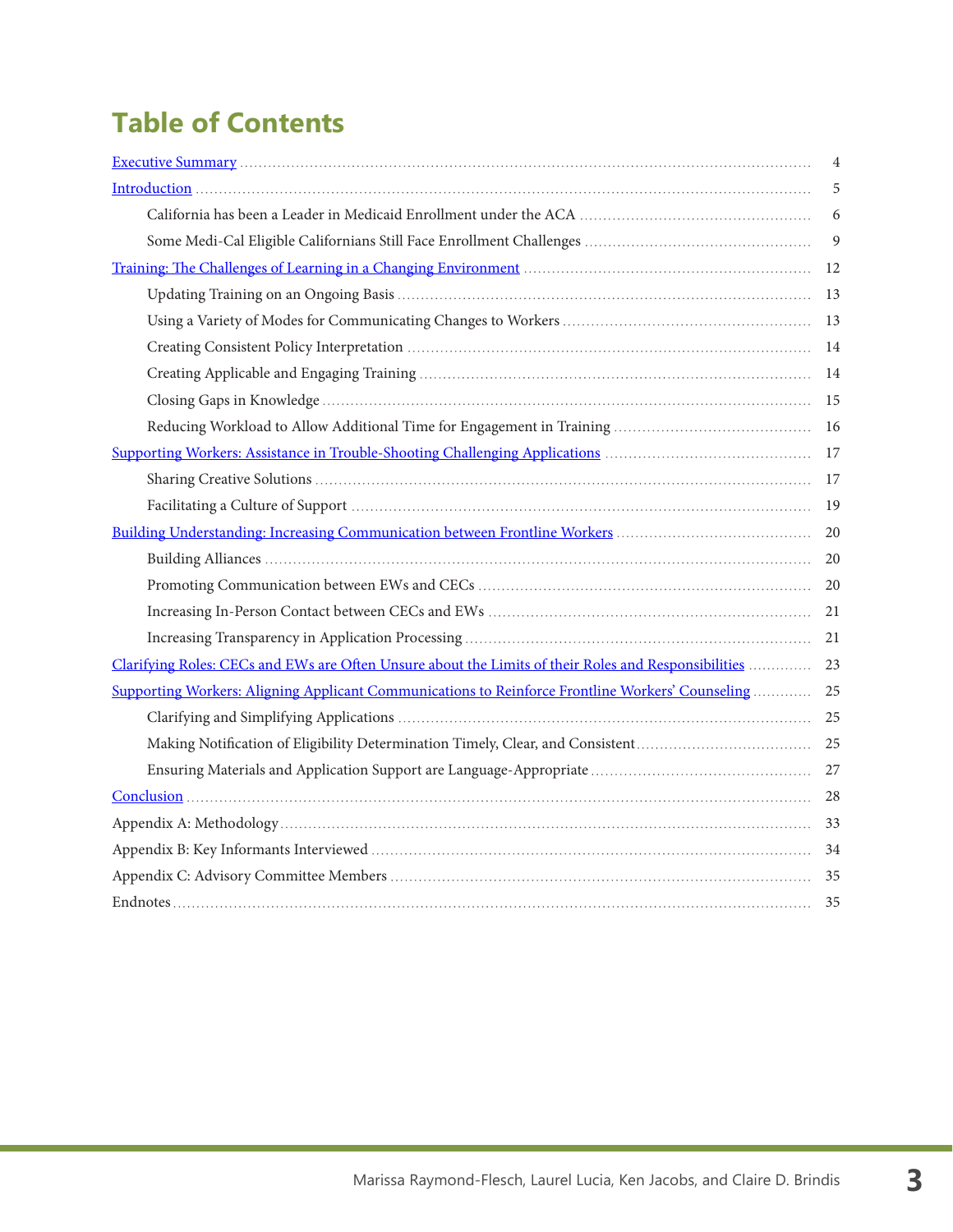# <span id="page-3-0"></span>**Executive Summary**

Enrollment in California's health insurance program for low-income individuals, Medi-Cal, grew by 35% between 2013 and 2014 under the Affordable Care Act (ACA). This historic enrollment growth was bolstered by factors such as the implementation of early and strategic statewide efforts to maximize enrollment, collaboration between government agencies at the state and county level, the provision of foundation and federal funding to support enrollment efforts, and the commitment of frontline workers who assist with enrollment. However, barriers in the enrollment process remain.

This report is based on research conducted by a team of University of California researchers between November 2014 and May 2015 involving eight focus groups with county Eligibility Workers (EWs) and Certified Enrollment Counselors (CECs) in four California regions. Additionally, key informants from 26 organizations were interviewed. The purpose of this study is to assist counties, health centers, community-based organizations, the California Department of Health Care Services (DHCS), and Covered California in developing strategies to make the Medi-Cal enrollment process smooth, efficient, and timely for applicants as well as the workers that assist them.

EWs, CECs, and key informants who participated in this study reported that CalHEERS challenges have been the biggest barrier to smooth and timely enrollment. EWs reported that workload was too high to achieve the level of customer service and thoroughness that they desired. EWs and CECs also reported that some eligible applicants decided not to apply for Medi-Cal due to immigration-related fears, concerns about the state's estate recovery policy, and stigma associated with Medi-Cal enrollment. EWs and CECs reported not having sufficient information and support to efficiently and smoothly assist applicants with enrollment.

While all of these Medi-Cal enrollment barriers are crucial to address, this report focuses on the communication and training challenges because our study focused on the direct experience of EWs and CECs who comprise a substantial channel for enrollment. While challenges with CalHEERS continue to be a significant barrier for workers and applicants, this study was not designed to do a root-cause analysis of the technical challenges associated with enrollment.

Workers who participated in this study reported an ongoing desire for training and communication that is up-to-date, engaging, and reflective of real world examples—even after CalHEERS is stabilized. In brief:

- EWs and CECs identified a need for more training, delivered in regular, engaging, case-based instruction to improve their effectiveness and insure consistent implementation of eligibility policy. They especially desire modes of communication, beyond email, that allow them to keep up with the changing policy and IT environment, such as weekly capacity building sessions with supervisors or local experts, and centralized, up-to-date repositories of information, such as a frequently-updated FAQ or Wiki.
- They focused on a need for improved communication within and between DHCS and Covered California, and between counties and enrollment entities at the local level. They advocated for additional Medi-Cal training for CECs, increased communication between CECs and EWs, and phone lines and online resources to promote the timely and accurate dissemination of new policy changes and CalHEERS updates. They also asked for support from local "experts" in the form of supervisors or content experts who can attend centralized trainings and update workers at their office about changing policy or CalHEERS issues at weekly meetings, and function as resources to address questions between meetings.
- EWs and CECs need assistance in defining the limits of their responsibilities and identifying appropriate resources for applicants who have questions about ACA tax policy, immigration issues, and the Medi-Cal Estate Recovery Program.
- The combined Medi-Cal and Covered California application should be simplified to the extent allowable under the ACA.
- Eligibility determination should be clearly and consistently communicated to applicants.
- Written communication to applicants should be at an appropriate reading level and accurately translated.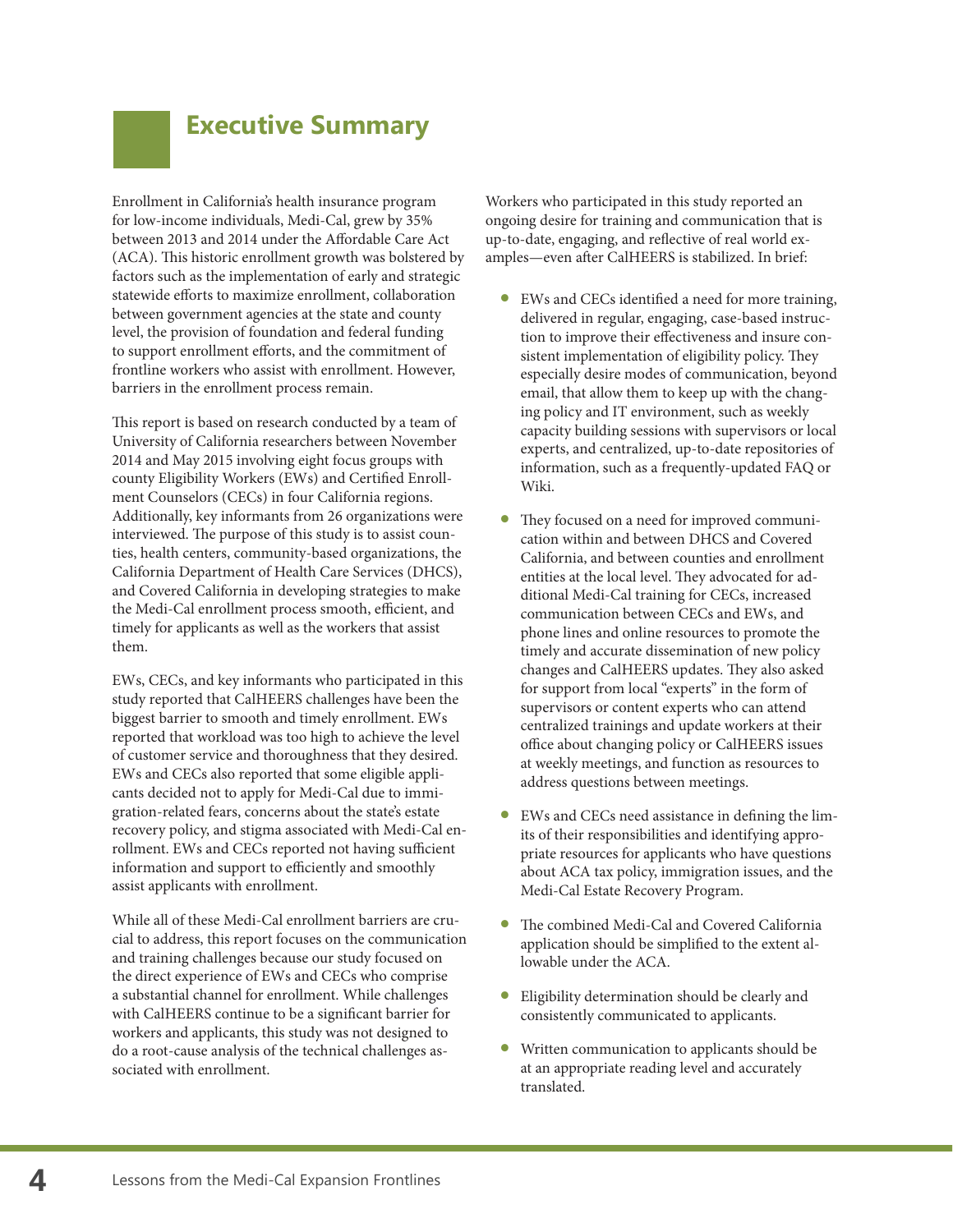• Enrollment of populations with Limited English Proficiency can be improved with increased community partnerships and more bilingual staff.

Efforts are already underway at the state and local level to implement some of these recommendations, and a number of modifications were already made to improve the post-ACA Medi-Cal enrollment system prior to this study. As the Medi-Cal enrollment system continues to evolve, the effectiveness of the strategies adopted should be evaluated. Involving frontline workers such as EWs and CECs in the implementation and continuing evaluation of the recommendations presented in this report will be critical to ensuring a strong Medi-Cal enrollment system.

# <span id="page-4-0"></span>**Introduction**

Enrollment in California's health insurance program for low-income individuals, Medi-Cal, has grown significantly since eligibility was expanded on January 1, 2014, under the Affordable Care Act (ACA). However, barriers in the enrollment process remain. Many of the barriers reflect the large size of the state and the significant numbers of newly eligible individuals, the variety of required modifications and changes within the Medi-Cal IT enrollment system, and the ongoing release of new policy guidance.

The purpose of this study is to assist counties, health centers, community-based organizations, and the California Department of Health Care Services (DHCS) in developing strategies to maximize Medi-Cal enrollment by making the enrollment process smooth and efficient for applicants as well as the workers that assist them. Another important audience is Covered California, the state's Health Benefit Exchange, given its involvement in Medi-Cal enrollment and its commitment to enrolling eligible populations in health insurance.

This report is based on research conducted by a team of University of California researchers between November 2014 and May 2015 involving eight focus groups with 62 county Eligibility Workers (EWs) and 39 Certified Enrollment Counselors (CECs) in four California regions: Bay Area, Central Valley, Los Angeles, and the Inland Empire (see Appendix A for details on study methods.) Additionally, key informants from 26 organizations were interviewed, including policy experts, advocates, health care providers, funders, government officials, and representatives from community-based organizations serving the immigrant community in California (see Appendix B). An advisory committee of stakeholders and health policy experts guided the design of this study and provided valuable input in the interpretation of results (see Appendix C).

In this report, we describe California's Medi-Cal enrollment growth under the ACA and the factors that supported that growth. We also outline the Medi-Cal enrollment system challenges and potential solutions from the perspective of EWs and CECs, who are on the frontlines of Medi-Cal enrollment. In particular, this report focuses on the need to support EWs and CECs with the real-time information and support they need in a changing IT and policy environment.

While EWs' and CECs' roles, scope of responsibilities, training, and experiences differ, participants in this study faced some common barriers in helping applicants enroll in Medi-Cal and they often had similar recommendations on how to make the enrollment process smoother and more efficient.

*EWs and CECs are collectively referred to as "frontline workers" throughout this report in contexts in which their reported experiences were similar. EWs and CECs are referred to separately in contexts in which they expressed different barriers or recommended different solutions.*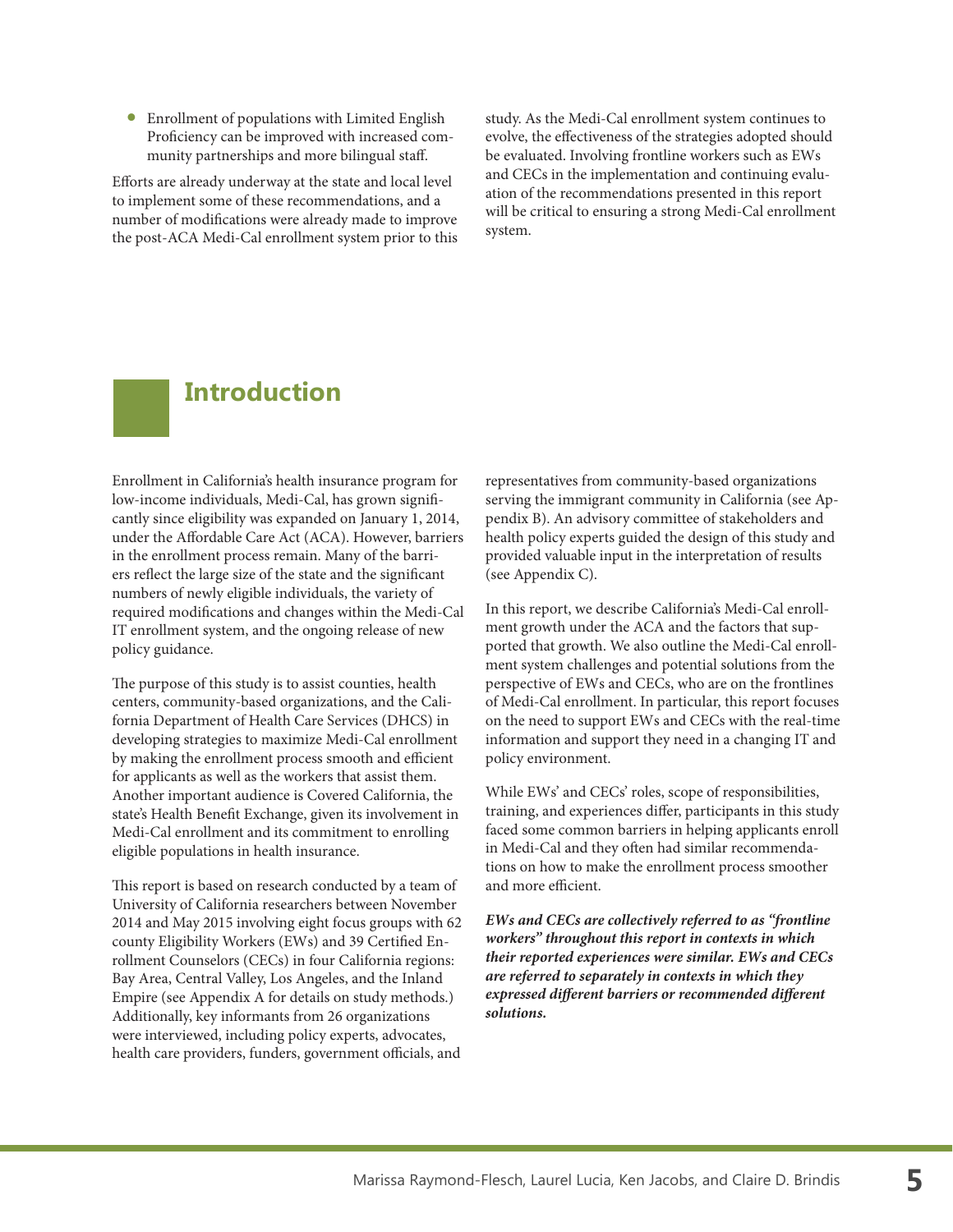## **California has been a Leader in Medicaid Enrollment under the ACA**

#### **High enrollment numbers**

<span id="page-5-0"></span>A combination of early actions and proactive enrollment strategies has made California a leader in expanding Medicaid enrollment under the ACA. As of September 2014, approximately 2.2 million Californians who were newly eligible for Medi-Cal enrolled under the ACA.<sup>1</sup> These were primarily childless adults with income at or below 138% of the Federal Poverty Level (FPL), or \$16,240 for a single adult in 2015, but also parents at certain income levels (between 109% and 138% FPL) who were not previously eligible. Approximately 810,000 California parents and children, who were previously eligible for Medi-Cal, were newly enrolled by September 2014[.2](#page-34-1) It is likely that some of this growth would have occurred regardless of the ACA due to regular churning in and out of the Medi-Cal program. In total, over 3 million people enrolled in Medi-Cal between October 2013 and September 2014. This level of enrollment growth is historic. Between 1966 and 2012, Medi-Cal enrollment grew by 4% annually, on average. Between 2013 and 2014, Medi-Cal enrollment grew by 35%.[3](#page-34-2)

#### <span id="page-5-2"></span><span id="page-5-1"></span>**Early and strategic efforts to maximize enrollment**

An essential part of California's success was early implementation of the Medi-Cal Expansion through countybased Low Income Health Programs (LIHPs), which gave the state a head start on Medi-Cal enrollment under the ACA. Through a Section 1115 Waiver approved by the federal government, California received federal funds that matched county spending on coordinated systems of care for eligible low-income adults who enrolled in LIHPs starting in 2011. In California, 53 out of 58 coun-ties participated in LIHP.<sup>[4](#page-34-3)</sup> Approximately 650,000 Californians were transitioned from the LIHPs to full Medi-Cal coverage on January 1, 2014, under this "Bridge to Reform" program.<sup>[5](#page-34-4)</sup>

<span id="page-5-4"></span><span id="page-5-3"></span>Other new programs and initiatives have also contributed to increased Medi-Cal enrollment:

• **Hospital Presumptive Eligibility:** Under the ACA, California implemented a Hospital Presumptive Eligibility (HPE) program, through which more than 260,000 Californians have received temporary Medi-Cal benefits lasting up to two months since the program began on January 1, 2014. In the HPE program, individuals can immediately access

<span id="page-5-5"></span>health care services paid for by Medi-Cal after submitting a simplified application at one of 279 authorized hospitals.<sup>6</sup>

- **Express Lane Enrollment:** As of April 2015, approximately 200,000 Californians were enrolled in Medi-Cal as a result of the Express Lane Enrollment program, in which most individuals who are eligible for California's food stamp program Cal-Fresh are enrolled in Medi-Cal without a separate eligibility evaluation.<sup>2</sup> The state was granted federal approval to implement this ACA option to simplify the Medi-Cal enrollment process.
- <span id="page-5-6"></span>• **Criminal Justice Enrollment:** At least three-quarters of California counties have adopted efforts to provide health coverage enrollment assistance to individuals being released from county jails or on probation, with the authority granted to counties under state law (Assembly Bill 720 [2013]). Many counties have used funds from Assembly Bill 109 (2011) to support their efforts. $8$

#### <span id="page-5-7"></span>**Streamlining of enrollment and renewal processes**

California's efforts to implement the new enrollment and renewal policies and processes required under the ACA have also likely contributed to increased enrollment, though the findings of this study highlight that further work is needed to fully realize the goal of streamlined processes.

- More Californians are eligible for Medi-Cal under the ACA because asset tests are no longer used to determine eligibility for non-elderly individuals applying for Medi-Cal on the basis of income.
- The state developed a single combined application for Medi-Cal and Covered California, which is now available in 13 spoken languages and 12 written languages. Having a single application for both programs may be helping to direct applicants to the program for which they are eligible, but the length and the complexity of the application was identified by study participants as a barrier to enrollment, as discussed later in the report.
- California is using federal electronic data sources to confirm applicants' information, such as income and immigration status, when available, in order to determine eligibility for Medi-Cal at the time of initial application and renewal.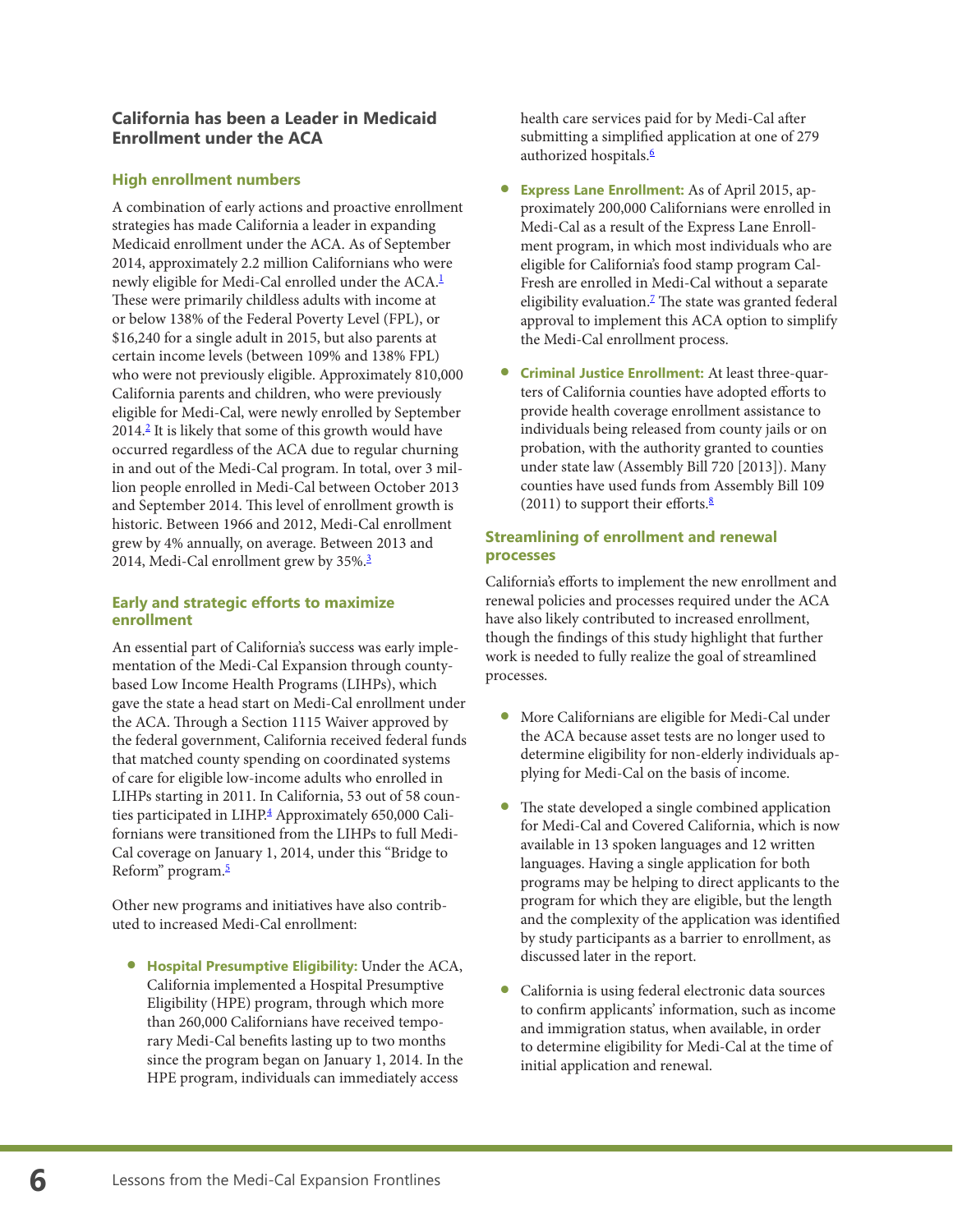• Medi-Cal coverage is automatically renewed without the need to fill out any paperwork if an enrollee's continued eligibility can be confirmed using up-to-date information in the possession of the county human services department and available data sources, such as taxable income and household size.

#### **Collaboration between government agencies, with stakeholder input**

This historic health coverage expansion was bolstered by significant collaboration between government entities including the California Department of Health Care Services, Covered California, and the county offices responsible for determining Medi-Cal eligibility. DHCS and Covered California both have ongoing processes to solicit stakeholder feedback on the implementation of the ACA.

Human services departments in California's 58 counties are responsible for determining eligibility for and enrolling applicants in public assistance programs including Medi-Cal, CalWORKs (California's cash aid and services program), CalFresh (California's Supplemental Nutrition Assistance Program), and a variety of other programs. This county-based system, in existence since the Medi-Cal program began in 1966, allows each county to accommodate the demographic and geographic differences that exist across California. For example, county human services departments' structures, procedures, and capacities may vary based on the size of the population; whether the county is urban, rural, or suburban; or the languages spoken by applicants. This system also allows for horizontal integration between programs. When an applicant applies for Medi-Cal, they can also have their eligibility for other public programs determined.

#### **Foundation and federal funding of outreach and enrollment efforts**

<span id="page-6-1"></span><span id="page-6-0"></span>Significant funding from California foundations in support of Medi-Cal outreach and enrollment contributed to high enrollment levels. The California Endowment (TCE) provided \$26.5 million in funding for Medi-Cal outreach and enrollment efforts, which were matched by the federal government to total \$53 million. This allowed for \$25 million in grants to 36 counties to increase Medi-Cal outreach and enrollment efforts.<sup>[9](#page-35-2)</sup> The other \$28 million was used to temporarily pay Certified Enrollment Entities and agents a \$58 fee per approved Medi-Cal application. TCE also funded \$6 million in support for Medi-Cal renewals assistance activities, which were federally matched.<sup>10</sup> Blue Shield of California Foundation (BSCF) provided nearly \$2.5 million to help counties maximize enrollment in the LIHPs and to help the state and counties successfully transition LIHP enrollees to Medi-Cal. BSCF also provided more than \$3 million in funding to support local and statewide ACA efforts to enhance outreach and enrollment. These foundations also provided additional funding for policy research that helped to facilitate and evaluate key elements of ACA implementation.

#### **Committed frontline workers critical to high sign-up rate**

The high level of Medi-Cal enrollment achieved is also a reflection of the dedicated efforts of frontline workers who assist Californians in understanding their coverage options and submitting their applications. Medi-Cal applicants rely heavily on enrollment assistance, especially in-person assistance. Six in ten new Medi-Cal enrollees who were previously uninsured had assistance in the enrollment process, according to a survey by Kaiser Family Foundation in the spring of 2014, after the first ACA open enrollment period. Of these, 31% relied on a county worker or an enrollment counselor in the community, 9% had help from a family member or friend, 8% were assisted by a Covered California representative, 4% had assistance from a health insurance broker or an agent, and 6% had help from someone else.<sup>[11](#page-35-4)</sup> Among Californians who newly enrolled during the second ACA open enrollment period, approximately 40% who were newly insured in Medi-Cal enrolled in-person. The other most common enrollment channels were phone (22%), Internet (13%), and by mail (11%).<sup>12</sup> A recent survey of Medi-Cal eligible Latinos found that 51% would most prefer to enroll in-person.<sup>[13](#page-35-6)</sup>

#### <span id="page-6-4"></span><span id="page-6-3"></span><span id="page-6-2"></span>**More inclusive eligibility policy**

California has adopted more inclusive eligibility criteria for Medicaid than other states. Comprehensive Medi-Cal coverage is available to certain low-income Californians who are not eligible under the ACA or federal policy.

• **Deferred Action:** Under state policy, immigrants granted relief from deportation and work authorization through the federal Deferred Action for Childhood Arrivals (DACA) program are eligible for Medi-Cal if they are low income. If this federal program is implemented, parents granted Deferred Action for Parents of U.S. Citizens and Lawful Permanent Residents (DAPA) will be eligible for Medi-Cal.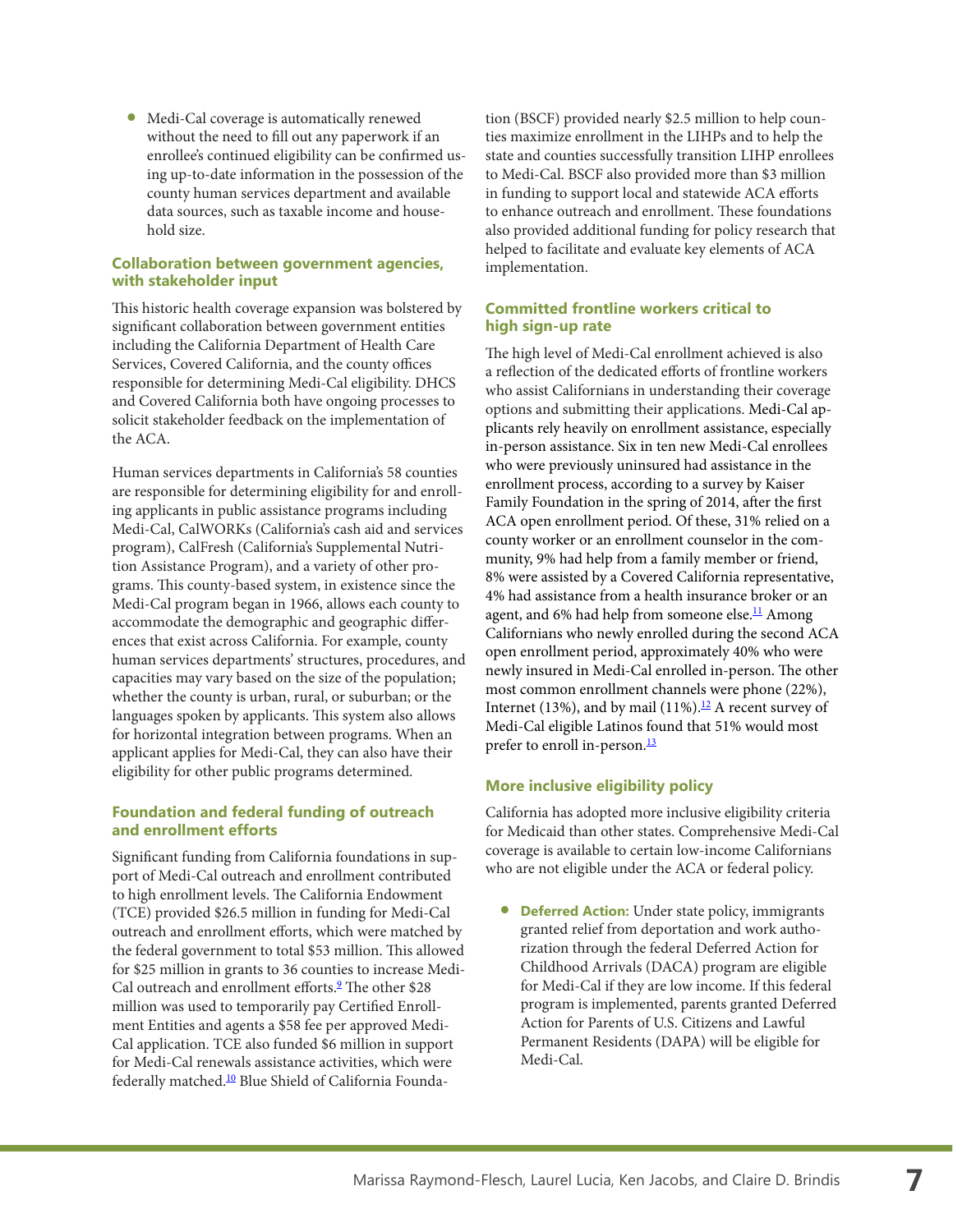# **Workers Involved in the Medi-Cal Enrollment Process**

**County Eligibility Workers:** Approximately 22,000 county Eligibility Workers (EWs) employed by county human services departments assist Californians with their Medi-Cal applications, perform eligibility determinations, and conduct ongoing case management activities including annual renewals and processing changes if there is a change in life circumstances of the beneficiary (for example, changes in marital or employment status). Under state law, EWs have the sole authority to enroll applicants in Medi-Cal and other social services programs and assign applicants to one of more than 200 Medi-Cal aid codes, each with differing rules for eligibility. Determining eligibility and assigning aid codes is a complex process, requiring skill and extensive knowledge of the intricacies of California's Medi-Cal program. Of the EWs participating in this study, the majority (63%) had at least three years of experience with Medi-Cal enrollment. One out of five had more than ten years of experience.

The roles and structure of the EWs' work varies somewhat by county. EWs are generally based in county offices. In certain counties, some EWs are out-stationed in provider settings or in the community, where they play a unique role in being able to complete the enrollment process from start to finish and serving as a direct link between coverage and care. EWs may assist applicants in-person or by phone, process mail-in applications, process online applications, and/or serve more specialized roles. Some EWs focus on the Medi-Cal program, while others are cross-trained to enroll applicants in multiple programs, such as CalWORKs and CalFresh, as well as Medi-Cal. County EWs also assist in enrolling eligible individuals into insurance through Covered California; in some counties, a subset of EWs are assigned this role. As of May 2014, more than 8,000 county staff had been certified to utilize the California Healthcare Eligibility, Enrollment, and Retention System (CalHEERS), the IT system developed specifically for ACA-based Medi-Cal or Covered California enrollment.<sup>14</sup>

<span id="page-7-2"></span><span id="page-7-1"></span><span id="page-7-0"></span>**Certified Enrollment Counselors:** As of June 2015, more than 5,000 Certified Enrollment Counselors (CECs) helped Californians understand the health coverage programs available and assist with their initial Medi-Cal and Covered California applications and annual renewals.<sup>15</sup> CECs were employed by Certified Enrollment Entities (CEEs), which include health centers, schools, community-based organizations, labor unions, tax preparers, and other organizations. In this report, we focus on CECs employed by health centers because they played a vital role in Medi-Cal enrollment. CECs have been an especially important resource for Spanish-speaking applicants, as 59% of CECs statewide speak Spanish.<sup>16</sup> To be certified through Covered California, CECs must complete a training program, submit to fingerprinting and background checks, and annually pass an exam to maintain certification.<sup>[17](#page-35-10)</sup> Of the CECs participating in this study, the majority (64%) had assisted with Medi-Cal applications for two years or less, while 13% had more than ten years of experience.

<span id="page-7-4"></span><span id="page-7-3"></span>Covered California's outreach and enrollment infrastructure has undergone significant changes recently. Beginning in July 2015, approximately 1,755 workers who are certified by Covered California to assist with applications became known as **Certified Application Counselors** (CACs). These CACs are affiliated with an organization that received one of 69 of Covered California's Navigator Grants, which will collectively award \$10.3 million in funding between August 1, 2015, and June 30, 2016.<sup>18</sup> In the 2016 plan year, approximately 2,627 CECs are projected to continue to assist with enrollment through 446 Certified Application Entities (CAEs), although those entities will not be compensated by Covered California for their enrollment assistance activities. Covered California will continue to certify and train CECs and CACs. While participants in this study were CECs, the challenges they described and the recommendations they made also extend to workers with the new CAC title.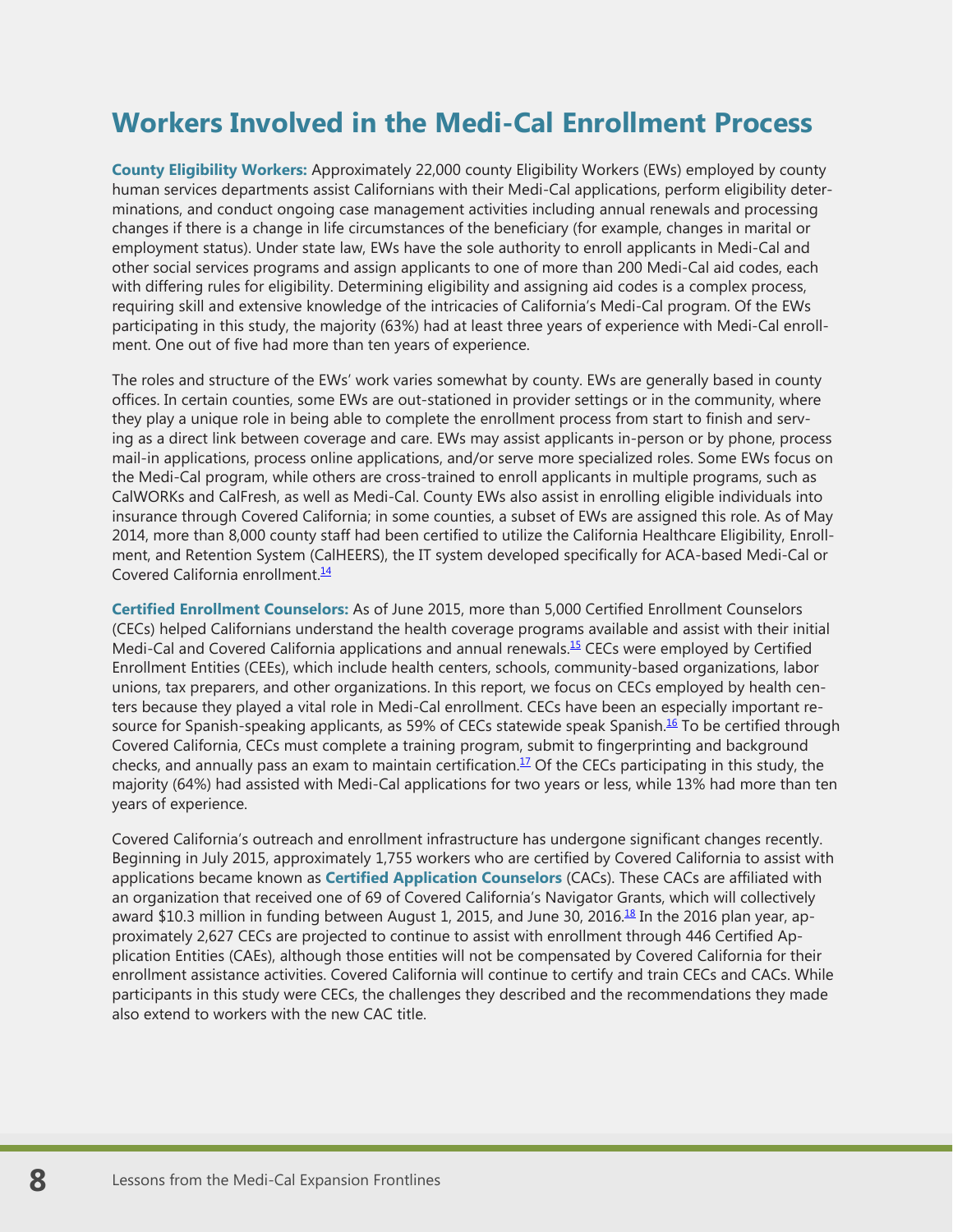<span id="page-8-0"></span>**Certified Insurance Agents:** More than 13,000 Certified Insurance Agents (also sometimes called brokers) help Californians understand their eligibility for health coverage and assist with purchase of private coverage or completing Medi-Cal applications.<sup>19</sup> While agents have historically focused on enrolling individuals in private coverage, agents are required to facilitate enrollment in Medi-Cal under their licensing agreement with Covered California. In order to become certified with Covered California, agents must have a valid license with the California Department of Insurance, complete a one-time Covered California training and online exam, and submit to fingerprinting and background checks.

<span id="page-8-1"></span>Payment data suggests that agents have played a sizable role in Medi-Cal enrollment, with agents receiving \$5.9 million in commissions through May 2015, compared to CEEs receiving \$7.1 million.<sup>20</sup> Per-application payment for Medi-Cal applications ended June 30, 2015.

<span id="page-8-2"></span>**Covered California Call Center employees:** Additionally, nearly 1,000 state employees working for Covered California Service Centers assist consumers with enrollment in Covered California, refer Medi-Cal eligible applicants to counties, and provide support for CECs, agents, and health plans.<sup>21</sup>

**Hospital frontline workers:** Thousands of frontline workers at hospitals help applicants enroll in temporary Medi-Cal benefits through the Hospital Presumptive Eligibility program.

- **Recent Legal Permanent Residents:** Even prior to the ACA, Legal Permanent Residents in California have been eligible for full Medi-Cal benefits regardless of how long they have held that immigration status, whereas under federal policy Legal Permanent Residents are only eligible for Medicaid after five years.
- **Undocumented children:** As soon as May 2016, low-income undocumented children will be eligible for full-scope Medi-Cal under state policy (Senate Bill 75 [2015]). Under federal rules, these children are only eligible for limited-scope benefits.
- **Pregnant women:** California enacted legislation (Senate Bill 857 [2014]) that goes beyond the minimum federal requirements by expanding eligibility for full-scope Medi-Cal coverage to citizen and lawfully present pregnant women with incomes at or below 138% FPL. This became effective August 1, 2015.

## **Some Medi-Cal Eligible Californians Still Face Enrollment Challenges**

While California has been a leader in Medicaid enrollment under the ACA, focus groups with frontline workers revealed that a number of Medi-Cal enrollment challenges remain.

The ACA undertook a vision of "no wrong door," a system in which applicants can apply for health insurance through any enrollment channel or agency and seamlessly enroll in the program for which they are eligible. But that vision is not yet a full reality in California. Surveys of newly insured and uninsured Californians by the Kaiser Family Foundation indicate that the Medi-Cal enrollment process is difficult for some applicants. Among Californians who were newly insured through Medi-Cal in spring of 2014, 26% reported having difficulty with the enrollment process, 28% said it was somewhat easy, while 46% said it was very easy.<sup>[22](#page-35-12)</sup> Approximately one third (37%) of Californians who remained uninsured in the spring of 2015 had tried to get coverage in the prior six months but failed to enroll. Of those, 20% tried to get coverage through Medi-Cal[.23](#page-35-13)

<span id="page-8-4"></span><span id="page-8-3"></span>Medi-Cal enrollment rates under the ACA have been high, but California's enrollment work will never be complete because individuals frequently move between sources of coverage including Medi-Cal, Covered California, and job-based coverage when their life circumstances change. For example, 21% of individuals enrolled in Covered California are projected to move to Medi-Cal or other public coverage within any 12-month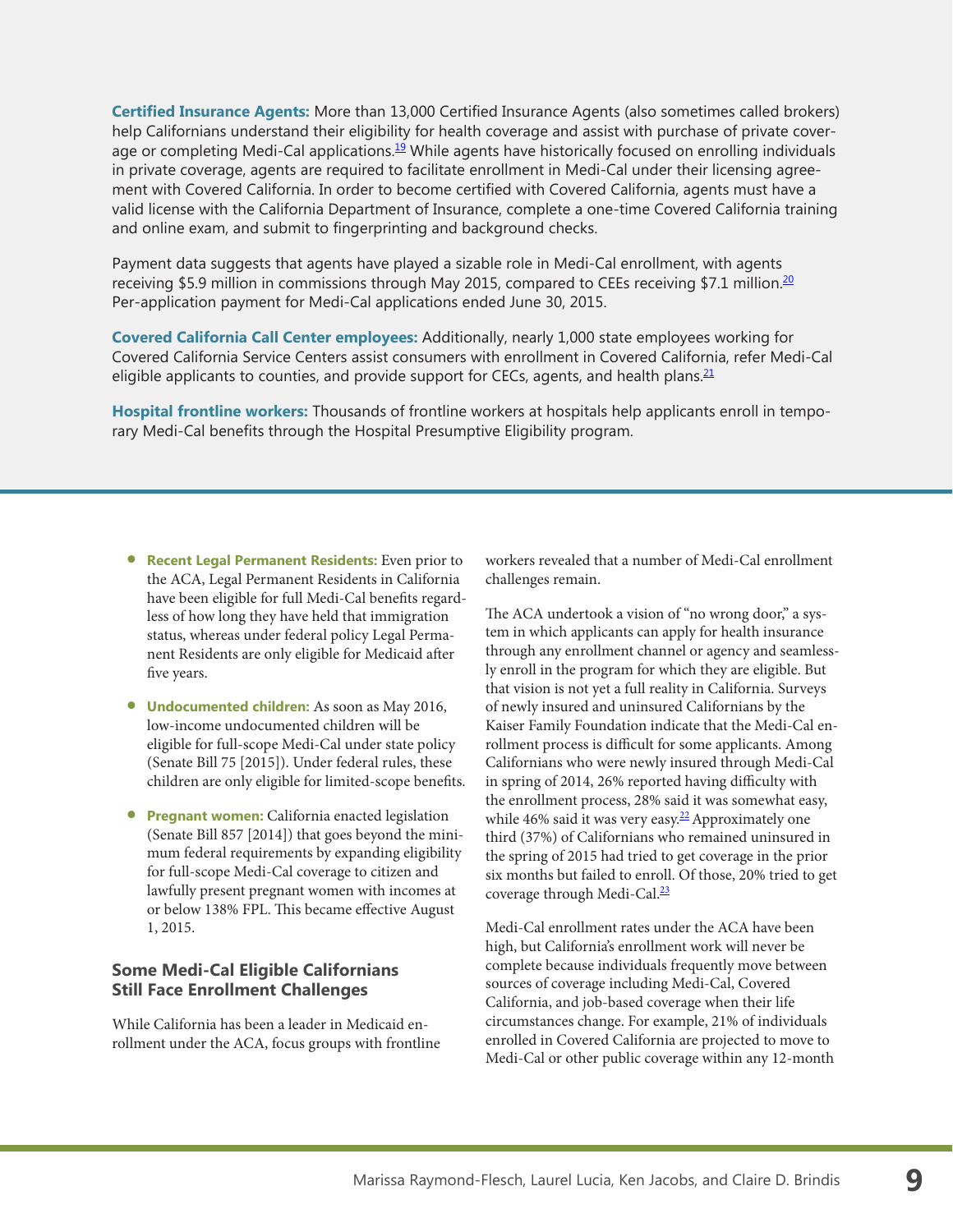<span id="page-9-0"></span>period due to a change in their eligibility.<sup>[24](#page-35-17)</sup> California will continue to face an ongoing operational challenge in ensuring that individuals can enroll in the appropriate Medi-Cal program in a timely and smooth way, whether initially when they are reviewed for their eligibility or as a result of "churning," when they change coverage sources.

The enrollment challenges discussed in this report have varied consequences for applicants, depending on the specific challenges faced, the persistence of the applicant, and the level of assistance the applicant receives in pursuing enrollment. Some eligible applicants may remain uninsured after encountering difficulties in the enrollment process or having their application inappropriately denied. Others may ultimately be enrolled in Medi-Cal after delays. Others may enroll in Medi-Cal, but receive a lower level of benefits than they are eligible for, such as restricted-scope Medi-Cal or share of cost Medi-Cal, when they are actually eligible for full-scope benefits without a share of cost. Barriers to Medi-Cal enrollment could also affect Covered California enrollment levels and ease of enrollment because both programs rely on the same single application, California Healthcare Eligibility, Enrollment, and Retention System (CalHEERS), and the same frontline workforce, and many applicants do not know whether they are eligible for Medi-Cal or Covered California when they apply.

#### **CalHEERS challenges are the biggest barrier to smooth and timely enrollment**

Under the ACA, a new statewide California Healthcare Enrollment, Eligibility and Retention System (Cal-HEERS) was launched in October 2013 as the system for real-time eligibility determination for Covered California. The system also preliminarily determines eligibility for ACA-based Medi-Cal coverage, at which point the case information is sent to the appropriate county to finalize. Counties use one of three Statewide Automated Welfare Systems (SAWS) to enroll applicants in Medi-Cal, CalWORKs, CalFresh, and other social services programs.[25](#page-35-18) In addition, the Medi-Cal Eligibility Data System (MEDS) stores Medi-Cal enrollee information on a statewide basis. Interfaces have been developed between CalHEERS, SAWS, and MEDS.

<span id="page-9-1"></span>Frontline workers reported that CalHEERS problems and gaps created significant barriers to enrollment. Due to the tight 15-month development timeline for Cal-HEERS, some functionalities were delayed beyond the start of the ACA in order to focus on implementation

of more urgent functions. According to key informants, CalHEERS updates are still occurring in 2015 to address issues that were identified prior to program launch, and other needed fixes have been identified through use of the system. In nearly all focus groups, frontline workers reported that when a CalHEERS problem is fixed, other new problems are often unintentionally introduced.

<span id="page-9-2"></span>A CalHEERS 24-Month Roadmap for IT changes has been developed and is being managed by Covered California and DHCS, in collaboration with the CalHEERS Project, the County Welfare Directors Association of California (CWDA), and SAWS. $\frac{26}{3}$  $\frac{26}{3}$  $\frac{26}{3}$ The plan uses a rolling 24-month timeframe, and key informants estimated it could take at least three to four more years until all necessary updates are complete.

CalHEERS-related barriers have necessitated great effort and follow-up from some applicants in order to effectively enroll, and, in some cases, have resulted in eligible applicants remaining uninsured. Problems with CalHEERS and the frequent changes associated with fixing the system have caused significant frustration and increased workload for frontline workers and their supervisors.

The challenges with CalHEERS were identified by study participants and key informants as the single largest barrier to realizing smooth and timely enrollment processes. However, these problems are only discussed in this report to the extent they relate to communication and training. CalHEERS problems and recommended solutions are continuously shifting, making it difficult to include specifics about the status of the system given that our study findings reflect a single point in time. Comprehensively discussing CalHEERS problems is also outside the scope of this study because the study methods were not designed to capture detailed and accurate information about the IT changes under the ACA. Furthermore, it is difficult to disentangle which CalHEERS problems raised by frontline workers were a reflection of underlying issues with the system, and which were a reflection of the pervasive confusion and insufficient information that resulted from a system in flux.

#### **High workloads were also a significant barrier for eligibility workers**

<span id="page-9-3"></span>EWs reported that workload was too high to achieve the level of customer service and thoroughness that they desired. While DHCS, counties, and researchers anticipated increased enrollment under the ACA, the 35% increase in Medi-Cal enrollment between 2013 and  $2014^{27}$  $2014^{27}$  $2014^{27}$  was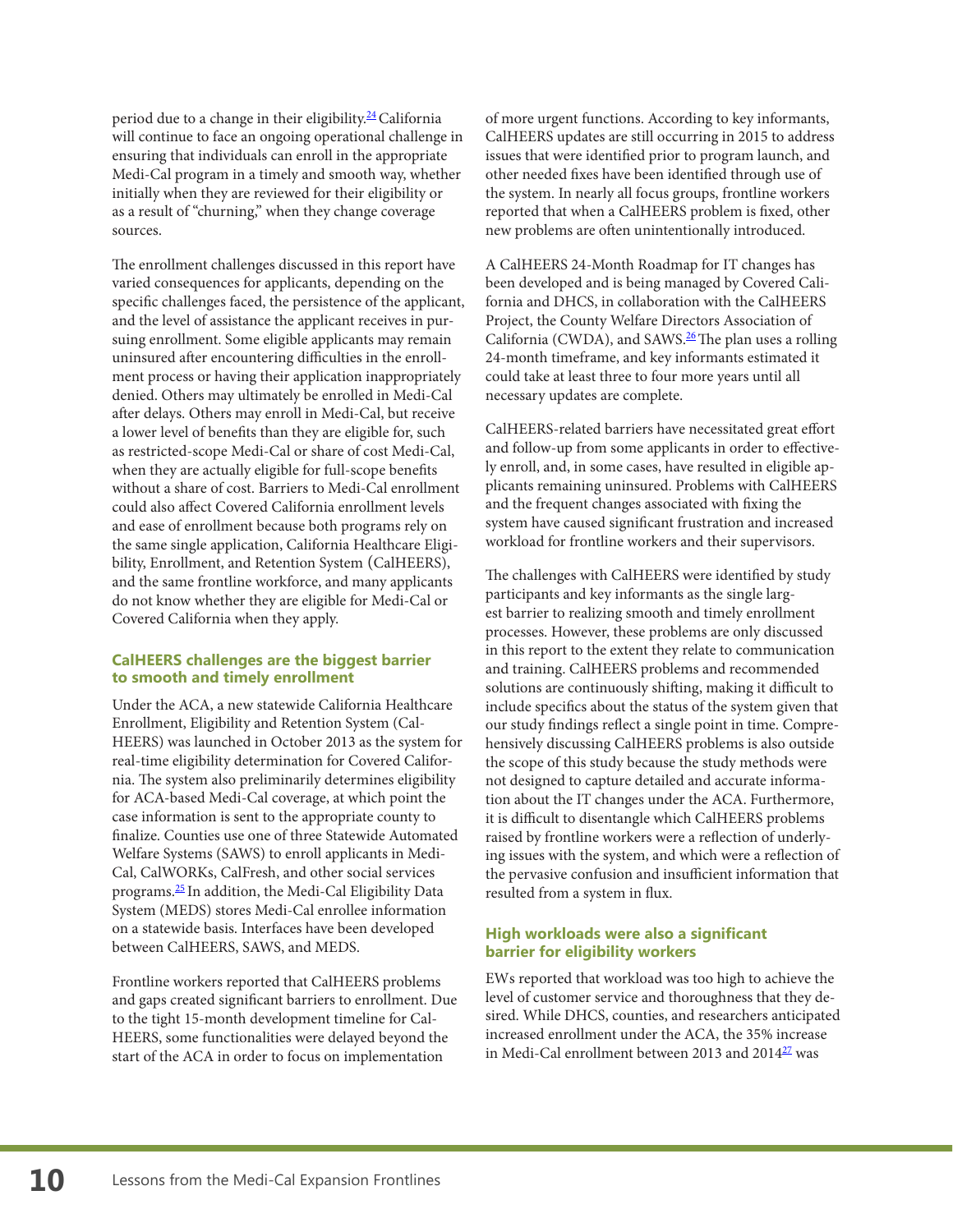significantly higher than projected. Key informants reported that funding for county human services departments has been and continues to be insufficient to meet the high enrollment demands. Workload challenges due to higher than expected enrollment are compounded by CalHEERS challenges and the high number of applicants submitting duplicate applications.

#### **Frontline workers want improved communication and training**

Frontline workers reported not having sufficient information and support to efficiently and smoothly assist applicants with enrollment. The most widely reported and strongly expressed needs related to having real-time information and support to effectively enroll or assist with enrollment in a system that is still in flux, both in terms of policy guidance and IT systems changes. Frontline workers also want increased communication between EWs and CECs, greater clarity about what they can and cannot say to applicants (e.g., tax advice or immigrationrelated legal questions), and a desire for clearer written communications to applicants to reinforce frontline workers' counseling.

#### **Applicants' fears and concerns sometimes hindered enrollment**

Frontline workers reported that some eligible applicants decided not to apply for Medi-Cal due to immigrationrelated fears, concerns about the state's estate recovery policy, and stigma associated with Medi-Cal enrollment. We are unable to address these barriers in this report because the information gathered in this study was from the perspective of frontline workers who shared their impressions regarding the experiences of applicants; a study of applicants would be a more appropriate way to explore these issues.

Addressing all types of barriers will be essential to ensuring that Medi-Cal enrollment processes are smooth for workers and applicants on an ongoing basis. This report primarily focuses on the study findings related to communication and training, but also discusses other barriers identified to the extent that they relate to communication and training. Many of the barriers identified were interrelated. For example, the CalHEERS challenges increased EWs' workload. The high workload resulted in limited time for frontline workers to participate in training and review information about policy or system changes. Insufficient training and lack of clarity about their roles and responsibilities made some frontline

workers hesitant to directly address applicants' fears and concerns.

While the focus of this report is on Medi-Cal enrollment, the successes and barriers identified in this study may also be relevant to Covered California enrollment practices and policies, given the interweaving of the two programs under the ACA. Furthermore, applicants may be served by both programs over time, as their life and economic circumstances change. Too, some families are enrolled in both programs simultaneously since the income level for children to be eligible for Medi-Cal is higher than it is for adults. The ease with which applicants can enroll in either program can affect how ACA coverage programs are perceived in communities and how likely enrollees are to encourage other family and friends to enroll.

### **Systemic challenges underlie many of the barriers identified**

Many of the barriers identified in the study reflect two underlying challenges. First, some of the complications result from the fragmented nature of the health coverage system established under the ACA. The ACA re-shaped and expanded Medi-Cal for most individuals under age 65 but generally maintained the existing rules and systems for Medi-Cal seniors and individuals with disabilities who are enrolled in Medi-Cal. The ACA created a new program of tax subsidies administered through Covered California and changed insurance market rules particularly for those with individually purchased coverage. Employer-based coverage continues to remain another pillar of the health system.

Under the ACA, an Exchange (Covered California in this state) is responsible for administering individual and small group coverage options, while a state Medicaid agency (DHCS in this state) administers the Medicaid program. DHCS and Covered California were responsible for jointly developing CalHEERS and creating a single application for coverage programs. Covered California plays an important role in Medi-Cal by referring applicants who apply through the Service Centers to counties for enrollment and by training CECs and agents who assist with Medi-Cal applications. However, funding sources for Medi-Cal and Covered California are separate. While the state agencies' missions overlap, they have different responsibilities and goals.

Secondly, some initial glitches and inefficiencies would reasonably be expected given the large scale of the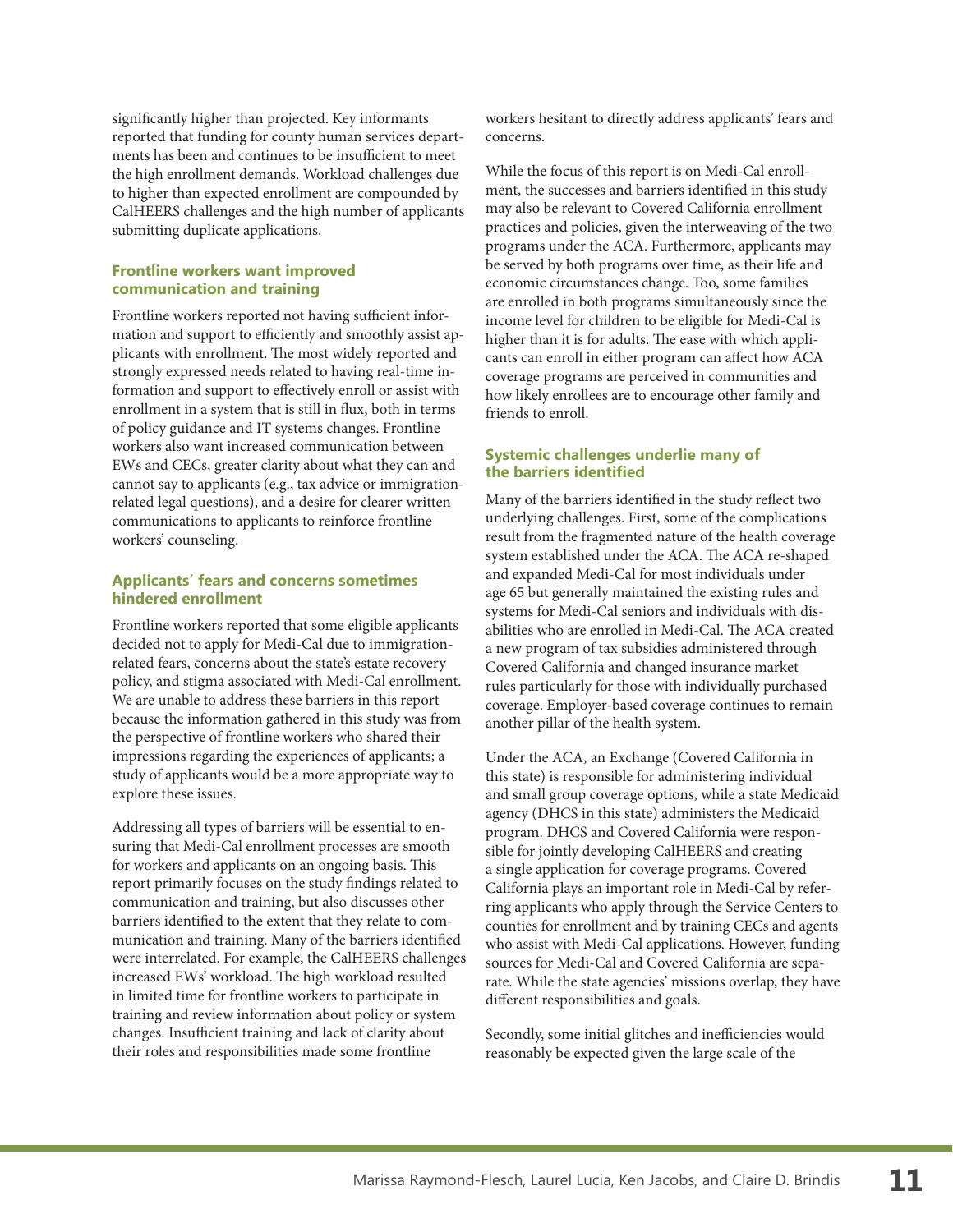changes undertaken under the ACA, the number of people affected in a large state like California, and the short window for implementation. After a short 15-month development period for CalHEERS, the new IT system was implemented early in its development while known glitches were present in order to begin the ACA in California on time. Even as California had fewer computer problems than other states or the federal exchange, glitches in CalHEERS were much greater than anticipated. The complexity and short implementation timeframe also resulted in workers lacking sufficient training on changing eligibility policies and CalHEERS changes, and consumers not being fully aware of the new programs and enrollment processes in spite of a statewide media education effort.

DHCS, Covered California, county human services departments, and enrollment entities have already begun addressing many of the barriers identified by this study. Remarkable progress has been made, but much work remains. Throughout this report, we outline solutions suggested by frontline workers and key informants, some of which may already be in the process of being implemented.

# <span id="page-11-0"></span>**Training: The Challenges of Learning in a Changing Environment**

County Eligibility Workers (EWs) and Covered California Certified Enrollment Counselors (CECs) in this study reported that high quality and up-to-date training and information resources are the foundation to successful enrollment of eligible Californians in Medi-Cal. Appropriate training and resources allow workers to apply policy changes quickly and ensure that the enrollment process for newly eligible populations is smooth and timely.

All study participants, including frontline workers and their supervisors, reported that EWs and CECs receive training prior to assisting with applications or enrollment. However, initial training varied widely between programs, locations, and regions.

- CECs reported that they are required to complete an initial web-based training of two days with annual web-based recertification. CECs described this training as insufficient to allow them to meet the enrollment needs of their local populations. As a result, CEC supervisors at some enrollment sites and community-based organizations designed supplementary trainings on topics relevant to the populations they served (e.g., immigrants, the elderly, etc.).
- County EWs generally receive about 12 weeks of initial training with a mixture of formal teaching, observing experienced EWs, and processing applications with on-the-job training support. The content and breakdown of this training varies based on the programs an EW will be working on (Medi-Cal, CalFresh, etc.) and the county in which they are working. At times, workers within the same county reported varying levels of initial training, but this may partly reflect changes in training practices that have occurred over time, since many of the EWs in the focus groups had been in their jobs for years.

Significant numbers of the frontline workers and key informants in this study reported that the training they received around the time of ACA implementation was of limited utility, as it became quickly outdated due to the frequent technical updates required to address the many problems with the statewide California Healthcare Eligibility, Enrollment, and Retention System (CalHEERS), the Medi-Cal enrollment system that was launched at the beginning of the first ACA open enrollment period. The ongoing problems in the CalHEERS system continue to detract from the time workers can spend focusing on evolving Medi-Cal eligibility policy as well. In the absence of accessible, up-to-date, and relevant training, a lack of knowledge about or misinterpretation of federal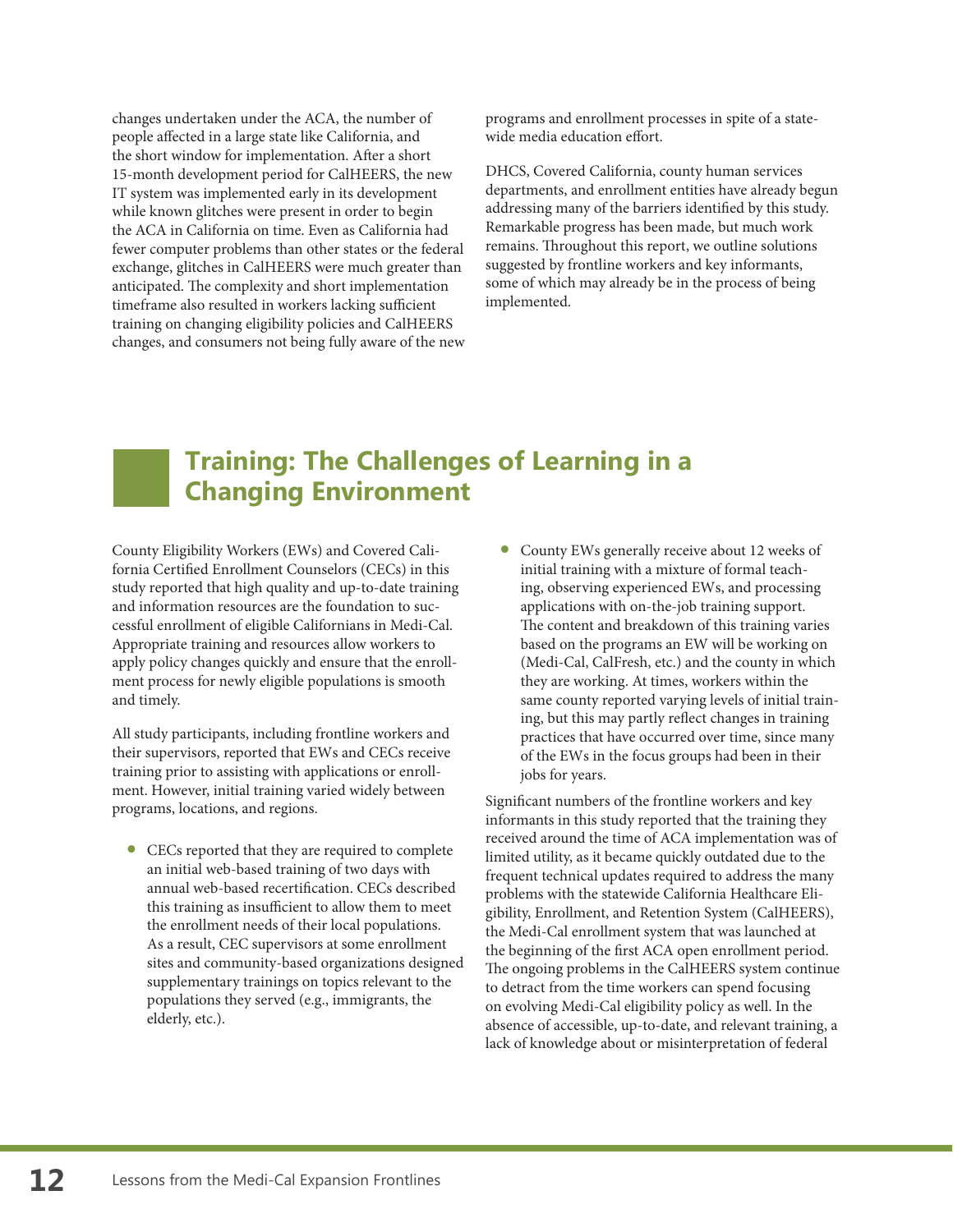and local policy can lead to inappropriate Medi-Cal denials, loss of coverage, or enrollment in incorrect programs, such as restricted-scope or share of cost Medi-Cal when individuals are eligible for full-scope benefits.

It is important to note that DHCS, Covered California, the County Welfare Directors Association of California (CWDA), county human services departments, enrollment entities, and community-based organizations have all developed trainings and resources and made a number of efforts to support frontline workers with the information they need to assist with Medi-Cal enrollment under the ACA. However, our study findings suggest that frontline workers are not consistently receiving and/or absorbing that information due to the rapidly changing environment and competing demands for their time during the early implementation of the ACA.

Frontline workers emphasized that access to IT and policy information through training and other information sharing strategies can build their capacity to assist Californians in Medi-Cal enrollment. They also voiced that additional follow up training and updates about policy and IT are equally important to enrollment success given recent changes in Medi-Cal eligibility and enrollment with implementation of the ACA and the ongoing changes to CalHEERS.

# **Updating Training on an Ongoing Basis**

Frontline workers identified the need for well-developed and up-to-date training on changing Medi-Cal policies and CalHEERS. The many technical problems with CalHEERS and the frequent updates to address those difficulties have made it particularly challenging for counties to ensure accurate and relevant training during the ramp up period. Compounding this problem, key informants report that at times counties have been asked to implement policy or IT changes quickly, leaving little opportunity for adequate training. One EW expressed her frustration with CalHEERS training given these limitations: "Part of the problem is the training that we received originally was in September and October of 2013 prior to everything going into effect. We have not been re-educated on all of the changes that have occurred." Similar challenges have arisen for CECs, with some noting significant, but not unexpected, changes in CalHEERS since the first open enrollment period. Given the evolving nature of these systems, all frontline workers advocated for a shift from annual or occasional training to weekly capacity building.

## **Using a Variety of Modes for Communicating Changes to Workers**

Given the rapid changes in CalHEERs and shifting policy environment with the implementation of the ACA, it is necessary to develop strategies for disseminating important IT and policy updates to frontline workers. Across all focus groups, EWs and CECs reported that email was a particularly common strategy used for disseminating messages about IT and policy changes, but that email was ineffective due to the high volume that they receive daily and the competing demands for their time. Both types of frontline workers also reported that training and policy-related emails can be long and sometimes largely unrelated to the programs or populations with which they work. One frontline worker summarized how the volume of email can be overwhelming to the point of becoming paralyzing: "I feel like they send so many emails. And each email is urgent or important. So it becomes kind of not important." While email will likely remain a necessary channel of communication with frontline workers, given the frequency of CalHEERS changes and policy clarifications, workers reported that relying primarily upon email is not an effective method for disseminating training information and requested that it not be used as the sole channel for sharing rapidly evolving updates. Participants requested a wider variety of information dissemination strategies to fortify communication about important policy and IT updates.

**"The trainings are usually coming very late or right before [a change] happens. So most of us are going into uncharted territories, every time a change happens." – CEC**

To support a wider variety of communication strategies with frontline workers and implement more frequent capacity building locally, CECs and EWs proposed that a local supervisor in each office could be responsible for processing information about updates and distilling the most relevant content for each site's frontline workers at weekly staff meetings. This supervisor could also act as a resource for workers with questions between weekly meetings. A few counties and enrollment sites reported piloting similar models successfully. Some suggested using this weekly meeting time to review challenging cases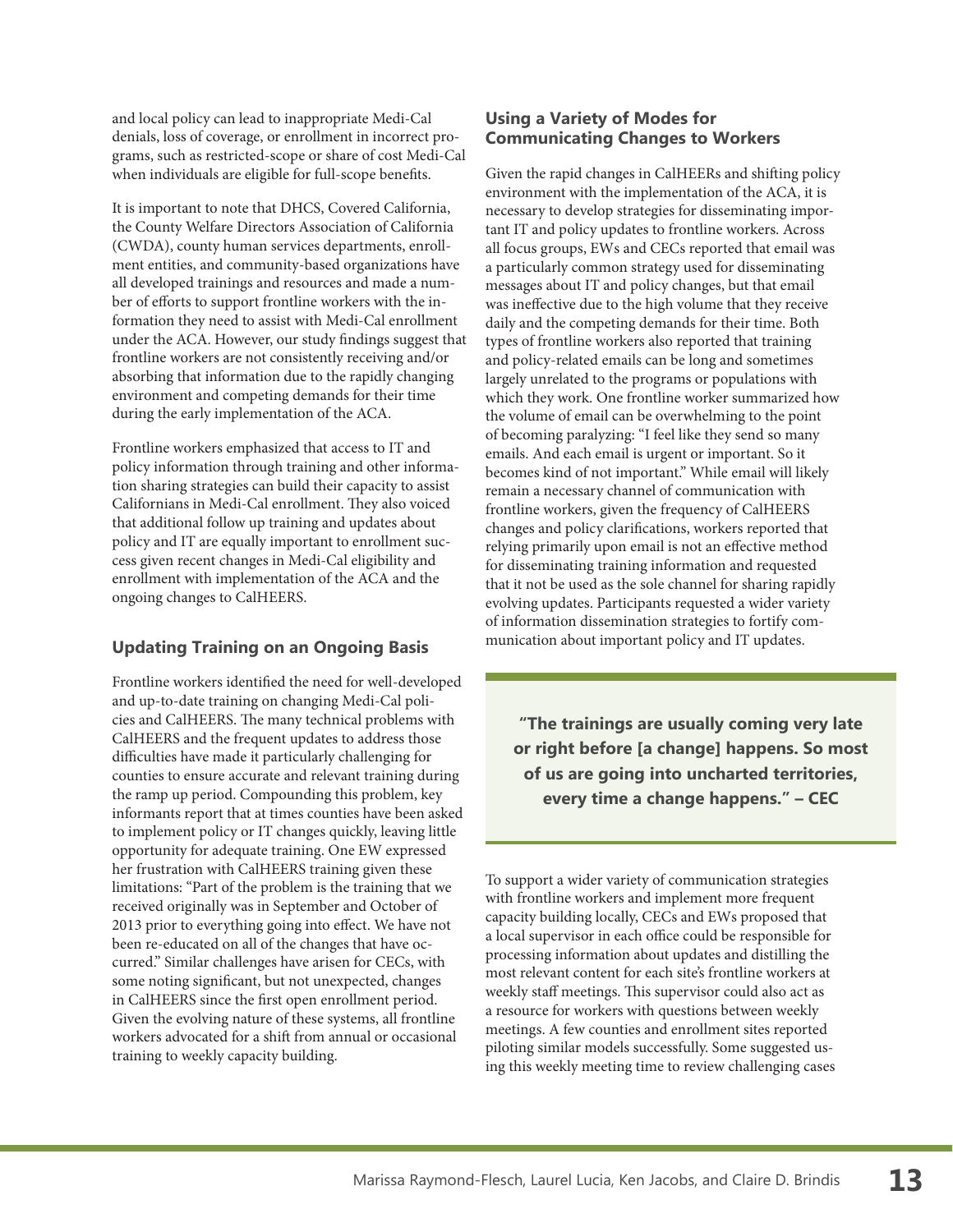that frontline workers encounter each week in order to focus training on the most relevant topics for each site.

These findings are consistent with a California Health-Care Foundation study involving focus groups with county Eligibility Workers in California in 2011 which found that "some workers said they find it hard to read written communications from the county on Medi-Cal rule changes. These workers preferred face-to-face and in-person communications." They also reported appreciating supervisors' efforts to distill information[.28](#page-36-0)

## <span id="page-13-0"></span>**Creating Consistent Policy Interpretation**

Frontline workers report challenges with inconsistent interpretation and implementation of policies related to Medi-Cal enrollment. Workers cited examples ranging from how to count disability income to how to categorize populations permanently residing in the U.S. under color of law (PRUCOL). When asked how to improve the Medi-Cal enrollment process, one EW stated, "I think just for us to all have the same type of training and the same information all across the board because … [if] you don't know what to tell them, it's prolonging the process or the application for them." Workers reported that more timely and effective dissemination of changing policy information would better support their work. Workers report that it is often difficult to resolve differences in policy interpretation: "It's just we get different answers from everybody, depending on who you ask," one EW explained. Another frontline worker explained that misinterpretation of policies may be further complicated by limited written resources: "There is nothing in writing to really say, 'This is how it's supposed to be done.' It's kind of three months down the line, five months down the line, something comes up. It's a bulletin, emergency communication: 'Hey, go back in all those cases that you denied three months ago. Look at it again.'"

Achieving complete consistency of policy interpretation may be unattainable in such a large and dispersed system, but workers proposed a number of solutions that would help move the state closer to that goal. Workers proposed addressing this challenge by having content experts from each office or enrollment entity attend regular centralized trainings and disseminate information about policy changes to the other frontline workers at each site, which is already happening in some units and counties. Content experts could disseminate this information in combination with the weekly staff meetings that workers requested with their supervisors to remain abreast of IT and policy changes.

EWs and CECs requested centralized phone help lines staffed by content experts to further assist in providing consistent policy interpretation for frontline workers. Covered California established a Help Desk to address questions from CECs, but CECs reported being unable to reach content experts through this channel and instead are having their calls forwarded to general customer service representatives who could not answer their questions. Other CECs reported calling county Medi-Cal offices directly with questions and being frustrated by long hold times.

Frontline workers also proposed that DHCS develop a centralized, frequently-updated website that workers can reference when policy or IT-related questions arise; this might be structured as a Frequently Asked Questions (FAQ) page or a Wiki. For IT-related challenges, stakeholders interviewed for this study noted that it would be necessary to have answers organized by each of the three types of county IT systems (SAWS) in order to make it a relevant and useful resource for all counties. Covered California and DHCS have developed some tools for frontline workers including Job Aids, which provide detailed instructions on topics like filling in income in CalHEERS and uploading applicants' verification documents.<sup>29</sup> While these tools are currently available, they were not mentioned by focus group participants.

<span id="page-13-2"></span><span id="page-13-1"></span>Key informants also expressed concern that these tools become outdated quickly due to the instability and continuous fixes in the CalHEERS system. Another existing resource is a DHCS-provided searchable database of All County Welfare Directors' Letters, which EWs can search to find past DHCS guidance on new or changed policies and procedures.<sup>30</sup> While improving the consistency of policy interpretation is important, achieving perfect consistency will be difficult given that tens of thousands of workers assist with enrollment across hundreds of enrollment sites, often facing a wide variety of applicant situations.

# **Creating Applicable and Engaging Training**

EWs and CECs universally requested case-based training that addresses complex cases that will not yield automatic approvals. One frontline worker explained, "They're going to teach you the perfect stuff. And you come out in the real world, and there are no perfect cases in the real world." In particular, frontline workers requested that training include PRUCOL applications, applications with complex household structures, and applications with mixed immigration status households. Workers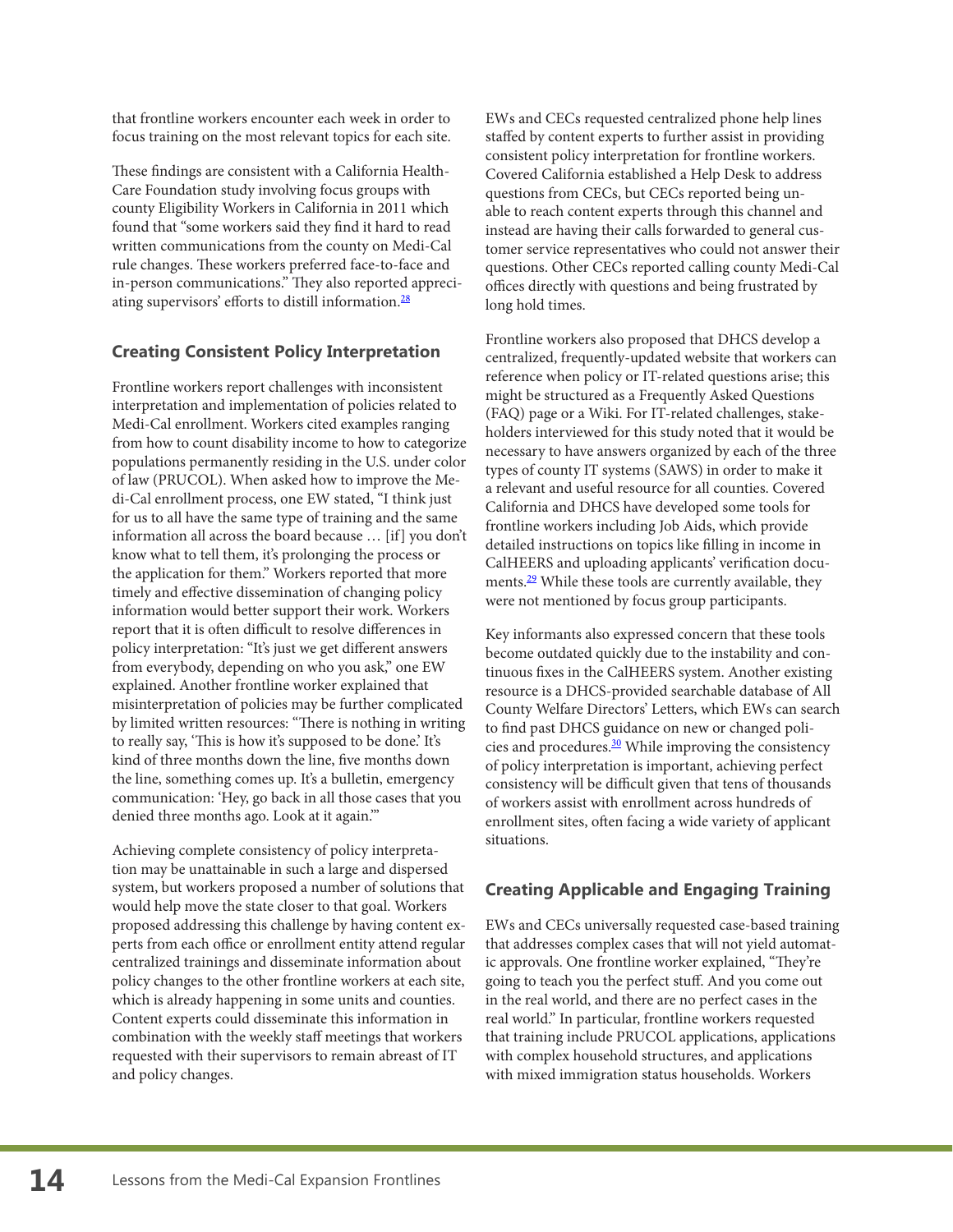advocated for a fully functional test environment where they can complete data entry for these applications from start to finish rather than watching a trainer present the application process. Most frontline workers expressed a preference for in-person training over online modules or webinars that are less engaging. "The training that's going on even now, it's all modules. It was better when you had a face-to-face, because you could ask questions," one worker explained. However, key informants in rural regions reported a preference for online training or webinars due to the considerable time and expense required for staff to travel to centralized training sites.

## **Closing Gaps in Knowledge**

EWs and CECs reported that all frontline workers need additional training on several key topic areas. Some of these areas are new under the ACA, while others reflect existing policies that gained new importance under the ACA.

**PRUCOL populations:** Frontline workers reported a great deal of confusion about how to process applications for immigrants who are permanently residing in the U.S. under color of law (PRUCOL). Certain low-income immigrants, such as immigrants granted deferred action, those with asylum, or refugees admitted to the U.S. before a certain date, are eligible for full Medi-Cal benefits under a long-standing California state policy. The number of Californians who are PRUCOL greatly increased in recent years due to President Obama's executive action establishing the Deferred Action for Childhood Arrivals (DACA) program in 2012. The number of PRUCOL-eligible Californians increased further due to the Medi-Cal Expansion under the ACA which, under state policy, also applied to low-income individuals who are PRUCOL, beginning on January 1, 2014.

Many CECs and EWs reported misconceptions about immigrants with DACA not being a PRUCOL population, as well as the mistaken belief that PRUCOL applicants are only eligible for emergency Medi-Cal. One CEC reported incorrectly that, "I was told that they have to have a condition. A critical condition in order to be qualified." In some focus groups, EWs disagreed amongst themselves on the eligibility policy for PRUCOL. CECs and EWs also had variable knowledge about the immigration-related legal implications of Medi-Cal enrollment for PRUCOL populations. They reported being uncertain about how to report income for applicants that were previously filing taxes under a false social security

number or not filing taxes at all. One CEC reported, "We don't really explain about PRUCOL, because to be perfectly honest, I could not do a presentation about it, really. I just give it to the supervisor." The County Welfare Directors Association of California (CWDA) offers recorded webinars on DACA and Coverage for Immigrants on their website, which may be helpful in increasing CECs' and EWs' understanding about Medi-Cal eligibility policies for immigrants.

**"If I was Covered California, I would make sure that first my counselors are welltrained to begin with ... that we know our information, that we know how the system works, that we're not just barely doing the minimum to deliver our training.… And then make those trainings engaging, right? Person-to-person, have them practice handson, going through an actual application during the training session. I think that will be a great benefit." – CEC**

#### **Household determination for MAGI Medi-Cal:**

<span id="page-14-0"></span>Under the ACA, eligibility for income-based Medi-Cal and subsidized coverage through Covered California is determined based on an applicant's Modified Adjusted Gross Income (MAGI).<sup>31</sup> MAGI, which is a measure of annual household income defined in tax law, is a new concept under the ACA. Another factor in determining eligibility, household size, is now also tied to tax law under the ACA. While federal regulations establish relatively similar definitions of MAGI and household size for Medicaid and Exchange coverage, there are some differences between the two programs in how those eligibility inputs are defined, which makes determining household size more challenging. Frontline workers reported struggling with how to correctly enter household size for applicants who have households that are not traditionally structured or not accurately represented by the number of household members on their income taxes. There was also confusion about whether or not adult children should be counted in the household. One EW explained,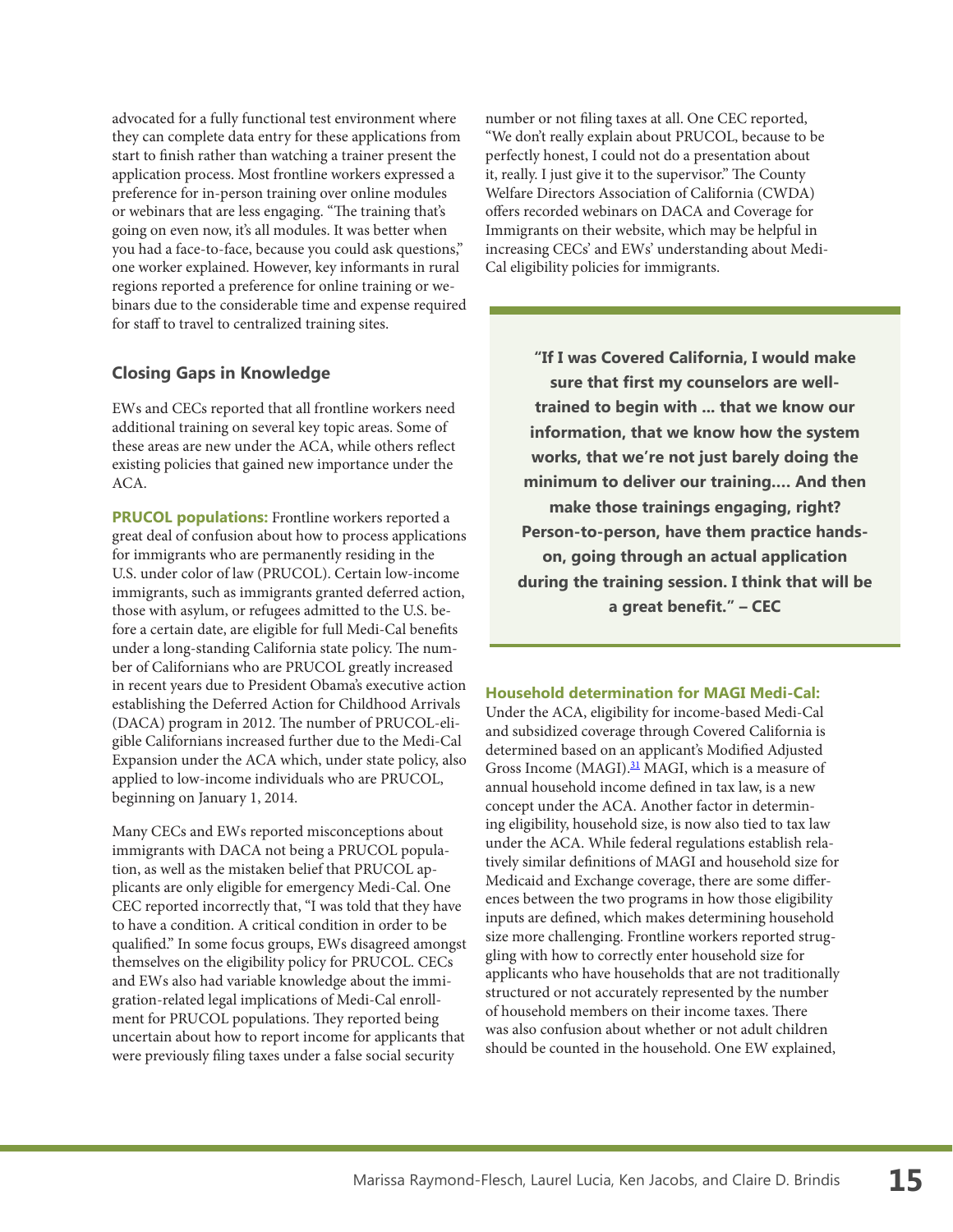"We were never really told how to figure out, like with [counting the members of] tax households…. We're kind of learning as we're going." Key informants noted that this aspect of the ACA is complex and that even professional tax preparers in the community struggle with it.

**Tax implications of the ACA:** Frontline workers reported frequently being asked about tax penalties for being uninsured under the ACA. They reported lacking clarity about who might be fined and if they, as workers, are allowed to counsel applicants about possible tax penalties for not enrolling in health insurance.

**Medi-Cal Estate Recovery Program:** Under state law, California recovers costs from the estates of certain deceased Medi-Cal beneficiaries. Costs are recovered from enrollees who were enrolled in Medi-Cal when they were age 55 or older, or were institutionalized at any age. Frontline workers reported that misconceptions and concerns about the Estate Recovery Program have led some Californians not to apply for Medi-Cal. Some workers reported limited knowledge about which populations are impacted by the Estate Recovery Policy and when the policy might be invoked. The state policy existed prior to the ACA, but it has received more attention under the ACA. This is likely due in part to the significant increase in the number of Californians who are eligible for Medi-Cal and subject to the Estate Recovery Program.<sup>32</sup>

#### <span id="page-15-0"></span>**Information on Medi-Cal Programs for CECs:**

In addition, CECs reported wanting more information about different Medi-Cal programs (such as full-scope versus emergency Medi-Cal, or share of cost Medi-Cal) and a greater understanding of how to determine eligibility for Medi-Cal based on MAGI. Some efforts are already underway to address this knowledge gap. The County Welfare Directors Association of California (CWDA) facilitated a training process whereby county employees in some regions partnered with local Covered California enrollment entities to create trainings in which EWs drew from their years of expertise in enrolling Californians in Medi-Cal to provide additional training for CECs. CECs described this approach as highly effective: "We actually have supervisors that will give a presentation for us. They will come for like two hours … and they're just such an excellent resource." Covered California and DHCS incorporated more information about Medi-Cal into their training programs for CECs and agents in the second year of ACA implementation.

#### **Information on Covered California plans for**

**EWs:** Similarly, some EWs lacked knowledge about Covered California's plans and how to assist applicants who are not eligible for Medi-Cal, but who could be helped in enrolling in Covered California. This is particularly important as EWs frequently assist families in which the children are eligible for Medi-Cal and the parents are eligible for Covered California. This mixed program eligibility occurs in families with income between 139% and 266% of the Federal Poverty Level because the Medi-Cal eligibility threshold for children is higher than for adults. While some workers reported being uncertain of how to enroll an applicant in Covered California, several counties had specialized units that focus on Covered California applications, supporting health insurance enrollment for members of mixed status families.

## **Reducing Workload to Allow Additional Time for Engagement in Training**

EWs and CECs both reported that high workloads made it difficult to complete follow-up trainings and read email updates. Key informants and focus group participants noted that investment in an expanded workforce will be needed to allow frontline workers the time for ongoing training while maintaining high-quality client services. The workload for frontline workers has been higher under the ACA due to the significant growth in enrollment and the CalHEERS challenges that can make many individual cases more time consuming.

EWs and their supervisors report that workload burden is further exacerbated because a separate application is generated in CalHEERS *each time* an individual applicant attempts to apply through the Covered California website—and many applicants make multiple attempts. Prior to the ACA, applications were completed through the county SAWS where duplicate applications were not possible. CalHEERS does not have any built-in checks to prevent duplicate applications from being generated. EWs advocated for implementation of a system to make it impossible to have the same social security number entered on multiple CalHEERS applications.

Until recently, the challenge of multiple applications was further compounded by county workers' inability to take "negative action" in CalHEERS to deny or discontinue Medi-Cal for any of several reasons, one of which was the presence of duplicate applications. At the end of July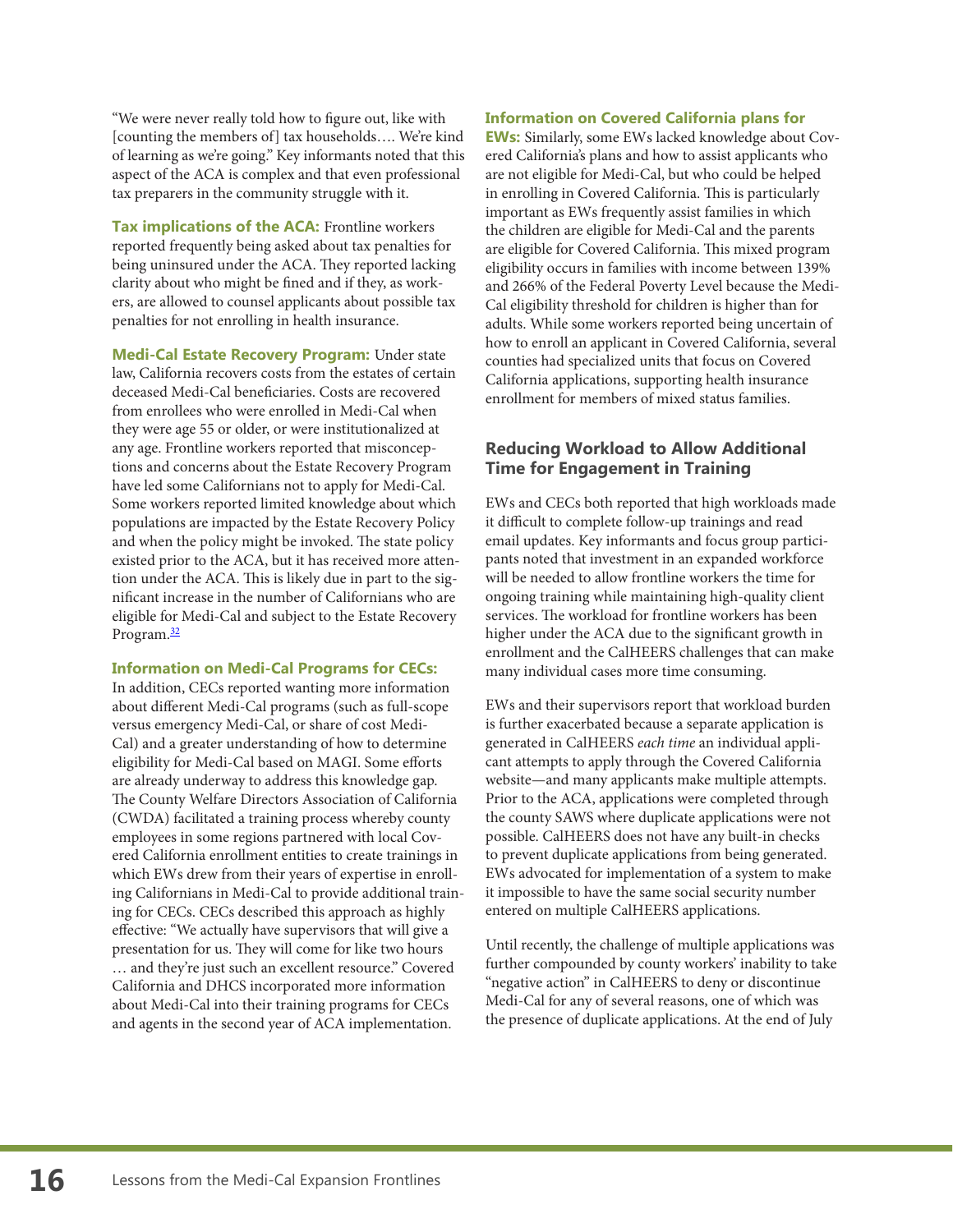2015 EWs' ability to take negative action was implemented (including for duplicate applications), however, EWs still cannot use negative action for certain types of discontinuances (such as failure to complete determination when an applicant fails to provide documents) until other systems changes are made.<sup>33</sup>

#### <span id="page-16-1"></span>**SUMMARY RECOMMENDATIONS**

- Transition training from annual or periodic events to weekly capacity building sessions.
- Supervisors or local content experts lead weekly capacity building sessions and act as topical resources for frontline workers including reviewing actual challenging cases.
- Supervisors and content experts attend regular centralized training to improve consistency of policy implementation.
- Minimize the primary reliance on email for dissemination of policy or IT updates and establish alternative centralized communication channels, organized by SAWS, such as FAQ or Wiki pages which can be updated in real time with relevant policy and IT changes.
- Establish dedicated centralized phone lines for frontline workers from across the state to call with policy and IT-related questions, staffed by content experts, with IT assistance specific to each SAWS.
- Increase EW staffing to allow additional time to engage in training.
- Incorporate changes within CalHEERS that prevents the submission of applications for individuals with same social security numbers.

# <span id="page-16-0"></span>**Supporting Workers: Assistance in Trouble-Shooting Challenging Applications**

Medi-Cal Eligibility Workers (EWs) and Certified Enrollment Counselors (CECs) both reported needing additional support for problem-solving challenging Medi-Cal applications, which could be the result of CalHEERS problems, workers' lack of familiarity with an application type, or unusual circumstances in a particular application. Frontline workers proposed several strategies that would provide them with additional tools and assistance to process such applications. The strategies suggested in this section would complement the enhanced training frontline workers desire, which is described in the section on [training.](#page-11-0)

EWs and CECs reported frequently encountering instances in which they were certain that an applicant was eligible for Medi-Cal based on the information submitted, but were unable to process the application or receive an eligibility determination through CalHEERS. In many cases, the barrier to approval was a result of problems in CalHEERS itself. Sometimes workers faced difficulties in submitting or being forced to restart applications as a result of a minor detail in an application that differed from the norm, such as an applicant having "1/2" in their home address. Other challenges included data being incorrectly entered into CalHEERS online by applicants or CECs, and outdated applicant information in CalHEERS. Workers' lack of knowledge or experience with different categories of applications also contributed to complications This was most commonly the case with PRUCOL applications, though workers provided several other specific examples of applications that were challenging because of the applicants' unique circumstances. Regardless of the specific problem with any one application, the strategies below can support frontline workers in handling new challenges as they encounter them.

## **Sharing Creative Solutions**

Frontline workers reported spending a large amount of time identifying ad hoc "workarounds" to ensure that Medi-Cal applications were processed while CalHEERS problems are being fixed. The workers explained that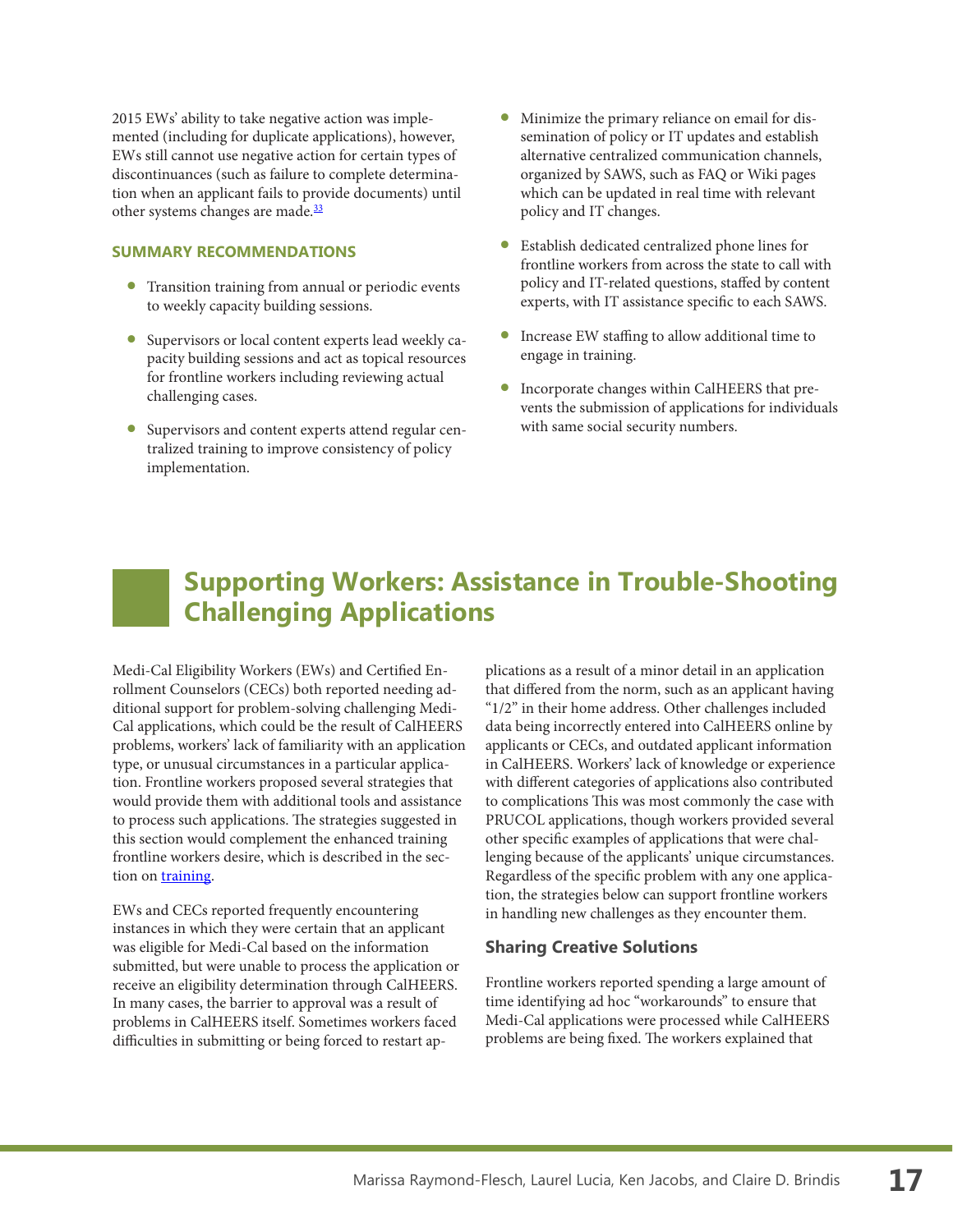IT issues are addressed through formal systems such as "tickets" submitted to the CalHEERS Help Desk, but emphasized that these systems are overloaded and often slow. The applicants that frontline workers are seeing often have active medical issues or require ongoing medication which cannot be delayed while these tickets are being processed, leading frontline workers to create unofficial workarounds to get Californians the health care they require and for which they likely qualify. These ad hoc workarounds, distinct from the official workarounds that have been designed and sanctioned by CalHEERS or SAWS, are time consuming to develop and are typically informally shared and implemented. EWs in particular reported being torn between denying or delaying health care access for an applicant whom they identify as Medi-Cal eligible, or using an "unapproved solution" to move applications through the system. As workers develop these fixes, they reported feeling powerless to disseminate these strategies to EWs at other sites. One EW explained:

"I think one issue is we're just workers, so we can only voice so much. And I have voiced it to the higher-ups, and they'll say, 'oh, yeah, we should do something about it,' but they never do. Because I can't email the whole county and go, hey, this is a fix for it, and they're going to be like, 'why do you email everybody?' So when I figure something out, I'll tell [my supervisor]. He'll tell me, 'we'll tell our unit.' But then that's only among us."

CECs and EWs expressed a desire for the ad hoc workarounds to be approved at a local or statewide level; this would allow them to assist applicants more quickly by using accepted processes. Key informants reported that more than 100 workarounds have already been approved. Some have been identified by CalHEERS and involve direct entries in CalHEERS by any approved user of its system (whether an EW, CEC, or other authorized user), while other workarounds are Medi-Cal specific and are thus approved for EWs only, and can be entered into the SAWS systems to be transmitted to CalHEERS. The workarounds are sent out by CalHEERS as part of release notes or by SAWS directly to counties. The existence or use of approved workarounds was not mentioned by focus group participants, indicating that not all workers are aware of the workarounds or where to find them. The frequently expressed desire for approved workarounds may reflect that the list is not as comprehensive or as available as workers would like.

CECs and EWs both proposed the creation of a centralized repository of frequently asked questions (including IT and policy issues), as well as a list of active IT "tickets." This repository could be added to and updated by DHCS and Covered California support staff. Frontline workers envisioned this as a reference where they could find "approved solutions" and see what problems DHCS and Covered California are in the process of solving.

**"Every week [at our site we] look at Covered California for updates, trouble-shootings, things on Medi-Cal, and then at our weekly meetings, we talk about our cases. We bounce off each other for help in how to advocate for patients, and look for ways to go around their loops and hoops that they have for us." – CEC**

This repository could also be structured as a Wiki. On a smaller scale, some sites reported developing reference documents of the system workarounds and clarifications about eligibility policy that frontline workers had discovered through their work. These system and policy updates were also shared in weekly staff meetings to augment ongoing training at some sites. Additional information about strategies to optimize training for frontline workers can be found in the previous [section.](#page-11-0)

Like EWs, CECs repeatedly expressed their desire to share new solutions and best practices with peers. Frontline workers reported that solution sharing is important as limited dissemination of information leads to different solutions being implemented at different sites, as well as duplication of time and effort in developing workable solutions. One EW explained that although her supervisor shared new solutions with their unit, "it's not consistent within the offices. It needs to be [shared] with the rest of the offices so we all know the process or what to do or what the problem is and how to fix it."

As discussed in the **training** section of this report, frontline workers want to have the option to contact a centralized call center with experts who specialize in CalHEERS and each SAWS. CECs also requested designated contacts at the county level that can be available to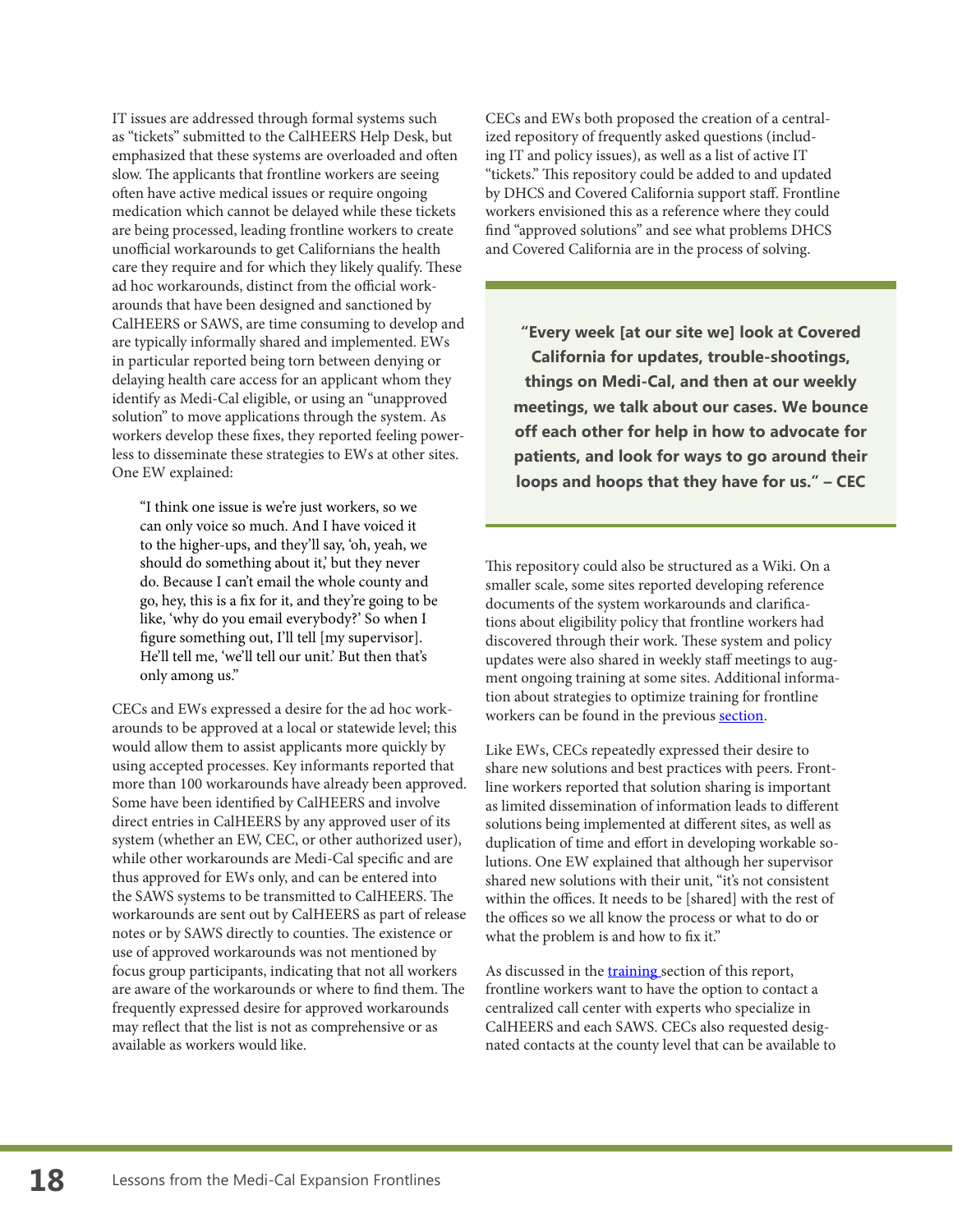answer Medi-Cal related questions. EWs and CECs also proposed having a "live chat" feature within CalHEERS to allow them to ask for assistance from DHCS or Covered California support staff. All of these channels of communication could be used to disseminate consistent solutions on a larger scale, through ongoing updates to phone support staff and on websites for each program.

Another troubleshooting strategy, which was implemented in some counties, was to develop a team of experts or problem-solvers who could take over challenging cases or become content experts in certain domains such as PRUCOL applications or changes in Medi-Cal determination related to the Affordable Care Act (ACA). One such team member explained, "We have freedom to do what we need to do to try to get these cases passed and exploring options…. A lot of times we've got to develop the steps. And that's my favorite part." These teams were often given license to create and implement IT or data entry solutions that were not permitted for use by other frontline workers. The County Welfare Directors Association of California recently established and published a list of liaisons available to troubleshoot immigrant appli-cations at each County Medi-Cal office.<sup>[34](#page-36-6)</sup> As an alternative to having specialized teams take over challenging applications, frontline workers proposed having experts available on site to assist EWs. Out-stationing EWs in the community was suggested as a way of assisting CECs. These resources might assist with managing challenges in CalHEERS, as well as filling knowledge gaps of frontline workers. Key informants were supportive of this strategy and cite the need to invest in these positions through state dollars, which can be federally matched up to a rate of 75% if the program meets certain criteria.<sup>35</sup>

# <span id="page-18-1"></span><span id="page-18-0"></span>**Facilitating a Culture of Support**

EWs and CECs identified opportunities to strengthen the institutional culture in such a way that frontline workers would feel enabled to get help with difficult applications. For example, some EWs reported feeling discouraged from seeking support from their supervisors. One EW reported that there is "something very important [in] how you get treated and get talked to by a supervisor." The EW went on to recall feeling challenged by his supervisor about his work efficiency when asking for assistance. EWs and CECs both reported that, due to the large amount of problem solving required in their jobs, they appreciated supervisors who partnered with them to identify solutions rather than those who see workers with questions as deficient.

#### **SUMMARY RECOMMENDATIONS**

- DHCS and Covered California expand approved IT "workarounds" for workers to use while IT problems are being fixed.
- Share approved IT "workarounds" and answers to questions about policy and eligibility with frontline workers through a variety of channels including:
	- o centralized SAWS-specific call centers staffed with experts equipped to problem-solve in real time with EWs and CECs on questions related to CalHEERS, SAWS, Medi-Cal, and Covered California policy;
	- ļ county contacts designated to respond to questions from CECs and CACs;
	- ļ a live chat feature within CalHEERS also staffed with experts equipped to problemsolve in real time with frontline workers;
	- o in weekly staff meetings throughout the state to assure greater consistency and scaling of solutions [see also the [training s](#page-11-0)ection of this report]; and
	- ļ a Frequently Asked Question website which is updated regularly by DHCS and Covered California.
- Assign a team of experts to handle or assist with challenging cases.
- Develop and maintain an up-to-date centralized repository to serve as a reference for CalHEERSrelated questions and answers and provide a list of CalHEERS issues that have been identified and are in the process of being addressed.
- Foster a culture of support for problem-solving with frontline workers and their supervisors to facilitate identification and reporting of remaining CalHEERS issues and promote enrollment of eligible Californians in Medi-Cal.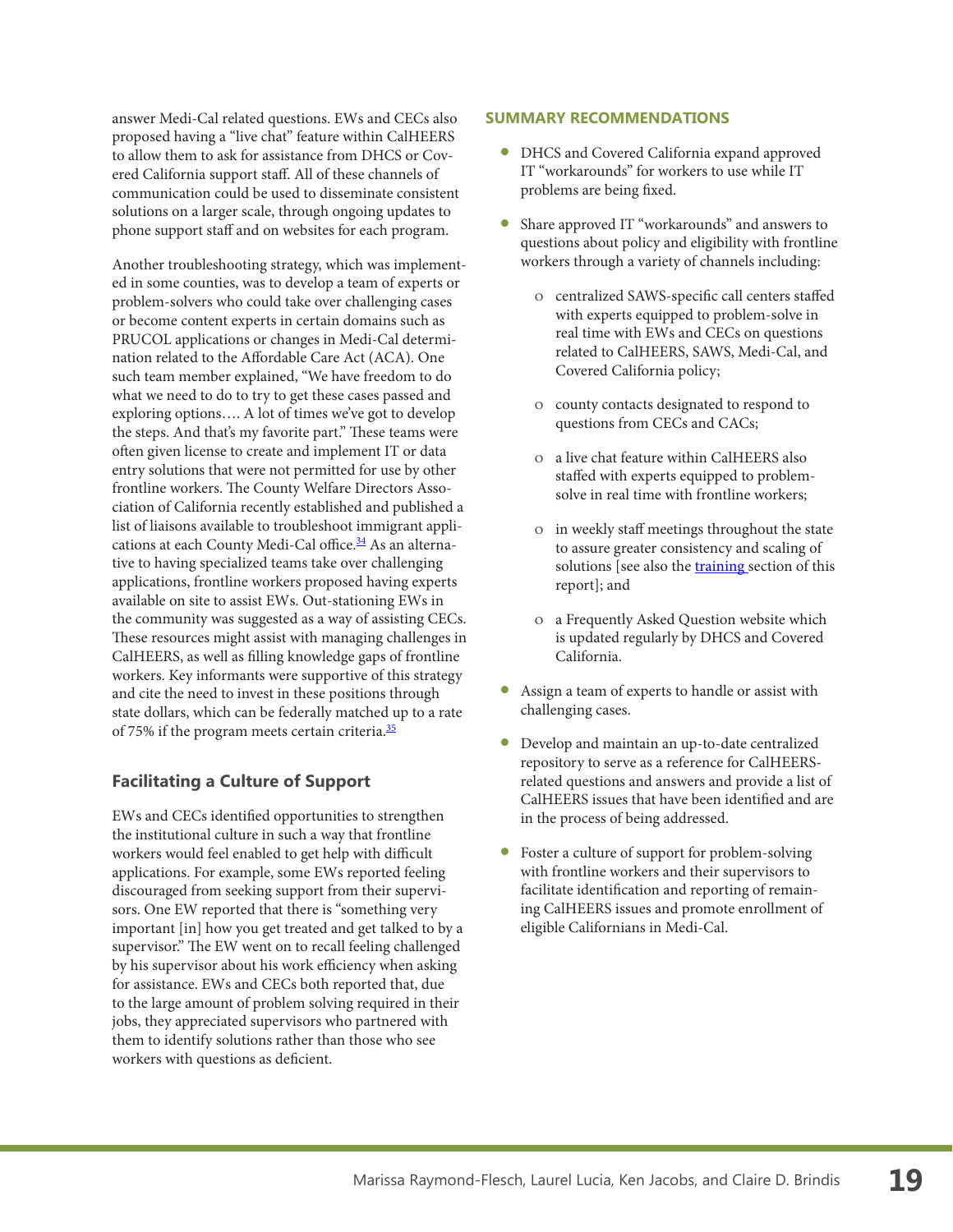# <span id="page-19-0"></span>**Building Understanding: Increasing Communication between Frontline Workers**

Both Covered California Certified Enrollment Counselors (CECs) and County Eligibility Workers (EWs) in this study expressed that they share the common goal of enrolling Californians in Medi-Cal and expressed a desire to build professional alliances, increase communication between workers, and increase transparency in the application process to promote the successful enrollment of Californians in Medi-Cal. Frontline workers' experiences with fragmented communication within and between systems and their proposed solutions are described below.

## **Building Alliances**

While CECs and EWs are both working towards the common goal of getting Californians enrolled in health insurance, at times members of each group expressed frustration with perceived deficiencies in the level of efficacy, knowledge, and customer services skills of their counterparts, including CECs, EWs, insurance agents, and Covered California Service Center staff. At the same time, CECs and EWs were also frequently able to identify challenges the other groups faced that may have contributed to the problems. For example, one CEC reflected that the stress expressed by many EWs was likely due to their heavy workloads. EWs expressed frustration at receiving CEC-assisted applications that were incomplete or contained errors, but in some cases acknowledged that these problems might have been due to insufficient training or limited experience.

While some level of frustration was present in every focus group, overall CECs and EWs were committed to working together with all types of workers who assist with applications. An EW said, "Ninety-eight percent of the Covered California [CECs] I speak to are awesome. They're like, 'Help me. What do I look for? What do I do?' They're great. We all agree. It's a team. We're all on the same team. We've got to stop splitting it out." Increased education and contact can help to decrease frustration and build professional alliances. One CEC explained, "If we had more of a concept of what the steps are that the [EWs] are taking to get these cases approved maybe we'd be a bit more sympathetic for them." Training that includes information about the roles of different

frontline enrollment workers and increases contact between EWs and CECs can increase collegial understanding and facilitate working together to enroll Californians in Medi-Cal, a point discussed further below.

## **Promoting Communication between EWs and CECs**

EWs and CECs reported wanting a better understanding of other frontline workers' roles in facilitating the enrollment process. One EW explained that she would like to learn more about the ways that applicants are educated and referred through the Covered California Service Center: "I would like to find out how Covered California does more of their processing. I'd like to know more about what they do before they transition or refer a new client over to us. Maybe that would help us to get the person the care that they need because I think that there isn't enough communication between us right now."

Frontline workers also reported that it would be helpful to have direct contact with each other when transitioning cases from CECs to EWs or tracking cases after submission. While some CECs try to reach local EWs by phone, this is often challenging due to insufficient staffing and time constraints. CECs suggested having a dedicated contact person at each county's Medi-Cal office to answer general questions and facilitate communication between EWs and CECs, which is a system that is already in place in some counties. In one county, CECs were encouraged to use email to contact certain EWs. That county designated a specific list of topics which were acceptable for email questions to prevent EWs from being overburdened with email inquiries.

As an alternative to using phone calls or email, one EW noted the utility of a case comments field when transitioning cases between workers: "We have case comments [in SAWS], where we enter—we make any changes to a certain case, or we went in there. And I noticed that [CECs] don't have that." All participants agreed that a case comments field in CalHEERS that was available to and used by CECs, agents, and Service Center staff would allow them to explain unique aspects of challenging cases as they are transitioned to county EWs.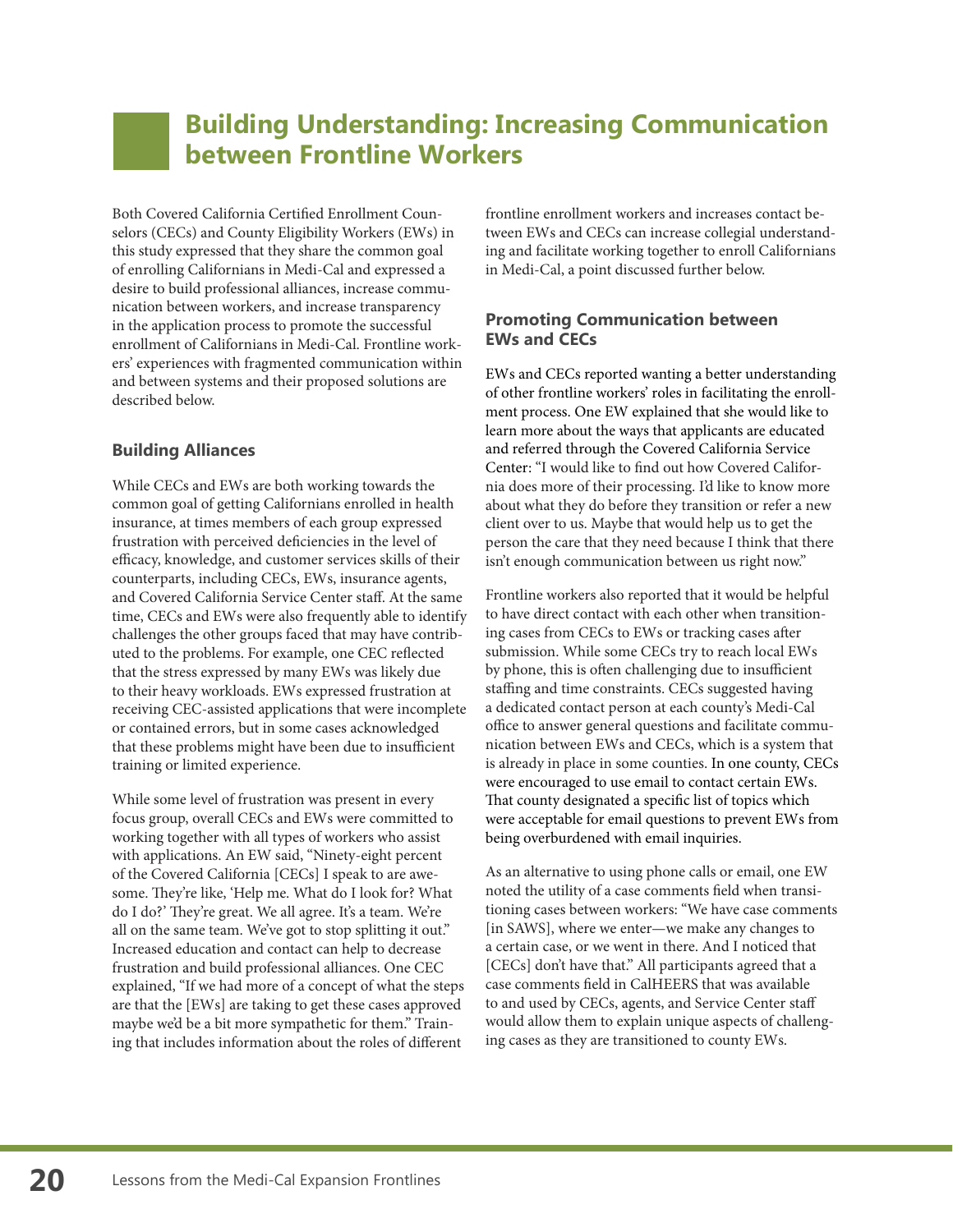Reciprocally, EWs could note when cases are accessed and where they are in the approval process, allowing CECs to keep applicants informed about their application progress and help applicants gather additional required documentation. As an alternative, the case comments entered by EWs in SAWS could be duplicated in CalHEERS or made accessible to CECs, agents, and Service Center staff.

## **Increasing In-Person Contact between CECs and EWs**

Direct in-person contact was also regarded among frontline workers as a strategy for improving the rate of successful completion of applications and for rapidly addressing delays in application processing. In some Federally Qualified Health Centers, county EWs and CECs work side by side in the enrollment process. "We have a county worker on our site. I don't know if you do. Because we're Federally Qualified. We have him there for the community. I can do an application on Monday for, say, somebody who just got out of prison. He's going to have Medi-Cal on Friday…. That's how fast it's going for us," one CEC explained. CECs reported that these out-stationed EWs, who might be at a site as little as once a week, were a reliable source of support to CECs in troubleshooting challenging cases and educating CECs about Medi-Cal enrollment.

Both EWs and CECs advocated for increased in-person contact in the form of Medi-Cal supervisors providing training to CECs about Medi-Cal enrollment. Such communication would likely benefit agents who are also involved in enrolling eligible populations. One EW, discussing application delays related to incorrectly entered data, explained, "We need to have more eligibility education with the Covered California [CECs]. I think it would streamline and make the process a lot easier for these customers who are getting so frustrated and just want to give up." In regions where EWs were providing training to CECs, this training was regarded as highly effective: "We actually have supervisors that will give a presentation for us. They will come for two hours … and they're just such an excellent resource."

## **Increasing Transparency in Application Processing**

CECs in this study reported that applicants often return to them asking for updates on their application status.

To assist applicants with this request, CECs asked for increased transparency during the Medi-Cal application processing. In particular, some CECs expressed frustration with long phone wait times and discourteous answers to their questions when inquiring about Medi-Cal applications. CECs expressed a particular desire to have access to the cause of denials when applicants did not receive Medi-Cal. This would allow them to answer applicants' questions about denials, ensure that the denial was based on current and accurate information, and assist applicants in finding alternative sources of health insurance or health care. Key informants added that EWs often do not have access to application status information as a result of glitches in CalHEERS. In addition, respondents noted that the eligibility results can change when the same application is run through CalHEERS at different times.

**"If we had the capability to see the Medi-Cal system, and what's going on with the applications that haven't been called, that would be great. To have maybe even limited access, 'Okay, I see that you had a case that was denied. This is the reason why it was denied.' Now, we're not going to go and change things, but we can at least see what's going on." – CEC**

Some suggested that the use of a case comments field in CalHEERS would allow EWs to communicate application status updates. Others proposed a "read only" access to the county system to allow CECs to track the application progress without the ability to edit the application, which would need to be developed within the constraints of privacy guidelines. This strategy has been piloted in Los Angeles County, where CECs had a special "dashboard" in the county's applicant enrollment website. Applicants in this county could grant CECs permission to view their applications, thus allowing CECs to track application progress, identify the EW assigned to each case, and review what additional documentation might be required. One CEC explained, "You do the application and it tells you where in the process they are. It will say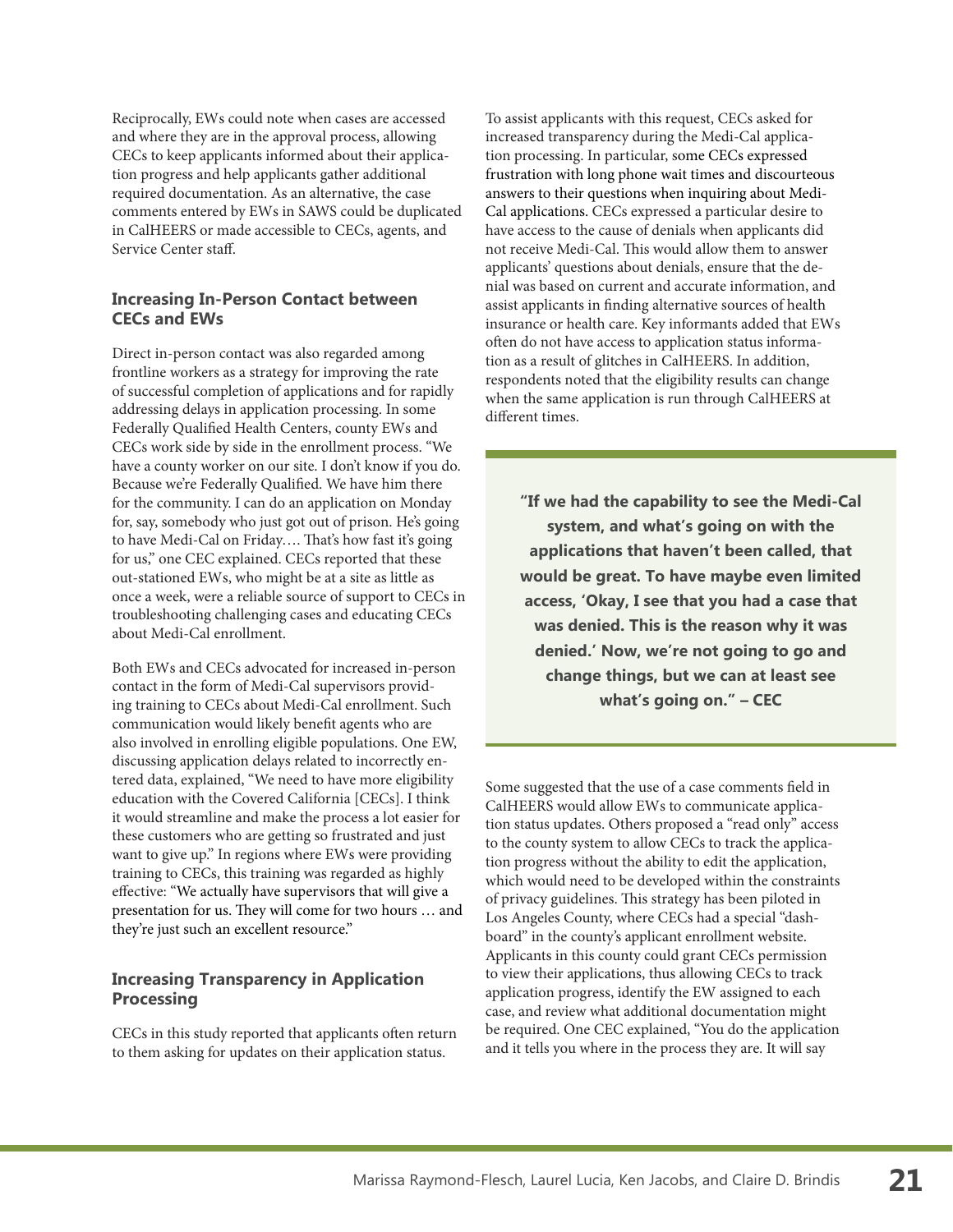that it's docked in, it's already there, but it doesn't have a case worker. Then it will go up to pending, and then it will either go from pending to approved or denied."

Key informants noted that prior to the ACA, all three SAWS were equipped with a limited access feature allowing application assisters, similar to CECs, to track applications and document their interactions with Medi-Cal applicants. It is possible that these systems are still available and could be more widely utilized.

In addition, through the paper and online application process, applicants already have the option to choose an authorized representative who is allowed to see their application and talk with Covered California Service Center representatives or county Eligibility Workers about the application on an ongoing basis. Not all EWs and CECs may be aware of this option and the opportunities it allows.

Transparency in the Medi-Cal application process not only allows CECs to provide good customer service, it also has the potential to diminish the burden of applicant calls to county offices as CECs are able to field more questions and provide applicant reassurance. In addition, CECs reported that some applicants who become impatient with long delays in their application processing initiate multiple applications with other CECs or through the Covered California website, causing increased workload for EWs. In the case of the county that provides read-only electronic access, this system allowed CECs to see if an applicant had a Medi-Cal application pending or active Medi-Cal, likely reducing duplicate applications and providing rapid access to health care for those who were already enrolled, but who were unaware of their coverage status. All efforts at increasing transparency will be limited by instability or inconsistencies in CalHEERS which may cause delays or incorrect eligibility determinations.

#### **SUMMARY RECOMMENDATIONS**

- Counties and enrollment entities promote communication between frontline workers in the following ways:
	- ļ Increase in-person contact through countyled trainings on Medi-Cal and Covered California for CECs and CACs;
	- o Increase in-person contact via EWs outstationed at community enrollment sites to process applications and help troubleshoot difficult cases;
	- ļ Establish dedicated phone lines to allow CECs andCACs to reach EWs with their questions; and
	- ļ Increase electronic contact through a case comments field in CalHEERS allowing CECs and CACs and EWs to communicate about applications.
- DHCS, Covered California, and counties increase transparency in the application processing steps and in disclosure of reasons that applications are denied by:
	- ļ Encouraging and allowing all frontline workers to utilize a case comments field in CalHEERS;
	- ļ Allowing CECs and CACs to have limited read-only access to county SAWS to monitor application progress, find out if an applicant has a pending case or active Medi-Cal application, assisting with uploading additional information, and reviewing the reasons for denial with an applicant, to the extent allowed under privacy guidelines; and
	- ļ Promoting the county-wide use of the release of information waiver built into the Medi-Cal/Covered California application, thus allowing EWs and CECs/CACs to discuss cases with each other.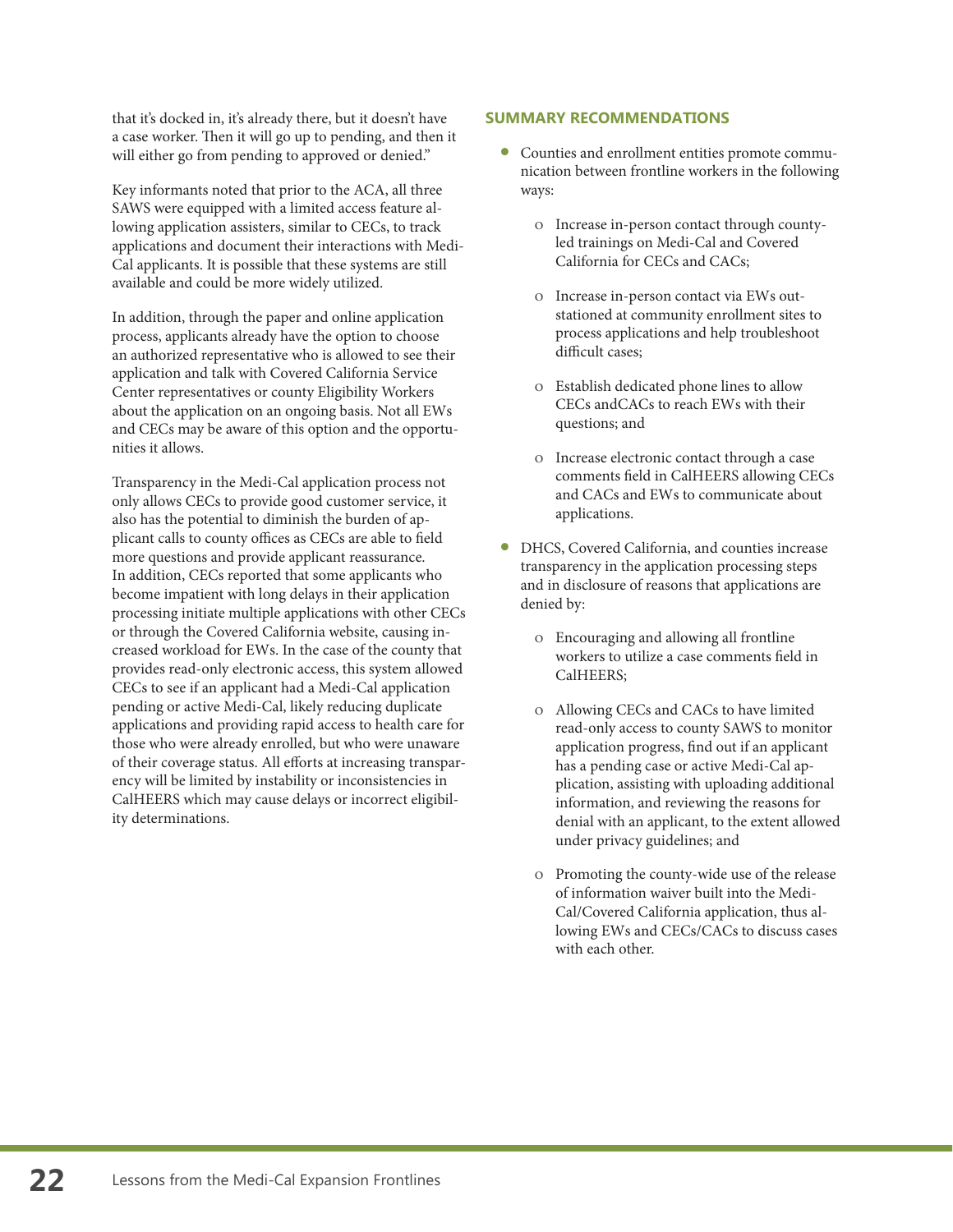# <span id="page-22-0"></span>**Clarifying Roles: CECs and EWs are Often Unsure about the Limits of their Roles and Responsibilties**

All frontline workers in this study expressed a commitment to assisting eligible Californians in enrolling in Medi-Cal, but many reported wariness about the limits of their jobs. Some CECs reported struggling to help applicants understand their roles and the scope of their responsibilities overall. One CEC explained, "I don't like to be called social worker. I am not a social worker. This is what I tell them, like, 'I am not a social worker. I am just a connection between you and the Medi-Cal services or Covered California.… I am only the connection between the services and you as a member of the community. I don't work for Covered California.'" There are also some specific topics related to Medi-Cal enrollment that frontline workers reported they were reluctant to address with applicants due to perceived professional limitations, legal implications, and lack of resources to which they might refer applicants.

Both CECs and EWs reported reluctance to discuss the tax implications of the Affordable Care Act (ACA) though applicants frequently come in with tax-related questions and many key provisions of the ACA are based in tax law. One EW explained, "I saw an H&R Block commercial the other night where it was talking about what does the Affordable Care Act mean for your taxes, tax credits, tax rebates, all this kind of stuff. And [applicants are] asking us and we're supposed to have all the answers, but we're not tax professionals." Other frontline workers reported hearing about applicants who were misinformed by local tax professionals. For example, several frontline workers reported having applicants who were not eligible for health care plans under the ACA due to their immigration status, but who were incorrectly advised by tax preparers that they owed a fine because of their lack of health insurance. "Even tax preparers are making that mistake. I'm having a lot of people who are not documented coming in saying that they're being charged fines," one CEC said. Most frontline workers felt unable to advise applicants about these mistakes because they had been told by supervisors not to give tax-related advice. In guidance provided to counties, DHCS stated, "County EWs are not authorized to interpret tax rules or inform individuals about what constitutes taxable income, deductions or expenses. The Department of Health Care Services (DHCS) strongly urges counties

<span id="page-22-1"></span>to remind their staff to refrain from providing tax information.["36](#page-36-8)

Frontline workers also reported hesitance to talk with applicants about how they arrived at the Modified Adjusted Gross Income or household size on their income tax returns, despite the fact that these two numbers are critical to Medi-Cal eligibility. "All you can do is just take the number they say is their income, and you put it in. And you're not allowed to coach or ask questions or anything else. You just put the number in there because, if not, you're liable for it," one EW explained. While this is not the approach taken by all frontline workers, this sentiment was echoed by CECs and EWs at several sites.

Their perceived limits also constrained some frontline workers' willingness to address Medi-Cal eligibility and tax issues for PRUCOL populations, or those immigrants who are permanently residing in the U.S. under the color of law. One CEC reported concerns about assisting applicants who gained a social security number when they were granted DACA but had previously used false social security numbers to file taxes "because we don't want to get blamed." Workers should be trained to handle those applications like any other application for which income cannot be verified electronically, a situation that may occur for a variety of reasons. In general, when income or other eligibility information cannot be verified electronically, workers are instructed to request paper verification from applicants. Other frontline workers reported feeling that they are unable to help applicants identify whether they are eligible for Medi-Cal benefits through PRUCOL status. "It almost feels like, as a worker, you're providing a disservice to the applicant because you want to tell them, 'Look, this is what's in your best interest. If you check PRUCOL, you're going to get full-scope benefits.' But we can't tell them that. We can't coach them in any of that," one EW explained. One CEC summarized this sentiment as "You're their enroller, not their lawyer."

This hesitation extended to addressing questions from other immigrant applicants as well. Some EWs reported being told by their supervisors not to discuss immigration issues with applicants: "We're not supposed to give them legal advice." In addition, for applicants in mixed immigration status families, in which children are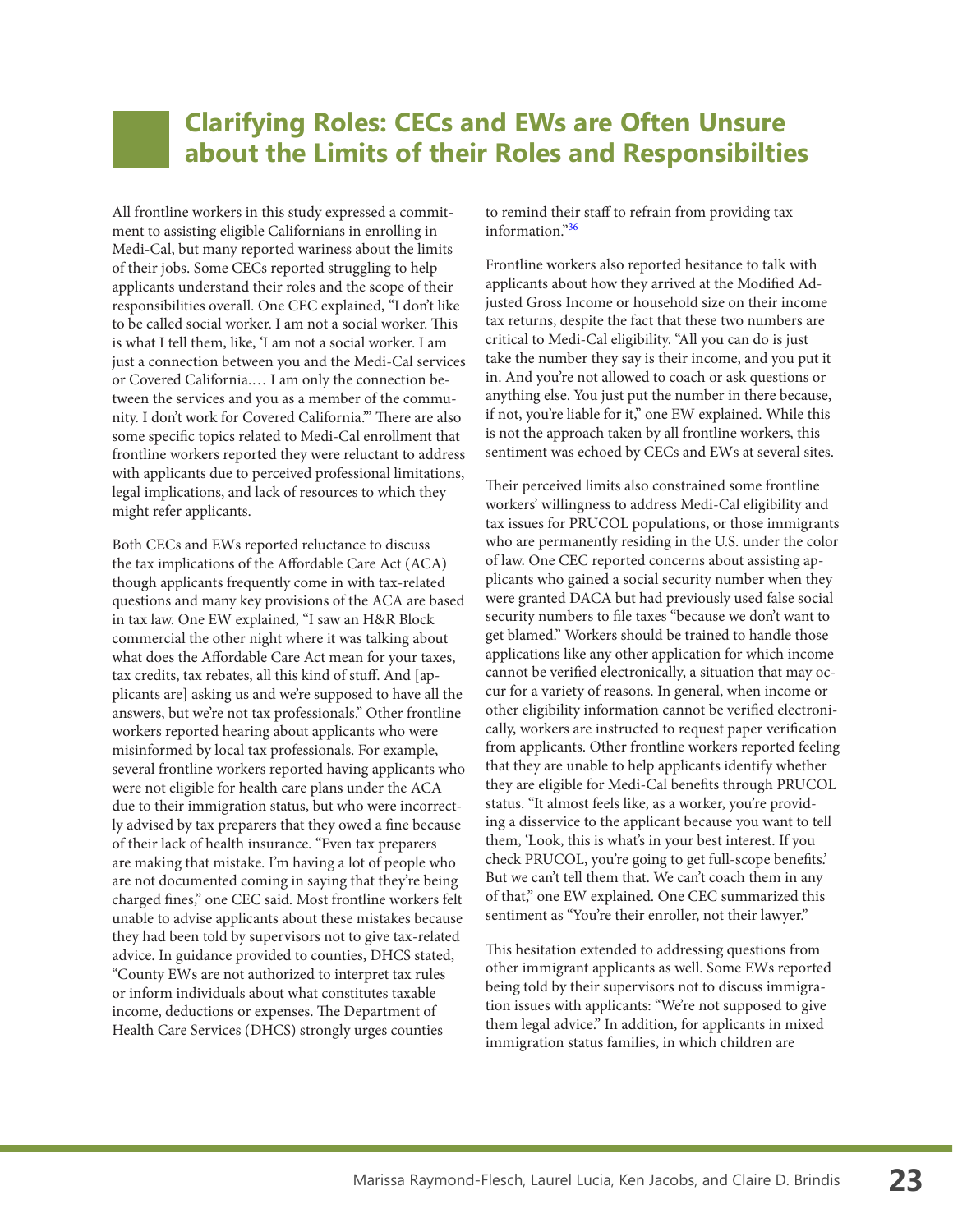eligible for Medi-Cal, but their undocumented parents are not, many frontline workers reported not referring Medi-Cal-ineligible parents to safety net health centers or county indigent health care plans. Some CECs, particularly those at Federally Qualified Health Centers, assisted applicants in connecting with these services, but some EWs in some counties reported that this fell outside of their scope of work.

Another area in which frontline workers reported frequently being asked to extend their services beyond their comfortable scope of responsibility was in discussions about the Medi-Cal Estate Recovery Program. While some CECs reported having a handout about the Estate Recovery Program, and some EWs reported having a hotline they could refer applicants to, others were unwilling to discuss the program beyond providing these resources to applicants. One CEC explained:

"Everybody has a different perspective. So sometimes, I prefer to tell them, 'I prefer you to read it because it's your understanding.' I don't want them to come back to me and say, 'Oh, [she] said this and this and this.' It's very easy. They come back to you and they say, 'Well, [she] didn't want to do it,' or '[she] is the one who told me how to do it.' So I prefer to say, 'Listen, it's in Spanish. Just read it. Try to understand.' I just try to tell them I have to be neutral. I cannot advise you. I just don't advise. I have no problem with that."

In this case, the CEC reported referring applicants to a local legal aid clinic for additional advice, but most frontline workers reported lacking connections in the community for legal, tax, or immigration referrals. While there are natural limits of any role, frontline workers largely reported a lack of appropriate referral resources to help their applicants address the issues that they saw as outside of their role and responsibility.

#### **SUMMARY RECOMMENDATIONS**

Assist Medi-Cal applicants in obtaining the information they need while supporting workers in not exceeding the limits of their roles and responsibilities with the following strategies:

- DHCS and Covered California clarify workers' roles in advising applicants about immigrationrelated issues, and the Medi-Cal Estate Recovery Program;
- Counties and enrollment entities provide workers with information on community-based, legal services, or other organizations to which applicants can be referred when a topic is beyond the scope of workers' roles;
- Counties and enrollment entities work with community-based organizations to identify trusted resources for applicant referrals;
- Provide scripts for workers related to difficult questions or topics in order to help them understand what they can and cannot say;
- Establish a task force or committee to examine strategies for ensuring that applicants have the information they need to appropriately report their income for eligibility determination and understand the tax-related implications of enrolling in Medi-Cal;
- Develop and provide frontline workers with language and literacy-level-appropriate written resources to share with applicants who have taxrelated questions; and
- Provide frontline workers with existing written and legal aid resources to share with immigrant applicants who have questions or concerns about the impact of applying for Medi-Cal on their immigration status, including the U.S. Immigration and [Customs Enforcement memo](https://www.ice.gov/doclib/ero-outreach/pdf/ice-aca-memo.pdf) on ACA applications and the **fact sheet for immigrants** jointly developed by Covered California and community partner.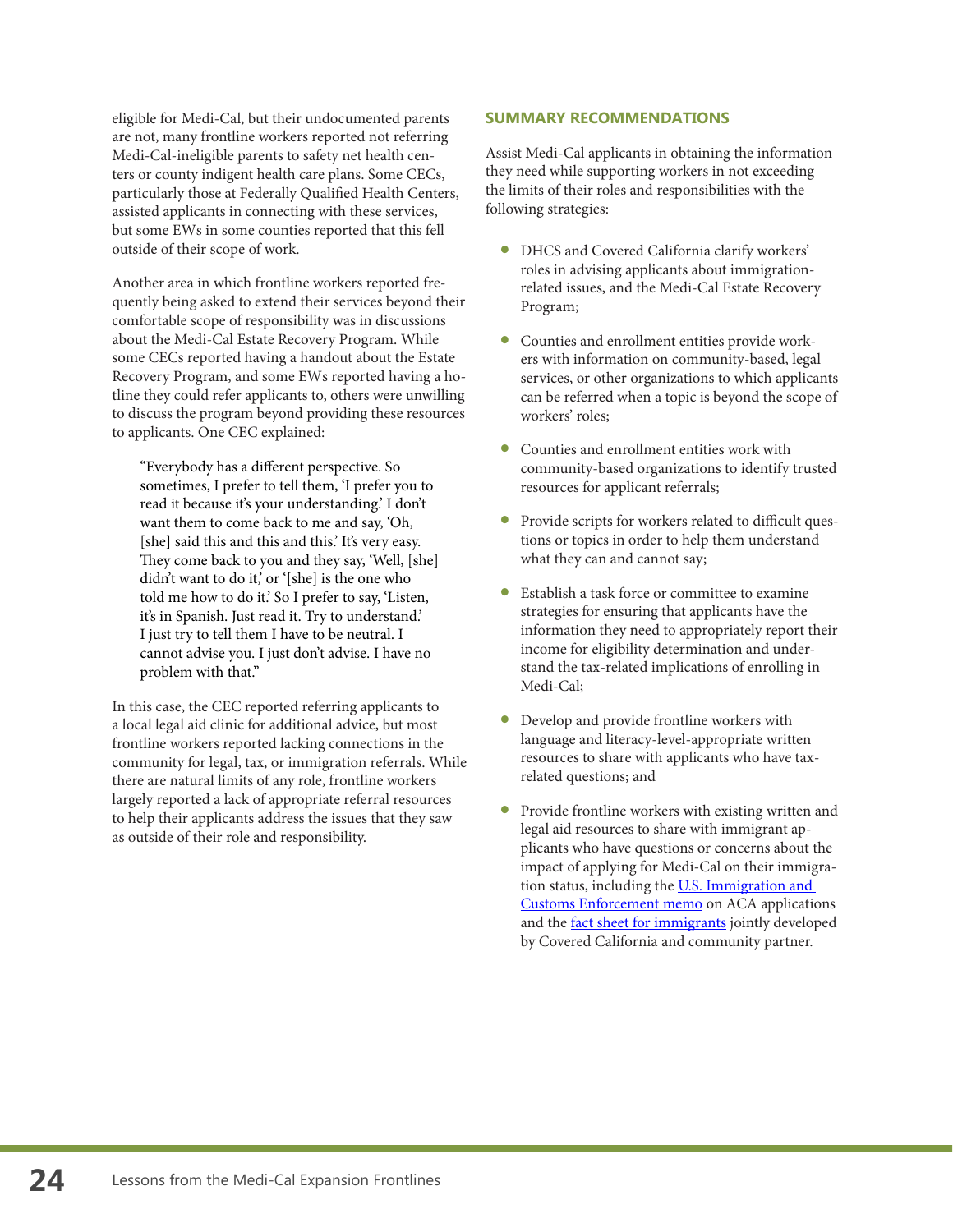# <span id="page-24-0"></span>**Supporting Workers: Aligning Applicant Communications to Reinforce Frontline Workers' Counseling**

County Eligibility Workers (EWs) and Covered California Certified Enrollment Counselors (CECs) both reported that communication barriers result in applicant confusion and frustration, and lead to increased workload for those assisting applicants.

# **Clarifying and Simplifying Applications**

Under the ACA, states were required to develop a single application for Medicaid and subsidized coverage through the Exchanges to ensure "no wrong door" for applicants. DHCS and Covered California developed a single application process for Medi-Cal and Covered California which consumers can access through covered-ca.com or an alternative 36-page paper application.<sup>[37](#page-36-9)</sup>

<span id="page-24-1"></span>Frontline workers report that the new combined application is "very complicated" and "very intimidating" with "so many questions" that are laid out with small font, particularly on the paper application. This leads to many applicant questions and a high phone call burden for EWs. One explained, "The applications are very confusing. I agree. They need to make them not so lengthy and less confusing. I have so many customers calling me." One EW recalled that "The application we had before was ... very friendly. It was actually smaller [shorter in length], and it was for more people [in one household] than the application now. This one is like a book, and it's only for four people."

Some applicants were so confused by the new combined application that they were unaware which program they were actually applying for. This was particularly true for those applying through the Covered California website or Service Center, or using the single streamlined paper application. Frontline workers reported that some applicants believe "I have Covered California because my application is right there." Other applicants lack clarity about the required supporting documentation, such as tax household information or documentation required for income verification, increasing the casework for the EWs processing it.

To address these challenges EWs and CECs recommended streamlining the application. They also suggested overcoming applicant confusion by providing applicants with additional information about the differences

between Covered California and Medi-Cal. CECs and EWs also acknowledged that some applicants might just require the direct assistance of caseworkers: "Many of them, their biggest challenge is right when they come into the office. They, some of them, don't know how to read and write. So it boils down to time, and taking the time to help them complete the Medi-Cal applications."

DHCS and Covered California have been soliciting stakeholder feedback on the joint application. This is an important process that should continue. However, the extent to which the joint program application can be simplified and shortened is limited by the information required to be collected by states and Exchanges under the ACA. The ACA requires different information for determining eligibility for Medi-Cal and premium tax credits, which contributes to the length of the application. For example, Covered California is required to ask whether an applicant for premium tax credits has an offer of affordable job-based coverage, but that information is not necessary for determining Medi-Cal eligibility. Efforts to clarify and simplify the application will also be bolstered by efforts to improve and stabilize the CalHEERS system.

## **Making Notification of Eligibility Determination Timely, Clear, and Consistent**

<span id="page-24-2"></span>Under federal law, Medicaid eligibility determinations are required to occur within 45 days of filing an application, except for applicants applying on the basis of disability for whom the required timeframe is 90 days.<sup>[38](#page-36-10)</sup> Under the same law, the Medicaid agency must send the applicant a written Notice of Action (NOA) at the time that the application is processed, stating whether he or she is approved or denied Medi-Cal coverage and the reason for approval or denial. $39$  Under a recent court order, DHCS is required to notify applicants for whom an eligibility determination has not been made within the 45-day timeframe of their right to appeal and request a hearing due to the delay. $\frac{40}{2}$ 

<span id="page-24-4"></span><span id="page-24-3"></span>A typical NOA for Medi-Cal approval includes the first month of eligibility and the household size and income amount used to determine eligibility. When a Medi-Cal application is denied, the NOA includes the reason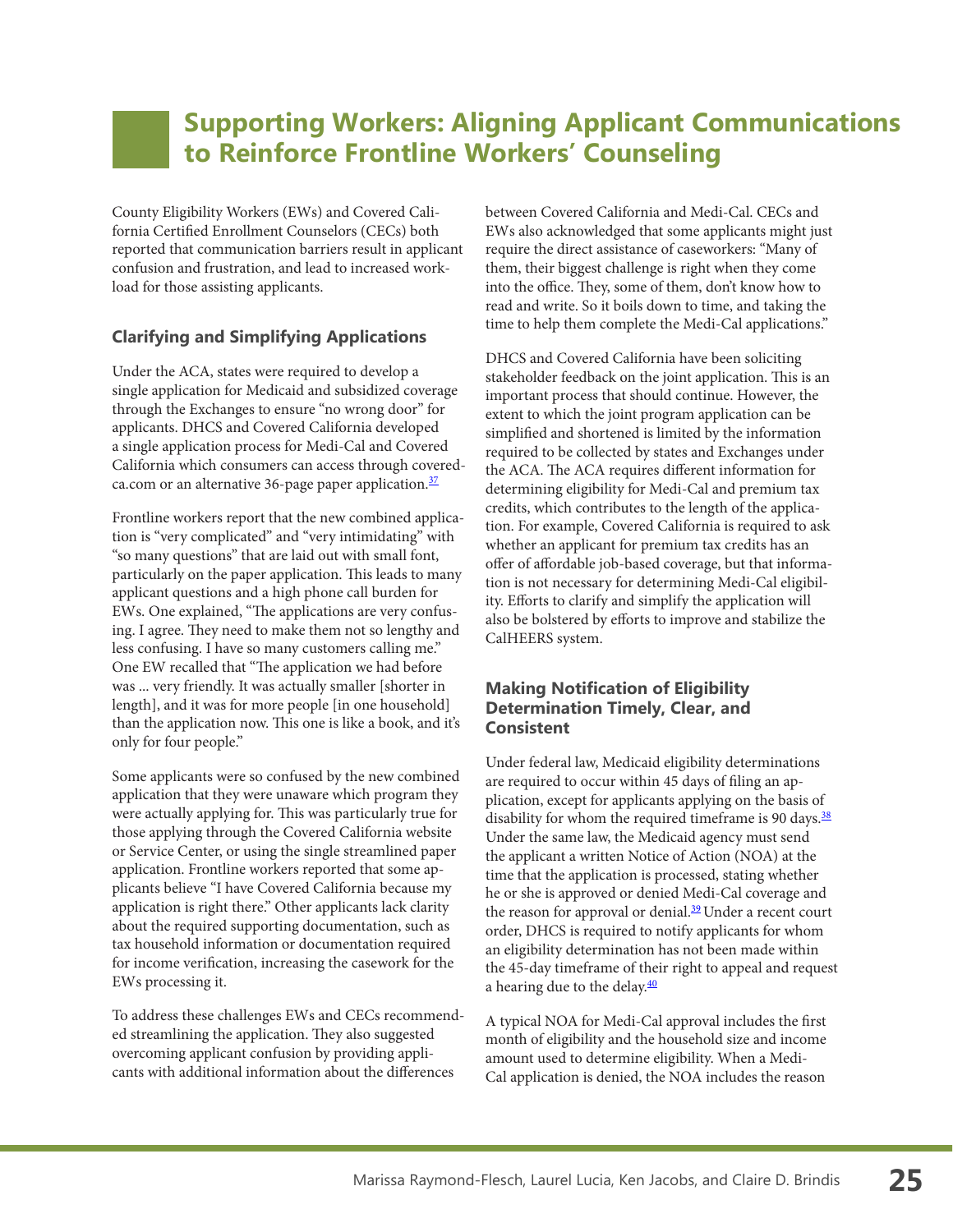for denial and information about an applicant's rights to appeal. However, the notices for new ACA coverage under Medi-Cal were programmed into CalHEERS, and the notices have been viewed in general as confusing to applicants and, at times, lacking sufficient information to explain to the applicant the reason for an action.

**"The correspondence they get. The way the notices of action are worded, the way the application is filled out, how to explain it. Just the information that is sent to them, that is something that I would change.… The language that's used. I mean, I'm [Spanish speaking] too. Sometimes I read the notices, and … I don't even understand." – EW**

In addition, EWs and CECs reported that it is not always clear who is responsible for notifying applicants of eligibility determinations. In one county an EW explained, "The policy of the department right now is that CalHEERS sends out the notices.… But some notices go out and some notices don't go out. It's not consistent." In another county, a few EWs reported notifying applicants by phone about determination, while others in the same county did not think that they were responsible for notifying applicants.

Legislation passed in 2014 (Senate Bill 1341 [2014],) requires that all notices for Medi-Cal be generated in the SAWS, rather than in CalHEERS, to avoid these problems and streamline the process on the Medi-Cal side. SB 1341 is due to be implemented in early 2016. In addition to the changes planned under state law, DHCS solicited feedback from stakeholders on proposed changes to the wording of Notices of Action letters in April 2015.<sup>41</sup>

<span id="page-25-0"></span>For some applicants, receipt of their Benefits Identification Card (BIC)—the Medi-Cal card—is the first notification of benefits that they get: "In reception, a client will come in and say they've received a card, but they don't know if they've got benefits or not because they got a card, but they didn't get any letter saying they got [Medi-Cal] or not. So it's the card that comes first." This likely resulted from a batch process in which some applicants

were provided Medi-Cal coverage using temporary aid codes in order to address a backlog of applications that occurred in 2014. Individuals assigned temporary aid codes received a BIC and a welcome packet, but not a NOA because their case had not yet been processed. These delays in notification about Medi-Cal enrollment can cause delays in care for applicants who have active medical issues; they are often eligible to receive services months before receipt of their BIC, but may not be aware of their eligibility.

In other cases, frontline workers reported that applicants are confused by multiple notification letters being generated by CalHEERS, a known issue that was partially fixed in July 2015: "Another thing that I see as a problem or confusion for the patients is they receive six or seven letters stating the same thing." Key informants reported that sometimes applicants receive notices with conflicting eligibility decisions. Covered California reported in June 2015 that "there is currently a technical issue that is creating more than one eligibility notice for individuals who qualify for Medi-Cal. Covered California, the Department of Health Care Services and county partners are working together to correct this technical issue."<sup>42</sup> The partial fix implemented in July 2015 reduced the prevalence of multiple notices, but did not fully eliminate this issue.<sup>43</sup> The implementation of SB 1341 in 2016 is likely to resolve the issue.

<span id="page-25-2"></span><span id="page-25-1"></span>CECs and EWs reported that it is difficult for applicants to interpret their program eligibility from their notification letters. CECs reported that notification letters are particularly confusing for Californians who apply through the Covered California website. One CEC explained that these applicants

"… come in super panicked because … whenever they send a letter to somebody saying that you're eligible for Medi-Cal, the letter says, 'Oh, you're not eligible for coverage.' But it says you're not eligible for Covered California health care…. People just shut down. They're like, 'You said I was eligible...' And I think it's the wording. Why can't the letter from Covered California say, 'Okay, congratulations. You're eligible for Medi-Cal'?"

In addition, EWs report that the type of Medi-Cal or health insurance an applicant is eligible for is not always clear: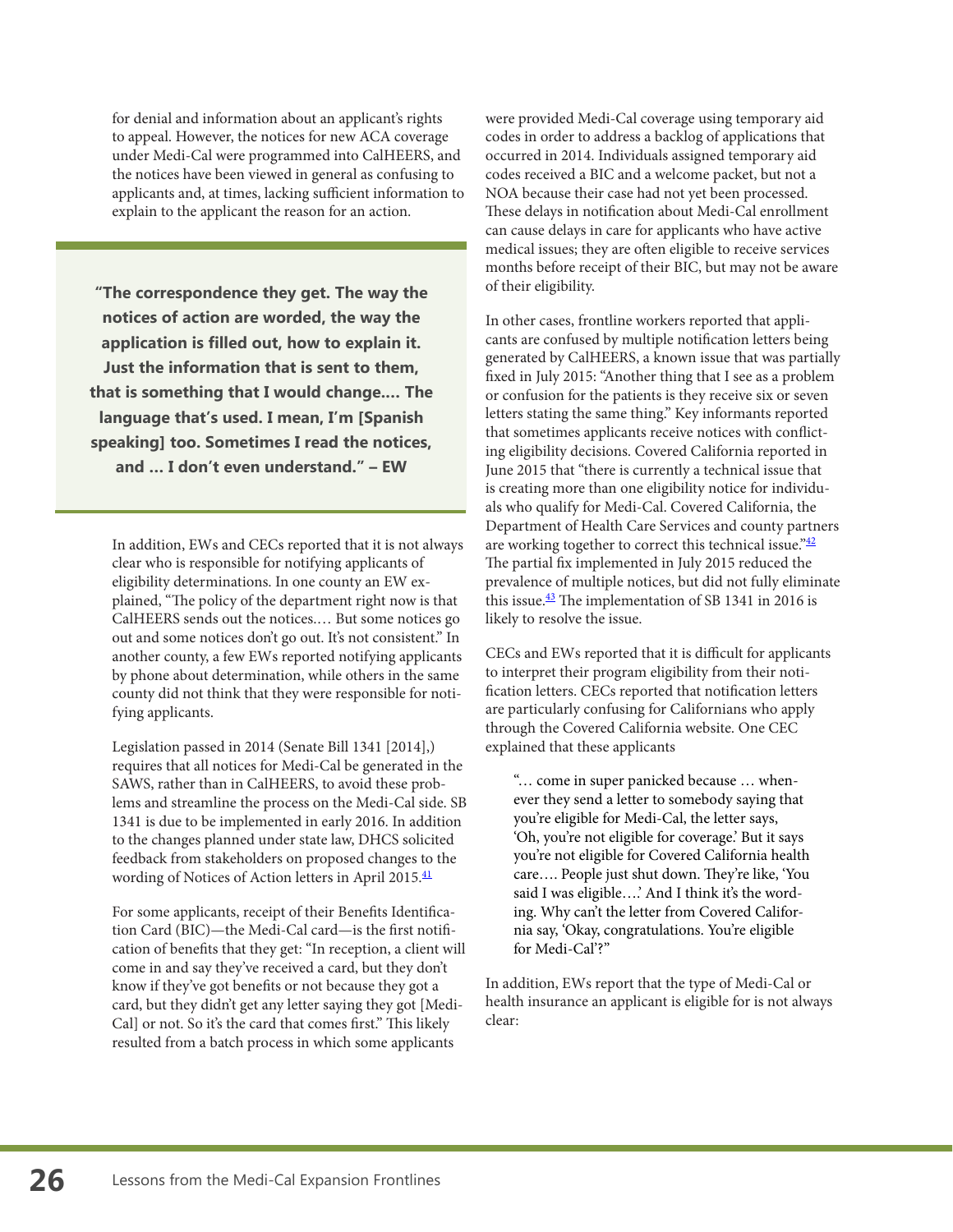<span id="page-26-0"></span>"I've noticed that there's a wording issue between the Covered California letters that go out and the ones that CalWIN<sup>44</sup> sends out, because both of them refer to Medi-Cal and they're both talking about a completely different thing…. They're not eligible for MAGI [Modified Adjusted Gross Income], but they are [eligible] for non-MAGI. So you get a lot of calls where clients are confused as to whether or not they're actually approved."

For families with income between 139% and 266% of the Federal Poverty Level, in which children qualify for Medi-Cal while parents qualify for Covered California, the notification letters can be even more confusing as eligibility is listed or denied for each program and each family member, with some information in smaller font and less visually easy to identify or comprehend. Each of these situations then contributes to additional phone calls and in-person requests for clarification, placing a further burden on frontline workers.

EWs and CECs supported a plan for addressing technical problems that previously led to duplicate notification letters. They also advocated for a clear and consistent notification timeline in order toexpedite entry into care. Frontline workers suggested reformatting Covered California notifications: "I think they should just put what they're eligible for and not confuse them with everything." Others suggested beginning the notification letter by highlighting the programs for which the applicant is eligible. In addition, workers stressed the need to communicate at a literacy level that makes information accessible to applicants: "Everything we [SAWS] send out has to be at a fifth grade level ... they [CalHEERS] are sending it out at college reading level."

## **Ensuring Materials and Application Support are Language-Appropriate**

EWs and CECs reported that applicants with limited English proficiency (LEP) have particular challenges in communicating during the application process. While all of the sites in this study reported providing phone and at least some in-person, interpreting services, it remains challenging for applicants to get linguistically congruent information. For example, many of Medi-Cal and Covered California's written notifications are not appropriately translated according to frontline workers and key informants. "They are not written in the language for our clients to understand…. They are written in proper

Spanish.… Clients do not speak proper Spanish" one EW reflected. Similarly, a CEC reported, "I saw Hindi and it's totally bizarre. I'm like, who translated that?"

Key informants also reported that Californians are not always receiving notifications in their preferred languages. In addition, the online application is only available in English and Spanish. A majority of EWs and CECs in this study report speaking Spanish with applicants, though CECs were more likely to report doing so. They also reported that it can be challenging to reach bilingual EWs: in one county, "the waiting time for a Spanish speaker is a lot longer than for Armenian or an English speaker." These barriers accumulate to create greater challenges for immigrant populations applying to Medi-Cal.

To ameliorate these challenges EWs and CECs suggested hiring more bilingual frontline workers, strengthening community partnerships to build trust with LEP populations, and improving the quality of translations in written documents and social media campaigns.

#### **SUMMARY OF RECOMMENDATIONS**

- Shorten and simplify the combined application for Medi-Cal and Covered California to the extent allowable under the ACA.
- Make it clearer to applicants that they are applying for both Medi-Cal and Covered California, for example by clearly labeling applications, websites, and notices as coming from both programs, and explain the differences between the programs.
- Ensure that all applicants receive a single written notification of their eligibility that clearly explains the program(s) for which members of the household have been determined eligible, written at an appropriate reading level. California is working towards this goal.
- Hire more Spanish bilingual frontline workers to ensure appropriate access for applicants with LEP.
- Strengthen community partnerships to build trust with LEP populations.
- Improve the quality of translations in written documents and social media campaigns in terms of literacy level, language translation, and health literacy.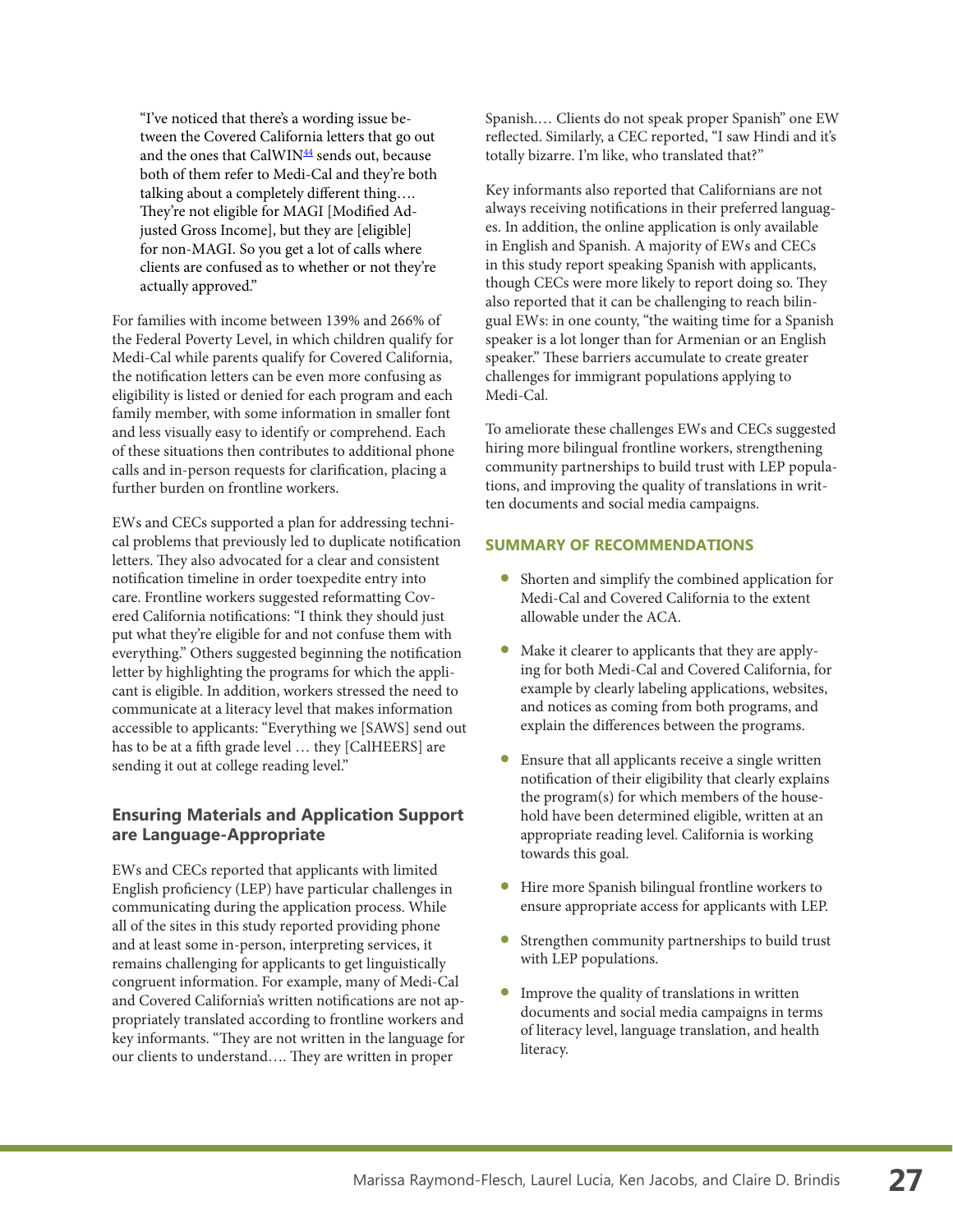# <span id="page-27-0"></span>**Conclusion**

## **Frontline Workers are Experts in Enrollment**

The dedicated frontline workers for Medi-Cal and Covered California who participated in this study are all working hard to enroll eligible Californians in Medi-Cal, a task made more challenging given a surge of applications after the implementation of the Affordable Care Act (ACA) and the growing pains of an evolving Cal-HEERS system and changing eligibility policy.

This study focused on the expertise and experiences of frontline workers, including county Eligibility Workers (EWs) and Covered California Certified Enrollment Counselors (CECs), to identify successful enrollment practices and ways that DHCS, Covered California, and EWs' and CECs' supervisors can support frontline workers in being even more effective in Medi-Cal enrollment. Frontline workers are the foundation of the enrollment process. By drawing from their insights, we can improve the effectiveness of their work and promote the enrollment of Californians in Medi-Cal. Similarly, to ensure their continued success, frontline workers must remain involved in the implementation and continuing evaluation of all of the recommendations presented in this report.

EWs and CECs noted that CalHEERS problems are the single largest barrier to Medi-Cal enrollment. This issue has been widely recognized by other stakeholders as well. A number of efforts are underway to improve the system, but completing the necessary fixes and enhancements is at least several years away, according to key informants.

It is important that staffing levels adequately account for the extra time and resources needed to conduct enrollment activities while CalHEERS fixes are ongoing and while the number of duplicate applications remains high. Higher-than-expected Medi-Cal enrollment under the ACA also contributed to the need for greater staffing.

It is also important that training and communication strategies are designed in a way that allows workers to get the information they need in real-time while Cal-HEERS is in flux. Workers who participated in this study reported an ongoing desire for training and communication that is up-to-date, engaging, and reflective of real world examples—even after CalHEERS is stabilized. Table 1, below, summarizes the recommendations of frontline workers in this study related to training and communication. In brief:

- Frontline workers identified a need for more training, delivered in regular, engaging, case-based instruction to improve their effectiveness and insure consistent implementation of eligibility policy. They especially desire modes of communication, beyond email, that allow them to keep up with the changing policy and IT environment, such as weekly capacity building sessions with supervisors or local experts, and centralized, up-to-date repositories of information, such as a frequently-updated FAQ or Wiki.
- They focused on a need for improved communication within and between DHCS and Covered California, and between counties and enrollment entities at the local level. They advocated for additional Medi-Cal training for CECs, increased communication between CECs and EWs, and phone lines and online resources to promote the timely and accurate dissemination of new policy changes and CalHEERS updates. They also asked for support from local "experts" in the form of supervisors or content experts who can attend centralized trainings and update workers at their office about changing policy or CalHEERS issues at weekly meetings, and function as resources to address questions between meetings.
- Frontline workers need assistance in defining the limits of their responsibilities and identifying appropriate resources for applicants who have questions about ACA tax policy, immigration issues, and the Medi-Cal Estate Recovery Program.
- The combined Medi-Cal and Covered California application should be simplified to the extent allowable under the ACA.
- Eligibility determination should be clearly and consistently communicated to applicants.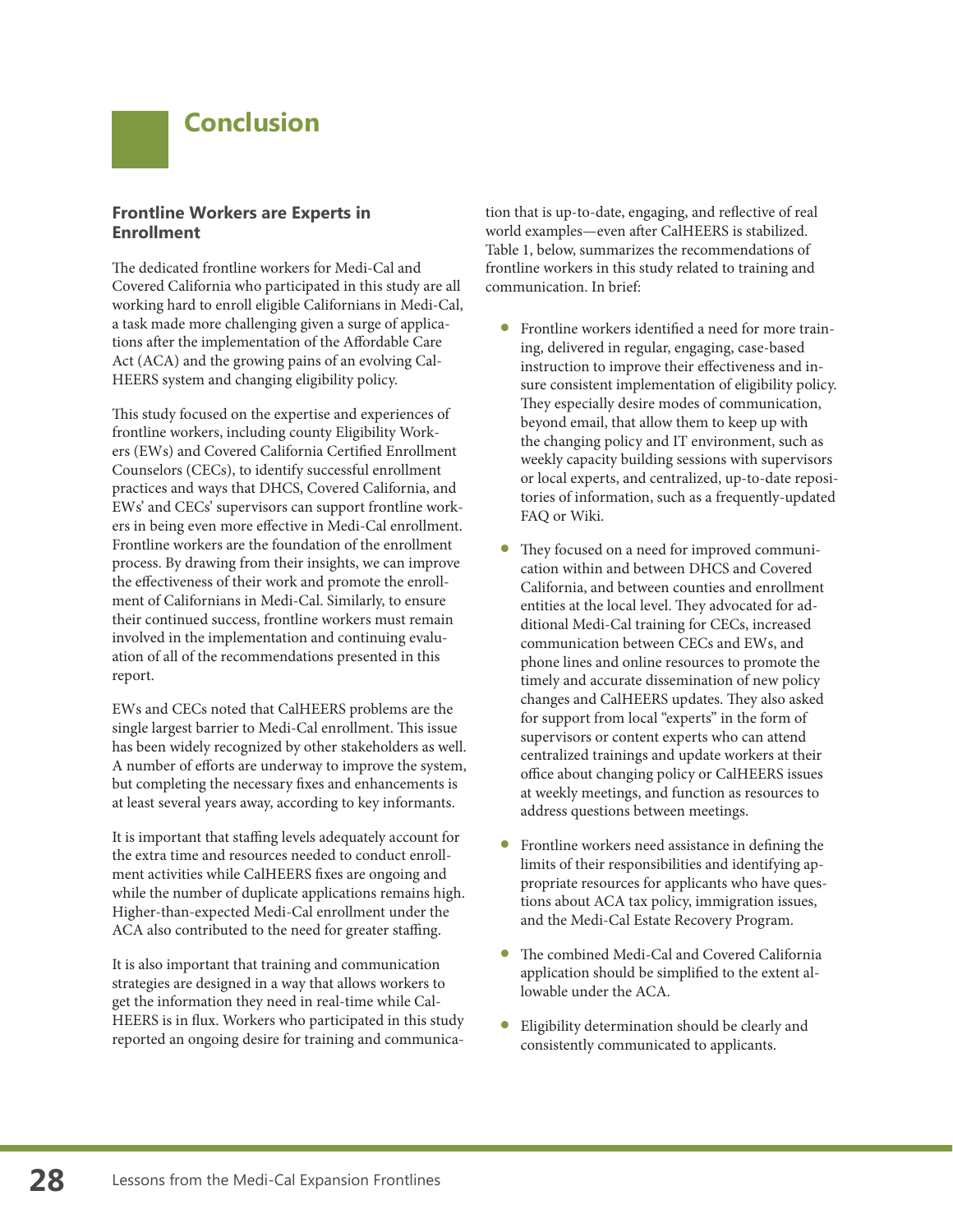- Written communication to applicants should be at an appropriate reading level and accurately translated.
- Enrollment of populations with Limited English Proficiency can be improved with increased community partnerships and more bilingual staff.

## **Signs of Progress**

As noted in the [introduction](#page-4-0) to this report California has been a leader in Medicaid expansion under the ACA, with more than 3 million Californians newly enrolling in Medi-Cal in the first year of the ACA. This success was bolstered by early strategic efforts to maximize and streamline the enrollment process. DHCS and Covered California have continued to work hard to address many of the issues identified in this report including developing a 24-month road map for improving CalHEERS<sup>45</sup> and making adjustments to training programs in response to feedback.

## <span id="page-28-0"></span>**Future Steps**

The findings in this report shed light on additional opportunities for continued targeted strategies to promote enrollment of Californians in Medi-Cal. It will be critical to monitor which of these strategies are adopted and ensure ongoing evaluation of their impact, including soliciting regular feedback from frontline workers and their supervisors. One strategy could include creating and maintaining a repository of best practices, and comparing and contrasting counties that have adopted different strategies to identify those most likely to promote enrollment in light of the various issues faced in different parts of the state.

Since this study was conducted, Covered California's outreach and enrollment infrastructure has undergone significant change. CECs who are affiliated with Navigators, entities which receive grant awards from Covered California to provide enrollment assistance, will now be called Certified Applications Counselors (CACs). Workers who are affiliated with Certified Application Entities (CAEs), which will operate in an unfunded model, will continue to be called CECs. The temporary \$58 fee provided to enrollment entities and insurance agents for each successful Medi-Cal application ended with applications dated June 30, 2015. Under this new model, it will be important to continue to gather CECs' and CACs' input on the support they need to effectively assist with Medi-Cal applications.

In addition, it will be important to examine which Californians have newly enrolled in Medi-Cal and which remain eligible but unenrolled, and the reasons that those Californians continue to lack coverage. Data from the most recent California Health Interview Survey has become available to address this question quantitatively. In-depth interviews with eligible populations to further understand the barriers to enrollment would help provide a more comprehensive picture of those segments of the population most marginalized from the enrollment effort, even when they are clearly eligible.

Table 1 below summarizes the recommendations from frontline workers and identifies the agencies that might best assist in implementing these recommendations. In addition to DHCS, Covered California, and county Medi-Cal offices and community enrollment sites with CECs or CACs, community and state-wide partners can play an important support role in the implementation of these recommendations. Some of the recommended solutions may already be in place in some counties and enrollment sites, but have not been implemented consistently statewide. Other recommendations may be partially in place but frontline workers expressed a desire for further support or resources.

Organizations such as the County Welfare Directors Association of California (CWDA), Service Employees Union International (SEIU), and the California Primary Care Association (CPCA), along with regional clinic consortia and the health centers they represent, can provide ongoing guidance and feedback from local administrators and frontline workers on the effective implementation of these recommendations. Community-based organizations, such as immigrant advocacy groups and legal aid offices, can be referral resources for applicants and strengthen community partnerships to build trust among immigrant populations. These partners can also assist in education and outreach for applicants, promoting successful enrollment stories within each community.

One frontline worker summarized her experience helping Californians enroll in health care as follows: "Just being able to help someone … the emotion is sometimes so strong. At the end of the day, you know you helped this person. That's what I love doing. I made a difference in this person's life." California's EWs and CECs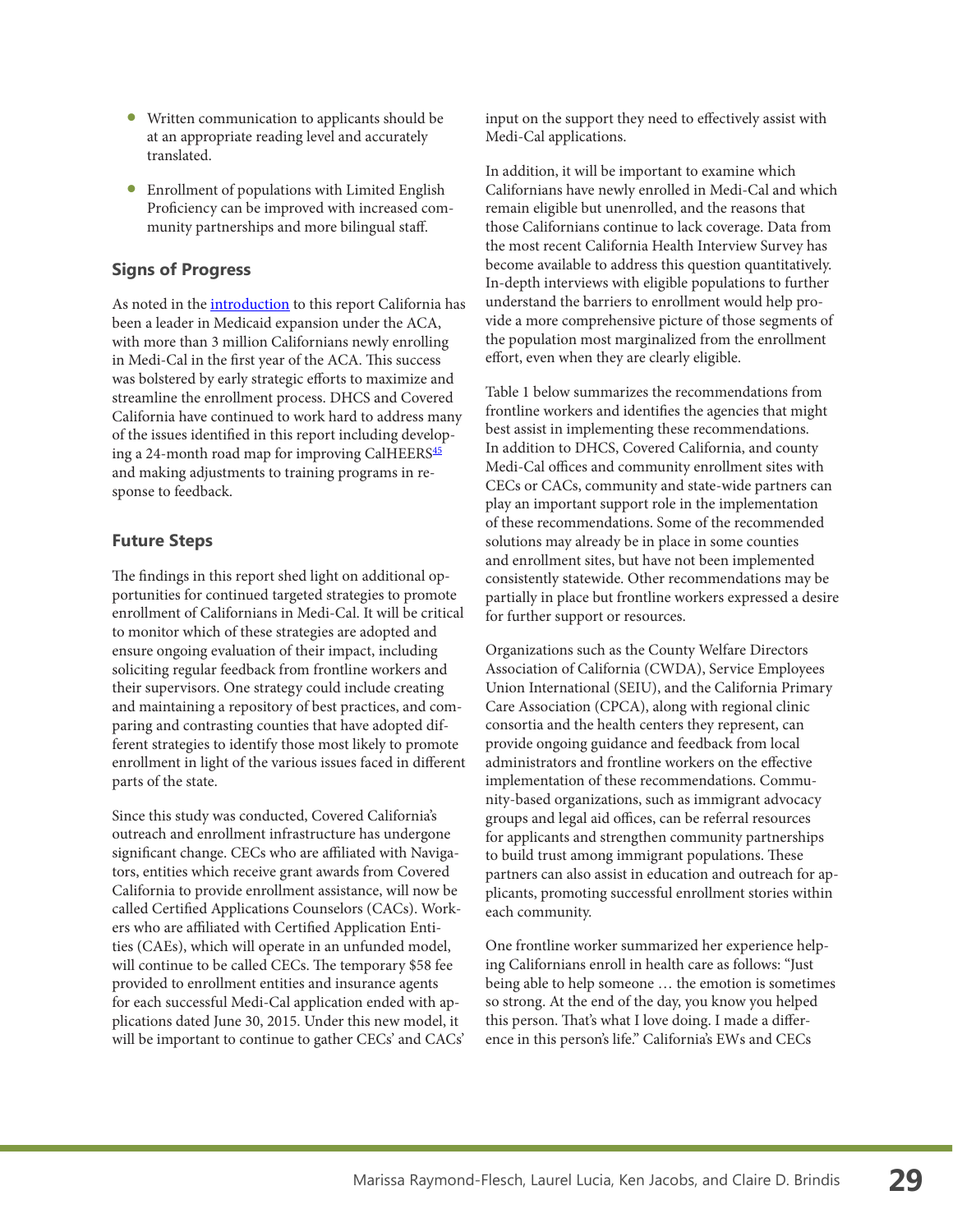are committed to helping the state maximize enrollment of eligible populations in Medi-Cal. Through their participation in this study they have offered guidance about how to best support them in their critical work. Their insights and reflections should be considered as instrumental in implementing the next set of system and process improvements, which should be evaluated and monitored carefully over time as Medi-Cal and Covered California continue to strengthen their efforts to increase the numbers of Californians with health insurance benefits and continue to improve the experience they have enrolling in coverage.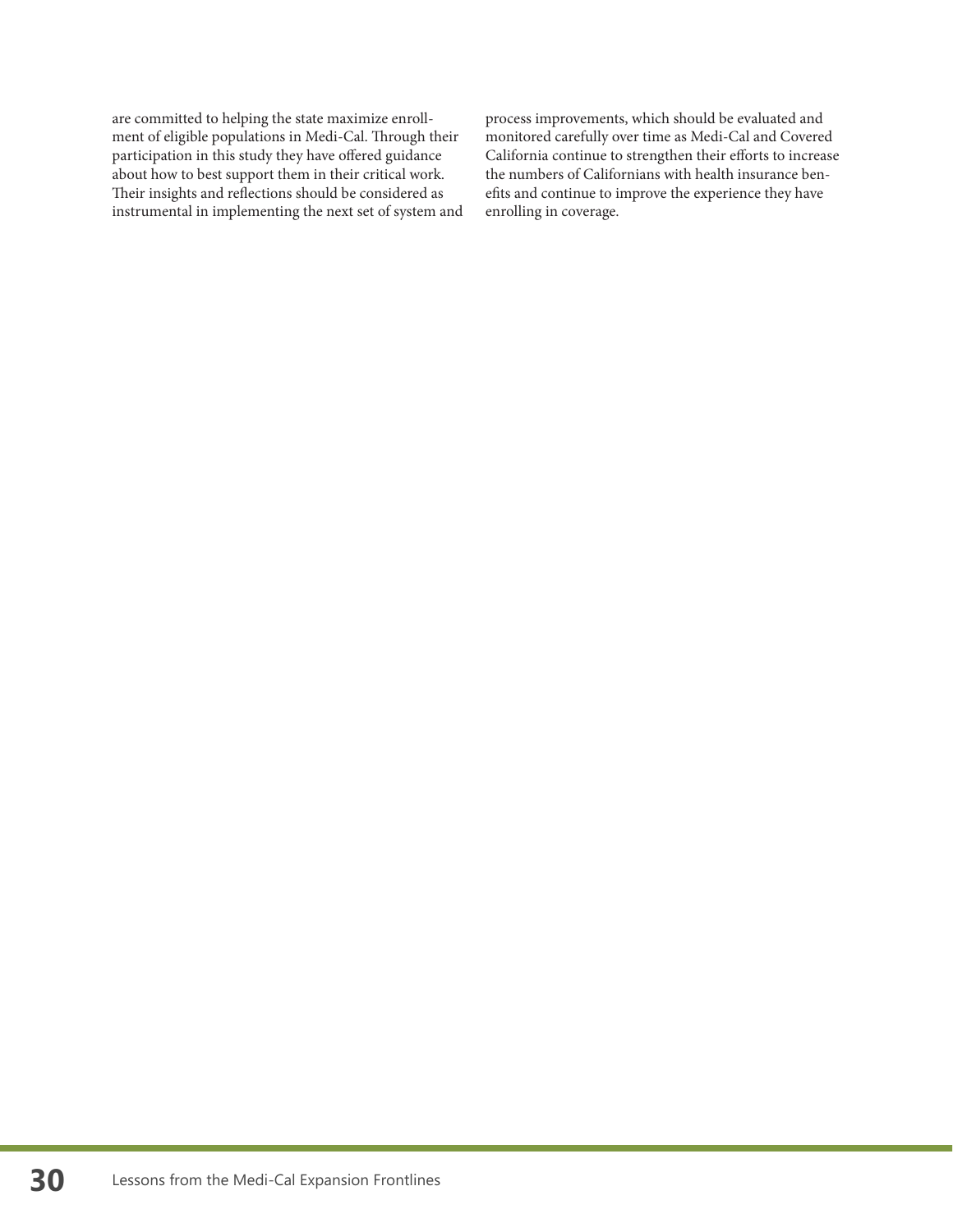**Table 1: Summary of recommendations organized by likely organizational level at which implementation would occur**

| <b>Recommendation</b>                                                                                                                                                                                                                                                                                                                     | <b>Authority for Implementation</b>              |
|-------------------------------------------------------------------------------------------------------------------------------------------------------------------------------------------------------------------------------------------------------------------------------------------------------------------------------------------|--------------------------------------------------|
| <b>Statewide</b>                                                                                                                                                                                                                                                                                                                          |                                                  |
| Increase EW staffing to allow for additional time for training and to ac-<br>commodate increased workload                                                                                                                                                                                                                                 | California policymakers via budget<br>process    |
| Create and staff a live chat feature within CalHEERS to assist frontline<br>workers with real time problem-solving                                                                                                                                                                                                                        | DHCS, Covered California, and<br><b>CalHEERS</b> |
| Establish centralized call centers (SAWS-specific) for frontline workers to<br>call with policy and IT-related questions and troubleshooting, staffed by<br>content experts                                                                                                                                                               | <b>DHCS and Covered California</b>               |
| Build web-based communications channels for CalHEERS and policy<br>updates including FAQ pages or Wiki pages                                                                                                                                                                                                                              | <b>DHCS and Covered California</b>               |
| Develop a SAWS-specific centralized repository to serve as a reference<br>for IT-related questions and answers and provide a list of CalHEERS is-<br>sues that are in the process of being addressed                                                                                                                                      | <b>DHCS and Covered California</b>               |
| Expand approved IT workarounds for workers to use while CalHEERS<br>24-Month Roadmap is being implemented                                                                                                                                                                                                                                 | <b>CalHEERS and SAWS</b>                         |
| Encourage and allow all frontline workers to utilize a case comments field<br>in CalHEERS                                                                                                                                                                                                                                                 | <b>DHCS and Covered California</b>               |
| Allow CECs and CACs to have limited read-only access to county SAWS<br>to monitor application progress, find out if a Medi-Cal application is<br>pending or has been approved, assist with uploading additional informa-<br>tion, and review the reasons for denial with an applicant to the extent<br>allowable under privacy quidelines | DHCS, Covered California, and<br><b>SAWS</b>     |
| Provide scripts for workers related to difficult questions or topics in order<br>to help them understand what they can and cannot say                                                                                                                                                                                                     | <b>DHCS and Covered California</b>               |
| Establish a task force or committee to examine strategies for ensuring<br>that applicants have the information they need to appropriately report<br>their income for eligibility determination and understand the tax-related<br>implications of enrolling in Medi-Cal                                                                    | <b>DHCS and Covered California</b>               |
| Develop and provide frontline workers with language and literacy-level-<br>appropriate written resources to share with applicants who have tax-<br>related questions                                                                                                                                                                      | <b>DHCS and Covered California</b>               |
| Simplify the application for Medi-Cal/Covered California to the extent<br>allowable under the ACA                                                                                                                                                                                                                                         | <b>DHCS and Covered California</b>               |
| Revise written materials and media to appropriate literacy levels and with<br>accurate translations                                                                                                                                                                                                                                       | DHCS and Covered California                      |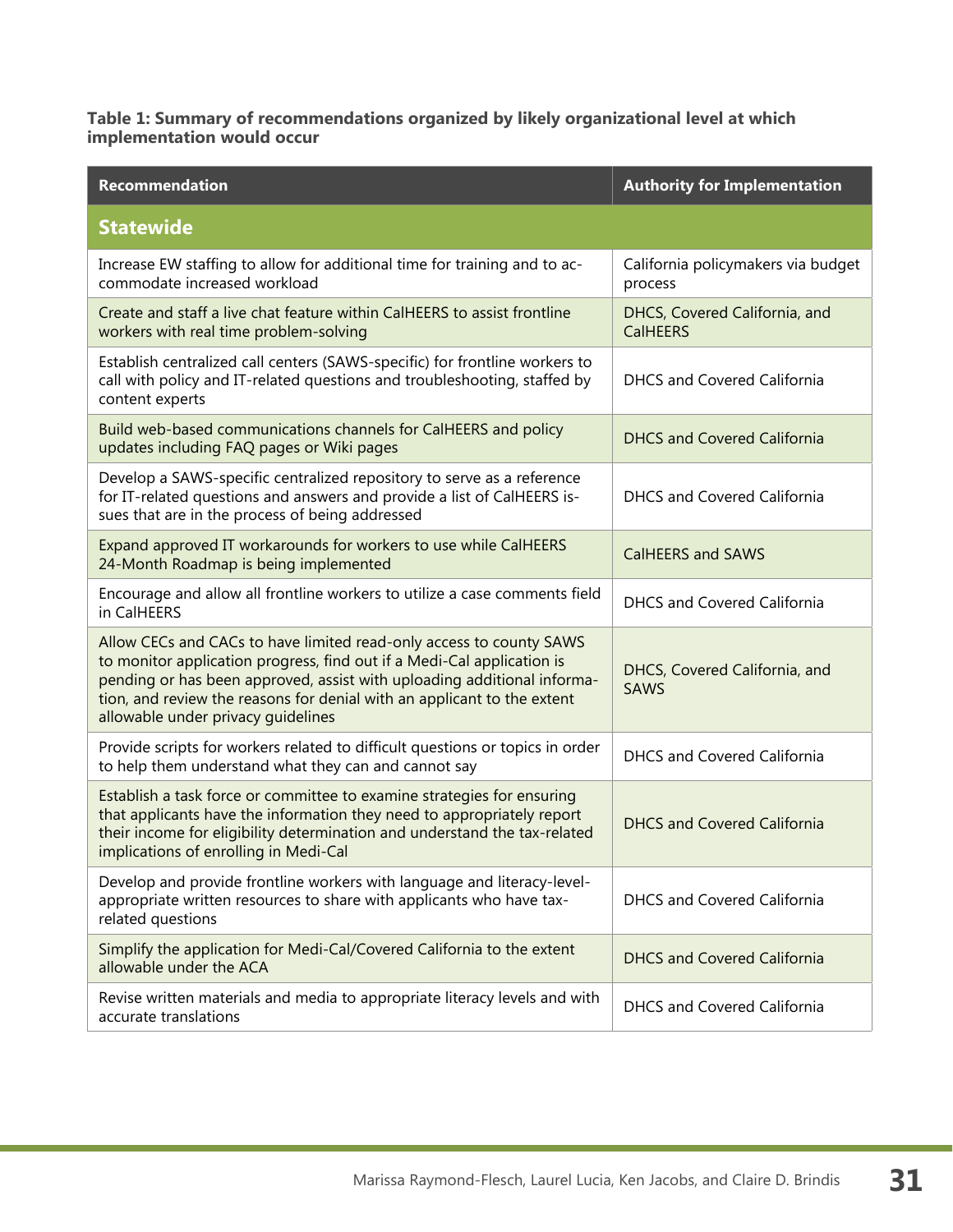| <b>County or Local</b>                                                                                                                                                                                                                             |                                                                                |
|----------------------------------------------------------------------------------------------------------------------------------------------------------------------------------------------------------------------------------------------------|--------------------------------------------------------------------------------|
| Implement weekly capacity building meetings between supervisors and<br>frontline staff                                                                                                                                                             | County offices and community<br>enrollment sites                               |
| Local content experts participate in weekly capacity building sessions and<br>act as topical resources for frontline workers                                                                                                                       | County offices and community<br>enrollment sites                               |
| Assign a team of experts to handle or assist with challenging cases                                                                                                                                                                                | County offices                                                                 |
| Identify and establish referral relationships with community-based re-<br>sources for applicant referrals for tax information, legal aid, and immigra-<br>tion questions                                                                           | County offices and community<br>enrollment sites                               |
| Educate frontline workers about available written resources for applicants<br>on tax information, legal aid, and immigration questions                                                                                                             | County offices and community<br>enrollment sites                               |
| Strengthen community partnerships to build trust with limited English<br>proficiency populations                                                                                                                                                   | County offices and community<br>enrollment sites                               |
| Expand EW-provided Medi-Cal training for CECs and CACs                                                                                                                                                                                             | County offices and community<br>enrollment sites                               |
| Promote the use of the release of information waiver built into the ap-<br>plication to allow EWs and CECs/ CACs to discuss cases with each other                                                                                                  | County offices and community<br>enrollment sites                               |
| Identify EWs or a dedicated phone line in each county office that can be<br>a point of contact for local CECs and CACs with questions                                                                                                              | County offices                                                                 |
| <b>State and County/Local</b>                                                                                                                                                                                                                      |                                                                                |
| Decrease reliance on email to communicate training updates to frontline<br>workers, and replace with an alternative system for effective dissemina-<br>tion of information to improve standardization of policy implementation<br>across the state | DHCS, Covered California,<br>county offices, and community<br>enrollment sites |
| Supervisors and content experts from each site attend regular centralized<br>training to improve consistency of policy implementation                                                                                                              | DHCS, Covered California,<br>county offices, and community<br>enrollment sites |
| More widely disseminate approved IT workarounds through a variety of<br>channels                                                                                                                                                                   | DHCS, Covered California, and<br>county offices                                |
| Foster a culture of support for problem-solving between frontline work-<br>ers and their supervisors to facilitate reporting of remaining CalHEERS<br>issues and promote enrollment of eligible Californians in Medi-Cal                           | DHCS, Covered California,<br>county offices, and community<br>enrollment sites |
| Increase presence of out-stationed EWs at local community health cen-<br>ters or other enrollment sites with increased state investment                                                                                                            | State policymakers and county<br>offices                                       |
| Educate frontline workers about their scope of responsibilities                                                                                                                                                                                    | DHCS, Covered California,<br>county offices, and community<br>enrollment sites |
| Ensure that determination notices are clearly worded and consistently<br>sent to applicants                                                                                                                                                        | DHCS, Covered California, and<br>county offices                                |
| Continue to increase the bilingual workforce to assist applicants and                                                                                                                                                                              | DHCS, Covered California,                                                      |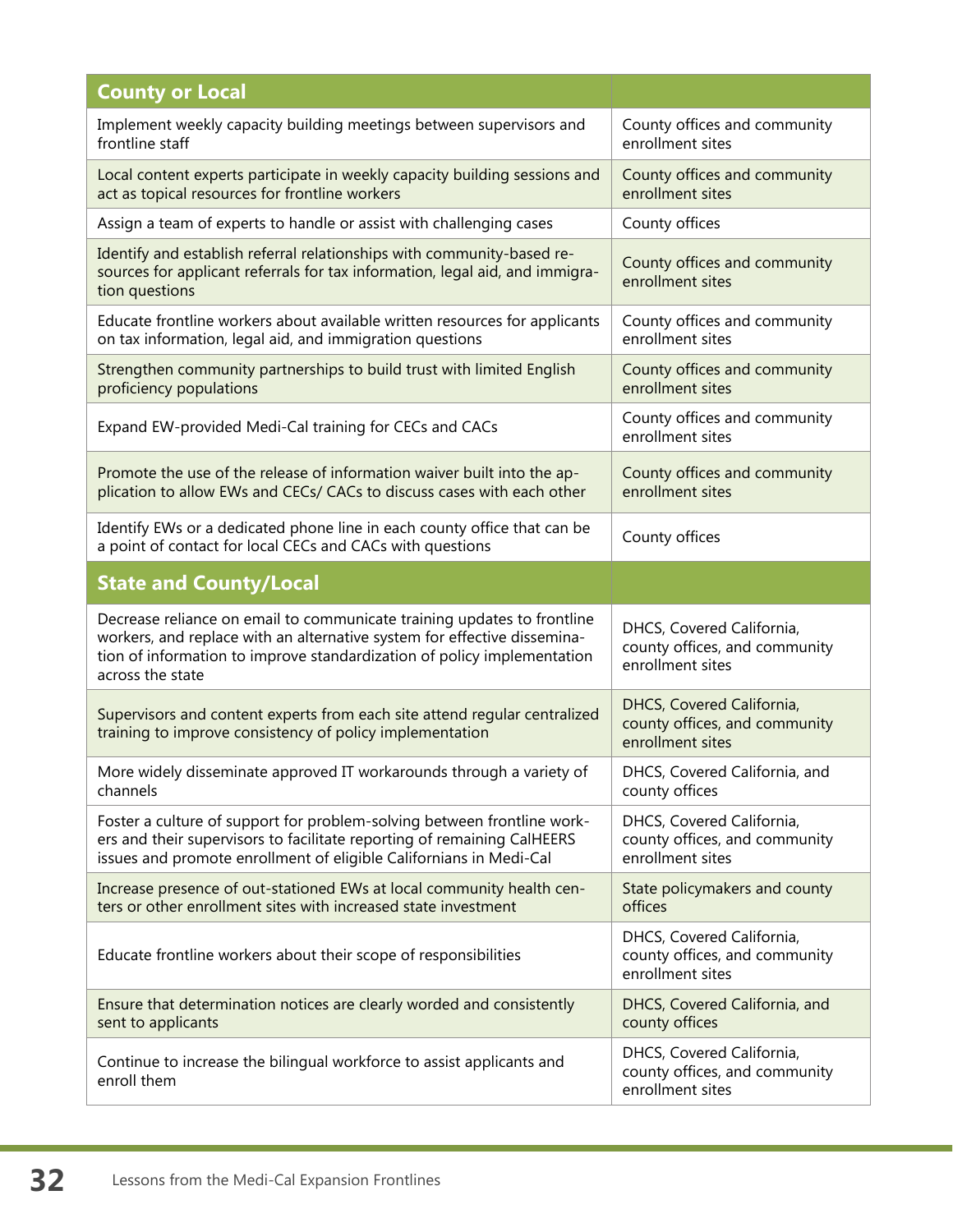# **Appendix A: Methodology**

## **Focus Groups**

Focus groups were conducted between January and May 2015 across four regions of California: the Bay Area, the Central Valley, the Inland Empire and Los Angeles County. Participating counties were selected to represent urban and rural areas in different parts of the state and all three county Statewide Automated Welfare Systems (SAWS). Two focus groups were completed in each region, one with county Medi-Cal Enrollment Workers (EWs) and one with Covered California Certified Enrollment Counselors (CECs). EWs were recruited through county offices with union assistance in some regions. CECs were recruited via snowball sampling in regional clinic consortia. Eligibility criteria for participation included being a CEC or EW in one of the target regions, over 18 years of age, and being willing and able to participate in a focus group in English.

Focus groups lasted approximately 90 minutes and were conducted by experienced moderators who obtained verbal informed consent from each participant on the day of the study. Focus groups were held during work hours in local office conference rooms identified by the county or clinic consortiums as being convenient to the participants. A light meal was provided. When permitted by local management, participants were compensated for their time with a \$30 Amazon gift card.

Participants completed a demographic questionnaire. Topics discussed in the focus group included: barriers to the Medi-Cal enrollment process, enrollment challenges for populations who are newly eligible for Medi-Cal or populations who historically have poor access to health care, and possible creative solutions to these barriers. Focus group recordings were professionally transcribed and thematic analysis was completed by two members of the research team.

Each focus group was preceded by a one-hour phone call with supervisors of frontline workers to hear supervisors' perspective on the questions asked during the focus group and to gather any region-specific background information that was helpful for the researchers to garner greater contextual knowledge prior to the focus group.

Eight focus groups were held with a total of 101 participants: 62 (61%) participants were EWs and 39 (39%) were CECs. Overall 74% of participants identified as

Latino. As noted earlier in the report, based on statewide data CECs in this study are an important resource for Spanish-speaking applicants. A majority of EWs and CECs in this study report speaking Spanish directly with applicants, though CECs were more likely to report doing so. EWs were more likely to have been assisting Californians in enrollment for longer than CECs. While most participants were working in urban areas, CECs were much more likely to be working in rural regions than CECs in this study (26% vs 5%). The vast majority of CECs in this study were based in health centers, while the vast majority of EWs were stationed at county offices.

# **Key Informants**

Key informants were interviewed by phone between October 2014 and April 2015 with individuals representing 26 organizations. Informants included policy experts, advocates, county administrators, health care providers, funders, government officials, and representatives from organizations serving the immigrant community in California (Appendix B). Interviews lasted approximately 30 to 60 minutes. Depending on the informant and the phase of the study in which the interview was conducted, questions were intended to: understand enrollment processes, enrollment channels, systems, and key barriers; validate and contextualize focus group results; describe existing resources; understand barriers for specific populations; understand how enrollment differed in rural regions in the state; and understand the role that hospital-based enrollment workers and Certified Insurance Agents played in Medi-Cal enrollment.

# **Validation of Findings**

Following completion of these methods, the research team shared preliminary results with the study's Advisory Committee and other key stakeholders who provided feedback on the validity of the study's findings and overall consistency with their experiences with Medi-Cal enrollment. The study findings were also presented to the SEIU Eligibility Worker Industry Council, a statewide group of union members who perform eligibility work. EWs in attendance, representing at least seven counties around the state and a variety of job titles, provided feedback on the validity of the study's findings and added contextual details about some of the barriers and solutions identified through the focus groups.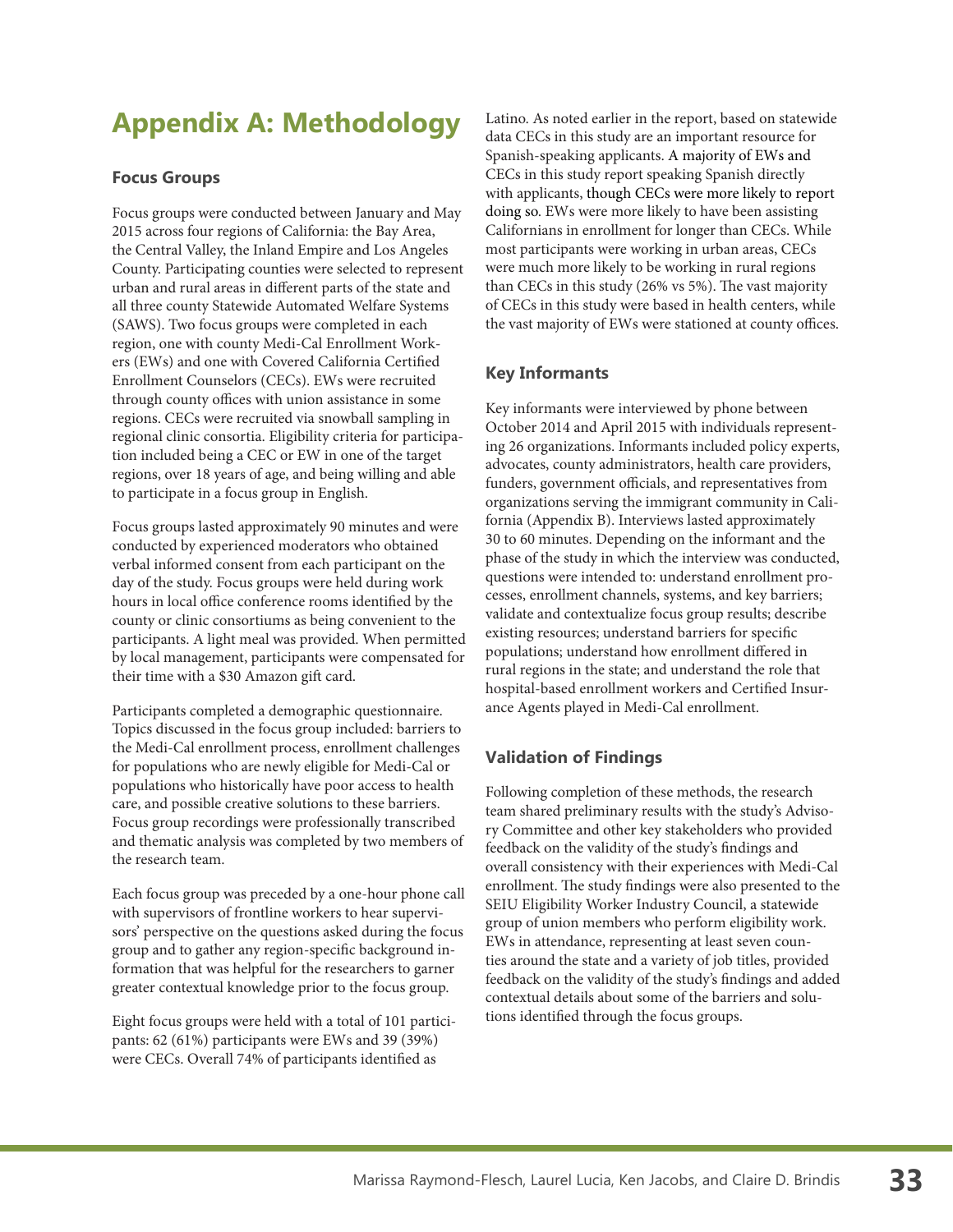# **Appendix B: Key Informants Interviewed**

The following individuals participated in key informant interviews:

- 1. California Association of Public Hospitals: Jackie Bender
- 2. California Department of Health Care Services: Rene Mollow, John Zapata, Crystal Haswell
- 3. California Health Benefits Advisors: Phil Daigle
- 4. California HealthCare Foundation: Amy Adams and Catherine Teare
- 5. California Immigrant Policy Center: Betzabel Estudillo
- 6. California Partnership: Maribel Nunez
- 7. California Primary Care Association: Beth Malinowski
- 8. California State Association of Counties: Michelle Gibbons and Farrah McDaid
- 9. California Welfare Director's Association: Cathy Senderling-McDonald
- 10. Contra Costa County Health Services: Shannan Moulton
- 11. Covered California: Isaac Menashe and Jamie Yang
- 12. Educators for Fair Consideration: Jazmin Segura
- 13. Health Alliance of Northern California: David Lavine and Doreen Bradshaw
- 14. LA County Department of Health Services: Larry Gratton
- 15. Madera County: Dawn Fowler, Carolyn Spain, Jean Bounds, Alfredo Velarde
- 16. Maternal and Child Health Access: Donald Nollar and Celia Valdez
- 17. National Immigration Law Center: Gabrielle Lessard
- 18. North Coast Clinics: Tim Rine
- 19. Pacific Health Consulting Group: Bobbie Wunsch
- 20. PerryUndem Research/Communication: Michael Perry and Naomi Mulligan Kolb
- 21. San Bernardino County Human Services Department: Brian Pickering
- 22. San Bernardino County Medical Center: Ron Boatman
- 23. San Bernardino County Transitional Assistance Department: Elisa Miller
- 24. Service Employees International Union (SEIU) California State Council: Tia Orr
- 25. The California Endowment: Richard Figueroa
- 26. Western Center on Law and Poverty: Elizabeth Landsberg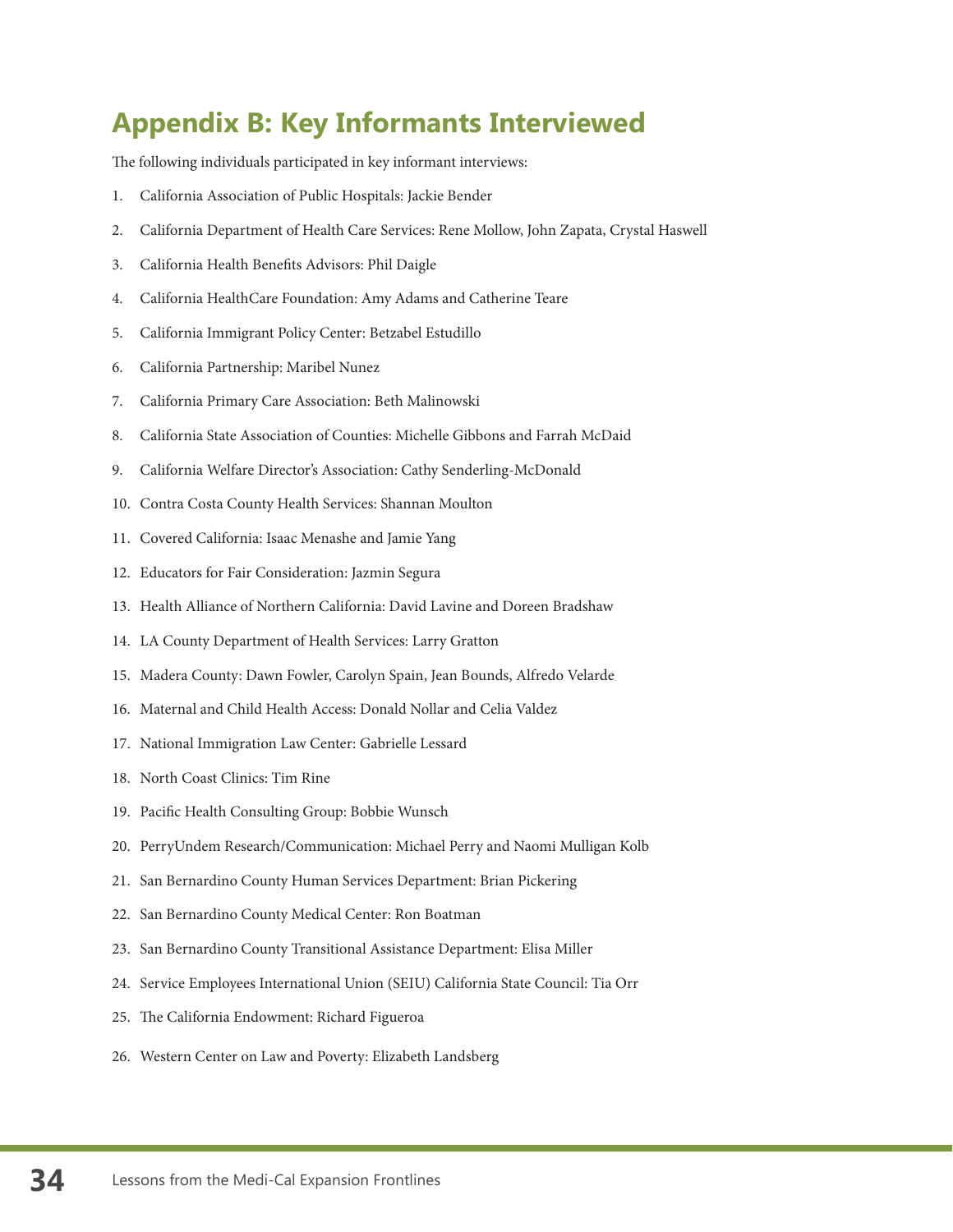# **Appendix C: Advisory Committee Members**

The following individuals served on the Advisory Committee for this study, guiding the design of the study and providing valuable input in the interpretation of results:

- 1. Jackie Bender, Director of Policy, California Association of Public Hospitals
- 2. Crispin Delgado, Program Officer, Health Care and Coverage, Blue Shield of California Foundation
- 3. Betzabel Estudillo, Health Policy Coordinator, California Immigrant Policy Center
- 4. Richard Figueroa, Director of Health and Human Services, The California Endowment
- 5. Alvaro Fuentes, Executive Director, Community Clinic Consortium of Contra Costa and Solano Counties
- 6. Elizabeth Landsberg, Director of Legislative Advocacy, Western Center on Law and Poverty
- 7. Gabrielle Lessard, Health Policy Attorney, National Immigration Law Center
- 8. Beth Malinowski, Associate Director of Policy, California Primary Care Association
- 9. Tia Orr, Service Employees International Union, California State Council
- 10. Brian Pickering, Administrative Supervisor, San Bernardino County
- 11. Cary Sanders, Director of Policy Analysis, California Pan-Ethnic Health Network
- 12. Cathy Senderling-McDonald, Deputy Executive Director, County Welfare Directors Association of California
- 13. Anthony Wright, Executive Director, Health Access

# **Endnotes**

<span id="page-34-0"></span><sup>[1](#page-5-0)</sup> California Department of Health Care Services (DHCS), Research and Analytic Studies Division. <u>Medi-Cal Statisti-</u> [cal Brief: Medi-Cal's Historic Period of Growth](http://www.dhcs.ca.gov/dataandstats/statistics/Documents/New_24_Month_Examination.pdf), A 24-Month Examination of How the Program has Changed since December 2012. August 2015. This excludes the 5% of newly eligible individuals who are enrolled in restricted-scope Medi-Cal.

<span id="page-34-1"></span> $^2$  $^2$  These estimates reflect enrollment between October 2013 and September 2014. DHCS and Covered California. [California Eligibility and Enrollment Report: Insurance Affordability Programs, for the Reporting Period October](http://www.dhcs.ca.gov/formsandpubs/Documents/Legislative%20Reports/CA_EligibilityandEnroll_ABx1_1-Quarterly.pdf)  [2013 through September 2014](http://www.dhcs.ca.gov/formsandpubs/Documents/Legislative%20Reports/CA_EligibilityandEnroll_ABx1_1-Quarterly.pdf).

<span id="page-34-2"></span><sup>[3](#page-5-2)</sup> DHCS, Research and Analytic Studies Division, August 2015.

<span id="page-34-3"></span>[4](#page-5-3) All California counties participated in LIHP except Fresno, Merced, San Luis Obispo, Santa Barbara, and Stanislaus counties.

<span id="page-34-4"></span> $^5$  $^5$  DHCS. <u>Medi-Cal Outreach and Enrollment Update</u>. Presented at DHCS Stakeholder Advisory Committee. May 7, 2014.

<span id="page-34-5"></span><sup>[6](#page-5-5)</sup> This reflects Hospital Presumptive Eligibility enrollment as of April 19, 2015. DHCS. [Medi-Cal Enrollment Update.](http://www.dhcs.ca.gov/Documents/Medi-CalEnrollmentSACMay2015.pdf) Presented at DHCS Stakeholder Advisory Committee. May 20, 2015.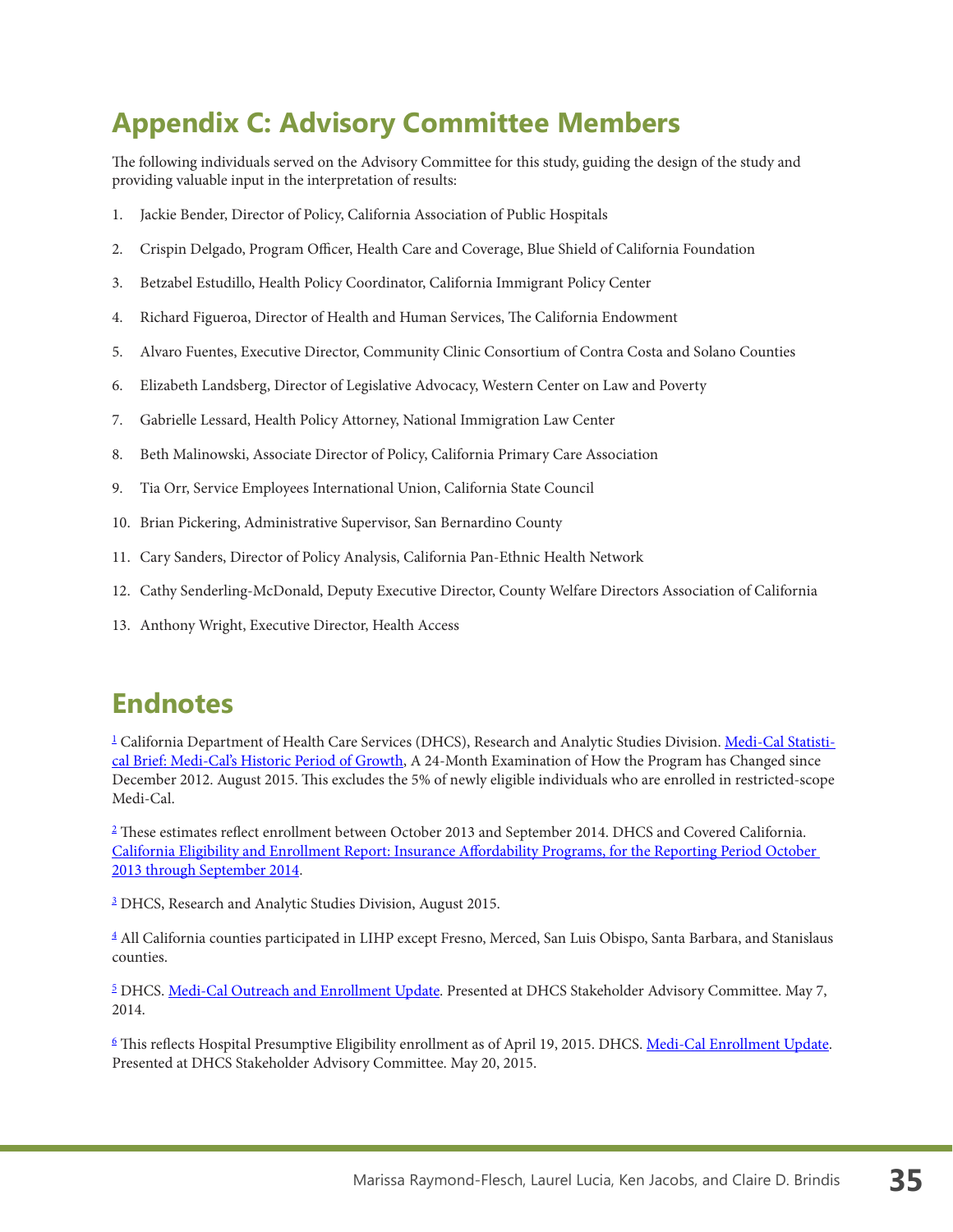<span id="page-35-0"></span><sup>[7](#page-5-6)</sup> This reflects Express Lane Enrollments as of April 25, 2015. DHCS. [Medi-Cal Enrollment Update](http://www.dhcs.ca.gov/Documents/Medi-CalEnrollmentSACMay2015.pdf). Presented at DHCS Stakeholder Advisory Committee. May 20, 2015.

<span id="page-35-1"></span><sup>[8](#page-5-7)</sup> Californians for Safety and Justice. [Health Coverage Enrollment of California's Local Criminal Justice Populations.](http://libcloud.s3.amazonaws.com/211/ac/6/484/CountyEnrollmentSurvey_singles.pdf)

<span id="page-35-2"></span> $^9$  $^9$  The California Endowment. <u>Press Release: The California Endowment and California Department of Health Care</u> [Services Announce Multi-Million Dollar Commitment for Medi-Cal Outreach and Enrollment.](http://tcenews.calendow.org/releases/the-california-endowment-and-california-department-of-health-care-services-announce-multi-million-dollar-commitment-for-medi-cal-outreach-and-enrollment) June 27, 2013.

<span id="page-35-3"></span><sup>[10](#page-6-1)</sup> The California Endowment. ["The California Endowment President and CEO Robert K. Ross, MD, Releases State](http://tcenews.calendow.org/releases/the-california-endowment-president-and-ceo-dr-robert-ross-releases-statement-on-key-legislation-to-keep-children-in-school)[ment on Key Legislation to Keep Children in School."](http://tcenews.calendow.org/releases/the-california-endowment-president-and-ceo-dr-robert-ross-releases-statement-on-key-legislation-to-keep-children-in-school) October 2, 2014.

<span id="page-35-4"></span>[11](#page-6-2) Kaiser Family Foundation. [Where are California's Uninsured Now? Wave 2 of the Kaiser Family Foundation Cali](http://kff.org/health-reform/report/where-are-californias-uninsured-now-wave-2-of-the-kaiser-family-foundation-california-longitudinal-panel-survey/)[fornia Longitudinal Panel Survey](http://kff.org/health-reform/report/where-are-californias-uninsured-now-wave-2-of-the-kaiser-family-foundation-california-longitudinal-panel-survey/), July 30, 2014. Note: A third wave of the survey was conducted in Spring 2015 but survey results for this question were not reported in the more recent version of the survey.

<span id="page-35-5"></span><sup>[12](#page-6-3)</sup> Kaiser Family Foundation. California's Previously Uninsured After the ACA's Second Open Enrollment Period. [Wave 3 of the Kaiser Family Foundation California Longitudinal Panel Survey,](http://kff.org/health-reform/report/californias-previously-uninsured-after-the-acas-second-open-enrollment-period/) July 2015.

<span id="page-35-6"></span><sup>[13](#page-6-4)</sup> GfK for The California Endowment. [Medi-Cal Expansion and Re-Enrollment Messaging Test Among Hispanics.](https://www.dropbox.com/s/eonp3joznrpsfg4/ACA%20Medi-Cal%20Expansion%20Msg%20Test_Webinar_082715_FINAL.pdf?dl=0 ) June 2015.

<span id="page-35-7"></span><sup>[14](#page-7-0)</sup> Covered California. [Covered California Open Enrollment 2013-2014: Lessons Learned.](https://www.coveredca.com/PDFs/10-14-2014-Lessons-Learned-final.pdf) October 2014.

<span id="page-35-8"></span>[15](#page-7-1) Covered California. [Executive Director's Report](http://board.coveredca.com/meetings/2015/6-18/PPT%20-%20Executive%20Director%27s%20Report_June%2018%202015.pdf). Presented at June 18, 2015 Board Meeting.

<span id="page-35-9"></span><sup>[16](#page-7-2)</sup> Covered California. [Executive Director's Report](http://board.coveredca.com/meetings/2015/6-18/PPT%20-%20Executive%20Director%27s%20Report_June%2018%202015.pdf). Presented at June 18, 2015 Board Meeting.

<span id="page-35-10"></span><sup>[17](#page-7-3)</sup> Covered California. [Executive Director's Report](http://board.coveredca.com/meetings/2015/8-20/PPT%20-%20Executive%20Director). Presented at August 20, 2015 Board Meeting.

<span id="page-35-11"></span><sup>[18](#page-7-4)</sup> Covered California. [Executive Director's Report](http://board.coveredca.com/meetings/2015/8-20/PPT%20-%20Executive%20Director). Presented at August 20, 2015 Board Meeting.

<span id="page-35-14"></span><sup>[19](#page-8-0)</sup> Covered California. [Executive Director's Report](http://board.coveredca.com/meetings/2015/6-18/PPT%20-%20Executive%20Director%27s%20Report_June%2018%202015.pdf). Presented at June 18, 2015 Board Meeting.

<span id="page-35-15"></span><sup>[20](#page-8-1)</sup> Covered California. [Executive Director's Report](http://board.coveredca.com/meetings/2015/6-18/PPT%20-%20Executive%20Director%27s%20Report_June%2018%202015.pdf). Presented at June 18, 2015 Board Meeting.

<span id="page-35-16"></span><sup>[21](#page-8-2)</sup> Covered California. [Proposed Fiscal Year 2015-2016 Budget](http://board.coveredca.com/meetings/2015/5-21/2015-16-Covered-CA-Budget-Summary-FINAL.pdf).

<span id="page-35-12"></span><sup>[22](#page-8-3)</sup> Kaiser Family Foundation. [Where are California's Uninsured Now? Wave 2 of the Kaiser Family Foundation Cali](http://kff.org/health-reform/report/where-are-californias-uninsured-now-wave-2-of-the-kaiser-family-foundation-california-longitudinal-panel-survey/)[fornia Longitudinal Panel Survey](http://kff.org/health-reform/report/where-are-californias-uninsured-now-wave-2-of-the-kaiser-family-foundation-california-longitudinal-panel-survey/), July 30, 2014. Note: A third wave of the survey was conducted in Spring 2015 but survey results for this question were not reported in the more recent version of the survey.

<span id="page-35-13"></span><sup>[23](#page-8-4)</sup> Kaiser Family Foundation. California's Previously Uninsured After the ACA's Second Open Enrollment Period. [Wave 3 of the Kaiser Family Foundation California Longitudinal Panel Survey,](http://kff.org/health-reform/report/californias-previously-uninsured-after-the-acas-second-open-enrollment-period/) July 2015.

<span id="page-35-17"></span><sup>[24](#page-9-0)</sup> Dietz M, Graham-Squire D, and Jacobs K. The Ongoing Importance of Enrollment Churn in Covered California [and Medi-Cal](http://laborcenter.berkeley.edu/pdf/2014/churn_enrollment.pdf). UC Berkeley Center for Labor Research and Education Policy Brief. April 2014.

<span id="page-35-18"></span>[25](#page-9-1) The SAWS are Consortium IV (C-IV), California Work Opportunity and Responsibility to Kids Information Network (CalWIN), and Los Angeles Eligibility, Automated Determination, Evaluation and Reporting (LEADER).

<span id="page-35-19"></span><sup>[26](#page-9-2)</sup> The 24-month roadmap is posted by DHCS under the meeting materials for the AB 1296 Stakeholder workgroups. See for example: [http://www.dhcs.ca.gov/Pages/AB1296\\_Stakeholder\\_Meeting\\_4-17-15.aspx](http://www.dhcs.ca.gov/Pages/AB1296_Stakeholder_Meeting_4-17-15.aspx).

<span id="page-35-20"></span><sup>[27](#page-9-3)</sup> DHCS, Research and Analytic Studies Division, August 2015.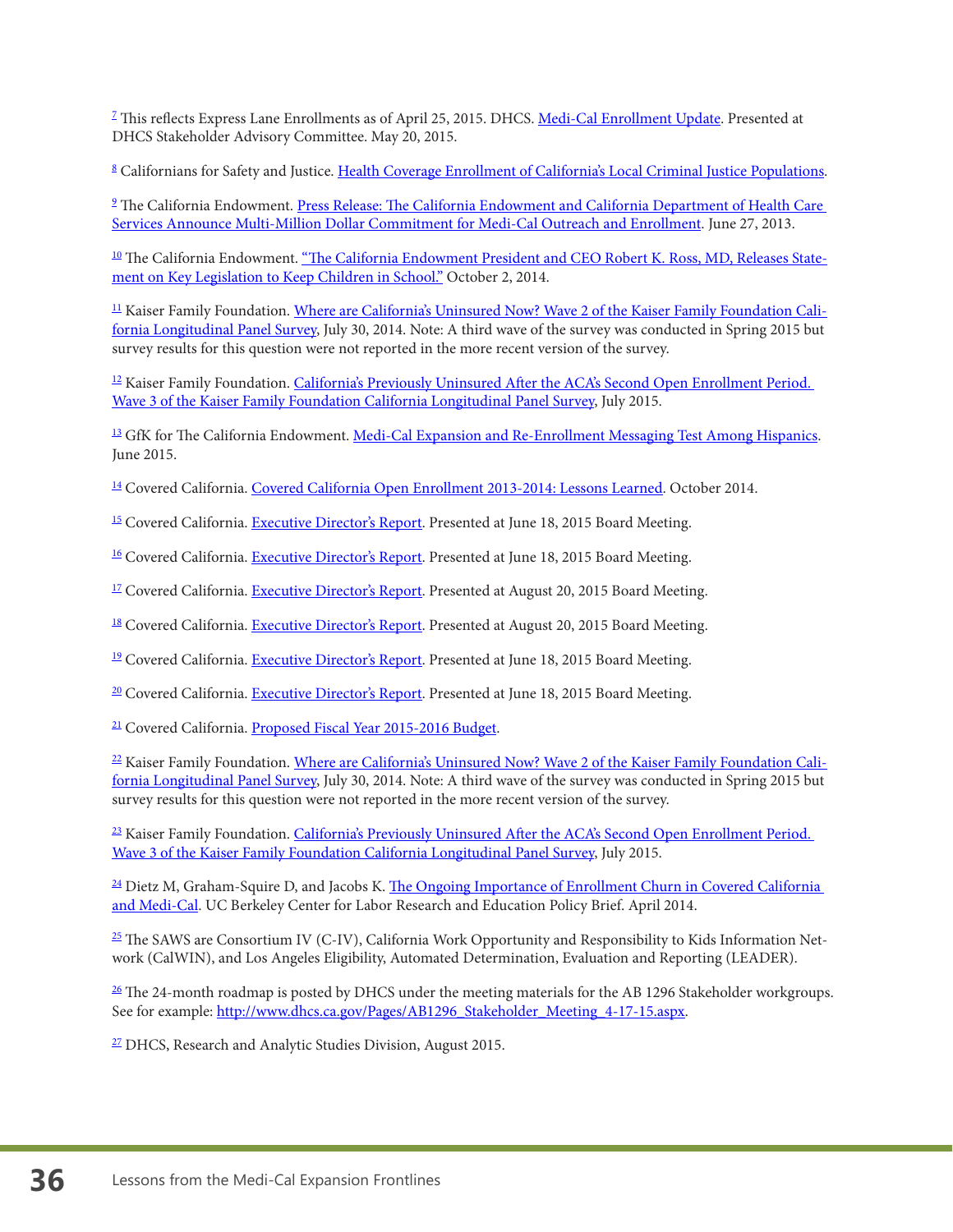<span id="page-36-0"></span><sup>[28](#page-13-0)</sup> California HealthCare Foundation. [Under Pressure: Front-Line Experiences of Medi-Cal Eligibility Workers.](http://www.chcf.org/publications/2012/02/under-pressure-eligibility-workers) February 2012.

<span id="page-36-1"></span><sup>[29](#page-13-1)</sup> Covered California. **[In-Person Administrative System](https://assisters.ccgrantsandassisters.org/)**. Accessed July 24, 2015.

<span id="page-36-2"></span>[30](#page-13-2) DHCS. [E-PARC Search Center.](http://www.e-parc.ca.gov/adv/Search/Pages/default.aspx) Accessed September 20, 2015.

<span id="page-36-3"></span><sup>[31](#page-14-0)</sup> Eligibility for individuals applying for Medi-Cal on the basis of categorical eligibility, such as being aged or disabled, continues to be determined using non-MAGI income definitions.

<span id="page-36-4"></span> $32$  By December 2014, approximately 560,000 Californians ages 55-64 enrolled in Medi-Cal under the ACA after becoming newly eligible. California Department of Health Care Services (DHCS), Research and Analytic Studies Division. [Medi-Cal Statistical Brief: Medi-Cal's Historic Period of Growth](http://www.dhcs.ca.gov/dataandstats/statistics/Documents/New_24_Month_Examination.pdf), A 24-Month Examination of How the Program has Changed since December 2012. August 2015.

<span id="page-36-5"></span><sup>[33](#page-16-1)</sup> DHCS. [Medi-Cal Eligibility Division Information Letter No I 15-19](http://www.dhcs.ca.gov/services/medi-cal/eligibility/Documents/MEDIL2015/MEDIL15-19.pdf), Overview of the California Healthcare Eligibility, Enrollment, and Retention System Release 15.7 Medi-Cal Program-Related Functionalities. August 3, 2015.

<span id="page-36-6"></span><sup>[34](#page-18-0)</sup> CWDA and The California Endowment. [County Contact List for Medi-Cal Assistance for Immigrant Californians.](https://drive.google.com/file/d/0B3wqIdHTL0moRTA3UUFoTDFubHc/view) Accessed September 20, 2015.

<span id="page-36-7"></span><sup>[35](#page-18-1)</sup> Centers for Medicare and Medicaid Services. [Medicaid and CHIP FAQs: Enhanced Funding for Medicaid Eligibil](http://www.medicaid.gov/State-Resource-Center/FAQ-Medicaid-and-CHIP-Affordable-Care-Act-Implementation/Downloads/FAQs-by-Topic-75-25-Eligibility-Systems.pdf)[ity Systems](http://www.medicaid.gov/State-Resource-Center/FAQ-Medicaid-and-CHIP-Affordable-Care-Act-Implementation/Downloads/FAQs-by-Topic-75-25-Eligibility-Systems.pdf). August 2013.

<span id="page-36-8"></span>[36](#page-22-1) DHCS. [All County Welfare Directors Letter 15-15](http://www.dhcs.ca.gov/services/medi-cal/eligibility/Documents/ACWDL2015/ACWDL15-15.pdf). March 12, 2015.

<span id="page-36-9"></span><sup>[37](#page-24-1)</sup> Covered California. [Application for Health Insurance](http://www.coveredca.com/PDFs/paper-application/CA-SingleStreamApp_92MAX.pdf). Accessed June 15, 2015.

<span id="page-36-10"></span><sup>[38](#page-24-2)</sup> These time frames can be extended under certain circumstances such as the when the county is working with an applicant to gather needed information.

<span id="page-36-11"></span> $\frac{39}{2}$  $\frac{39}{2}$  $\frac{39}{2}$  42 CFR § 435.912(c)(3)(ii)

<span id="page-36-12"></span>[40](#page-24-4) Department of Health Care Services. [Medi-Cal Eligiblity Division Information Letter No. I 15-11.](http://www.dhcs.ca.gov/services/medi-cal/eligibility/Documents/MEDIL2015/MEDIL15-11.pdf) Subject: New Noticing Requirements and Procedures under Rivera v. Douglas (2015). April 7, 2015.

<span id="page-36-13"></span>[41](#page-25-0) DHCS. [NOA Changes in 15.7](http://www.dhcs.ca.gov/Pages/AB1296_Stakeholder_Meeting_4-17-15.aspx). Presented by DHCS at AB 1296 Stakeholder Meeting. April 17, 2015.

<span id="page-36-14"></span>[42](#page-25-1) Covered California. [Covered California Notices to Consumers.](http://www.coveredca.com/notices/) Accessed June 15, 2015.

<span id="page-36-15"></span><sup>[43](#page-25-2)</sup> Interview with County Welfare Directors Association, September 1, 2015.

<span id="page-36-16"></span>[44](#page-26-0) CalWIN is one of three Statewide Automated Welfare Systems used by counties to determine eligibility and enroll applicants in Medi-Cal and other programs like CalWORKs and CalFresh.

<span id="page-36-17"></span> $45$  The 24-month roadmap is posted by DHCS under the meeting materials for the AB 1296 Stakeholder workgroups. See for example: [http://www.dhcs.ca.gov/Pages/AB1296\\_Stakeholder\\_Meeting\\_4-17-15.aspx](http://www.dhcs.ca.gov/Pages/AB1296_Stakeholder_Meeting_4-17-15.aspx).